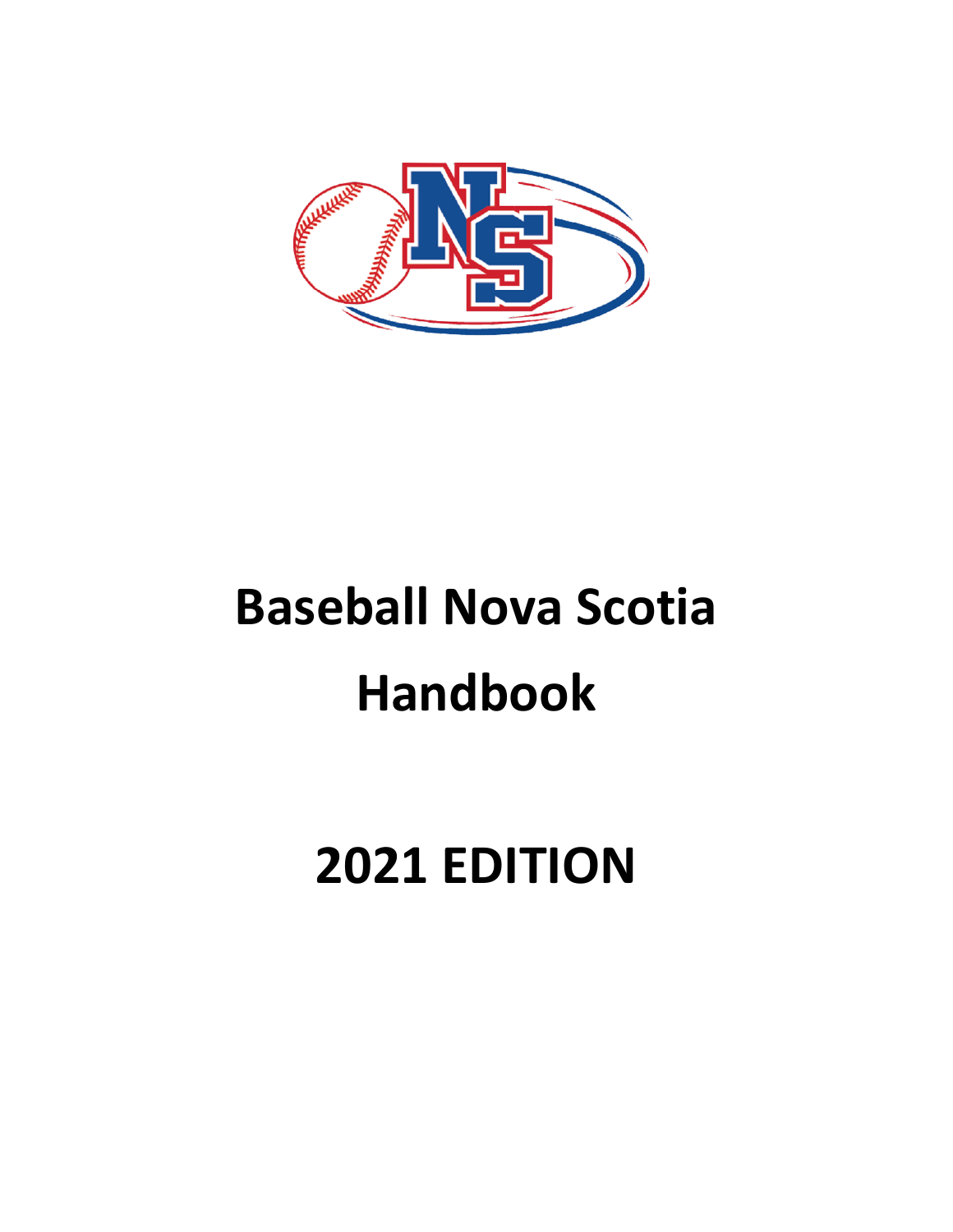#### **Notable Changes to the 2021 Baseball Nova Scotia Handbook**

Please note the following changes below to the Baseball Nova Scotia Handbook. Please review the noted section referenced in the handbook for the revised rule, all changes are highlighted in yellow in the body of the document.

#### 2. Organization and Governance

2.6 Residency and Player Transfers, rule added

2.7.5 maximum number of players on a roster removed

#### 3. Coaching

3.1 Coaching Requirements, rule which allowed first year coaches to complete only 50% of their required courses has been removed.

3.2 Team Trainers, updated list of requirements to be listed as a trainer for a team.

3.5 Safe Sport, requirement for criminal record checks, child abuse registry checks and completion of the safe sport module will become a requirement for the 2021 season.

#### 4. Provincial Team Programs

4.7.1 Coach Selection Guidelines, have been updated

4.7.1 Qualifications, have been updated

#### 5. Competitions

5.2.14.1 Pitchers will not be permitted to exceed the maximum daily allowable number of pitches in any two-day period.

5.2.14.2 A pitcher's combined 3-day pitch count cannot exceed:

- 11U 105 pitches
- 13U Boys/14U Girls 120 pitches
- 15U 135 pitches
- 18U 150 pitches

5.2.14.6 thru 5.2.14.8 under pitch counts added to provide clarity to the rule

#### 5.4 Bluenose League Handbook

5.4.3.4 Teams at the 18U AA and below levels can compete with 8 players in the lineup.

5.4.3.10.1 thru 5.4.3.10.6 allows a player from a higher division (not age category) to play with a team of a lower division during a double header.

5.4.4.3 Extra inning rule, updated to bring in line with Baseball Canada rule.

5.4.4.6 Five run per inning rule for 11U updated to split rule for  $1^{st}$  schedule and  $2^{nd}$  schedule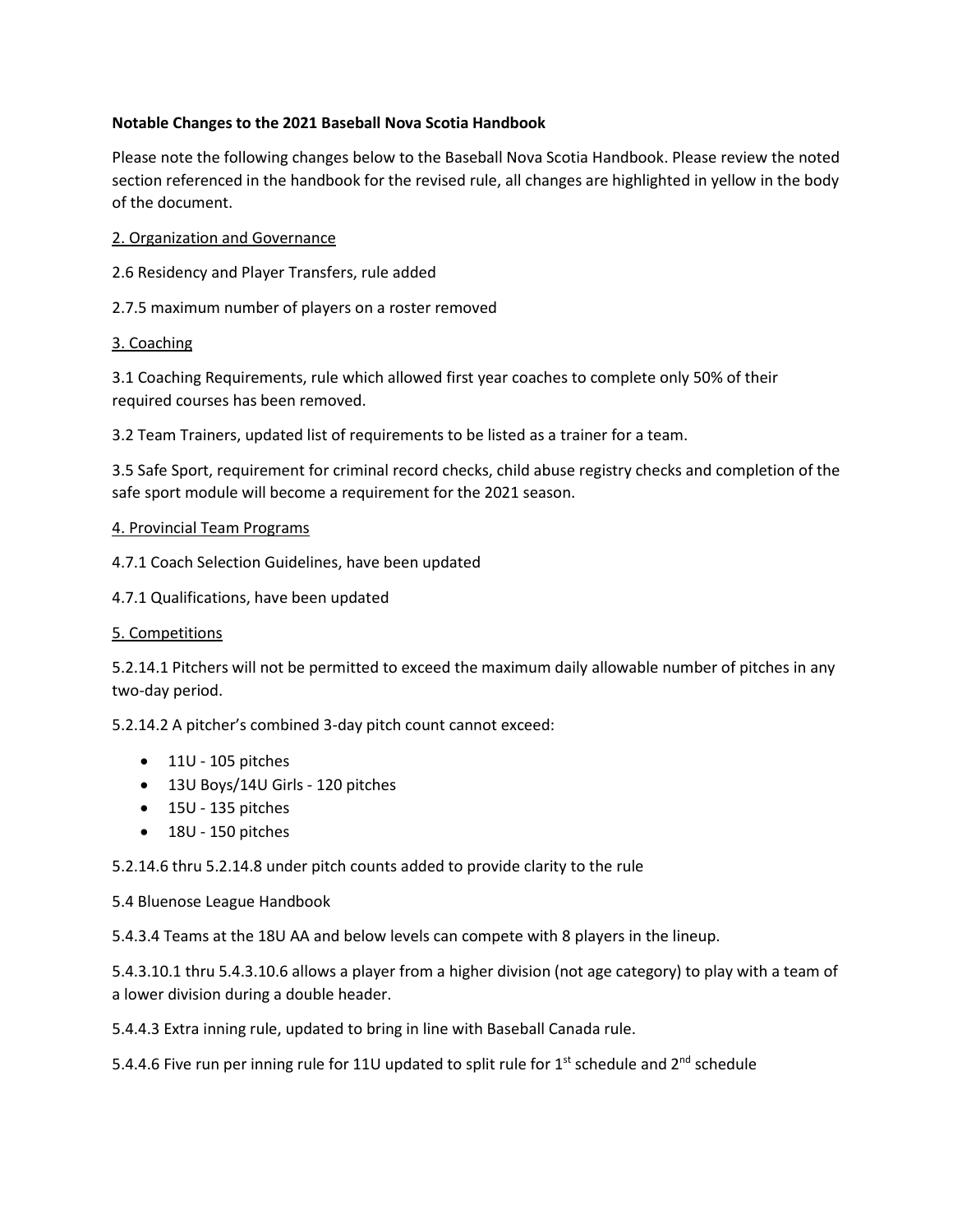5.4.4.10 Suspended game, if 4 complete innings played game considered complete. Score will be recorded as of the last completed inning.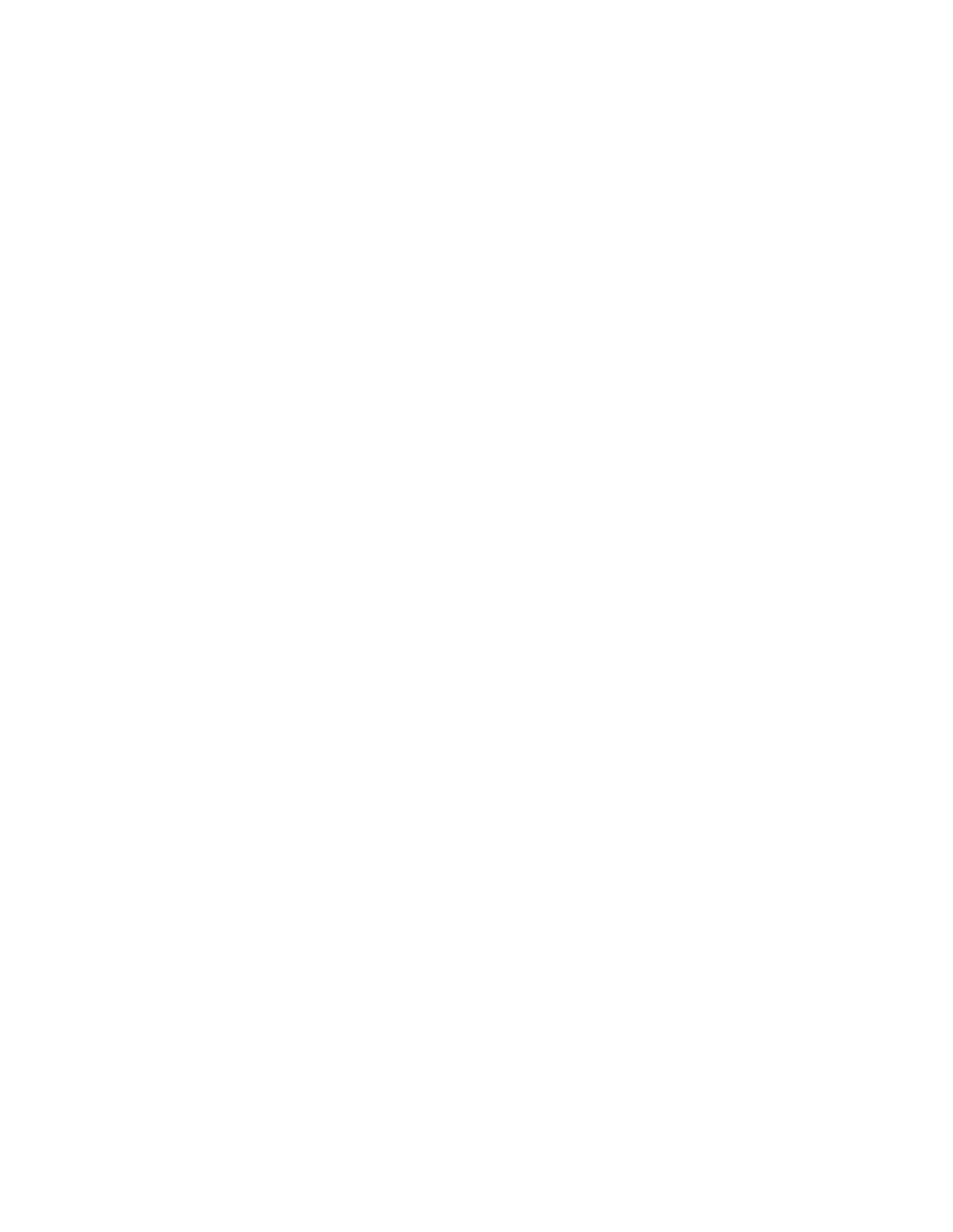### Table of Contents

| 1.   |         |  |  |  |  |
|------|---------|--|--|--|--|
| 2.   |         |  |  |  |  |
| 2.1. |         |  |  |  |  |
| 2.2. |         |  |  |  |  |
| 2.3. |         |  |  |  |  |
| 2.4. |         |  |  |  |  |
|      | 2.4.1.  |  |  |  |  |
|      | 2.4.2.  |  |  |  |  |
|      | 2.4.3.  |  |  |  |  |
|      | 2.4.4.  |  |  |  |  |
| 2.5. |         |  |  |  |  |
| 2.6. |         |  |  |  |  |
| 2.7. |         |  |  |  |  |
| 2.8. |         |  |  |  |  |
| 2.9. |         |  |  |  |  |
| 3.   |         |  |  |  |  |
| 3.1. |         |  |  |  |  |
|      | 3.1.1.  |  |  |  |  |
|      | 3.1.2.  |  |  |  |  |
|      | 3.1.3.  |  |  |  |  |
|      | 3.1.4.  |  |  |  |  |
|      | 3.1.5.  |  |  |  |  |
|      | 3.1.6.  |  |  |  |  |
|      | 3.1.7.  |  |  |  |  |
|      | 3.1.8.  |  |  |  |  |
|      | 3.1.9.  |  |  |  |  |
|      | 3.1.10. |  |  |  |  |
|      | 3.1.11. |  |  |  |  |
|      | 3.1.12. |  |  |  |  |
|      | 3.1.13. |  |  |  |  |
|      | 3.1.14. |  |  |  |  |
|      | 3.1.15. |  |  |  |  |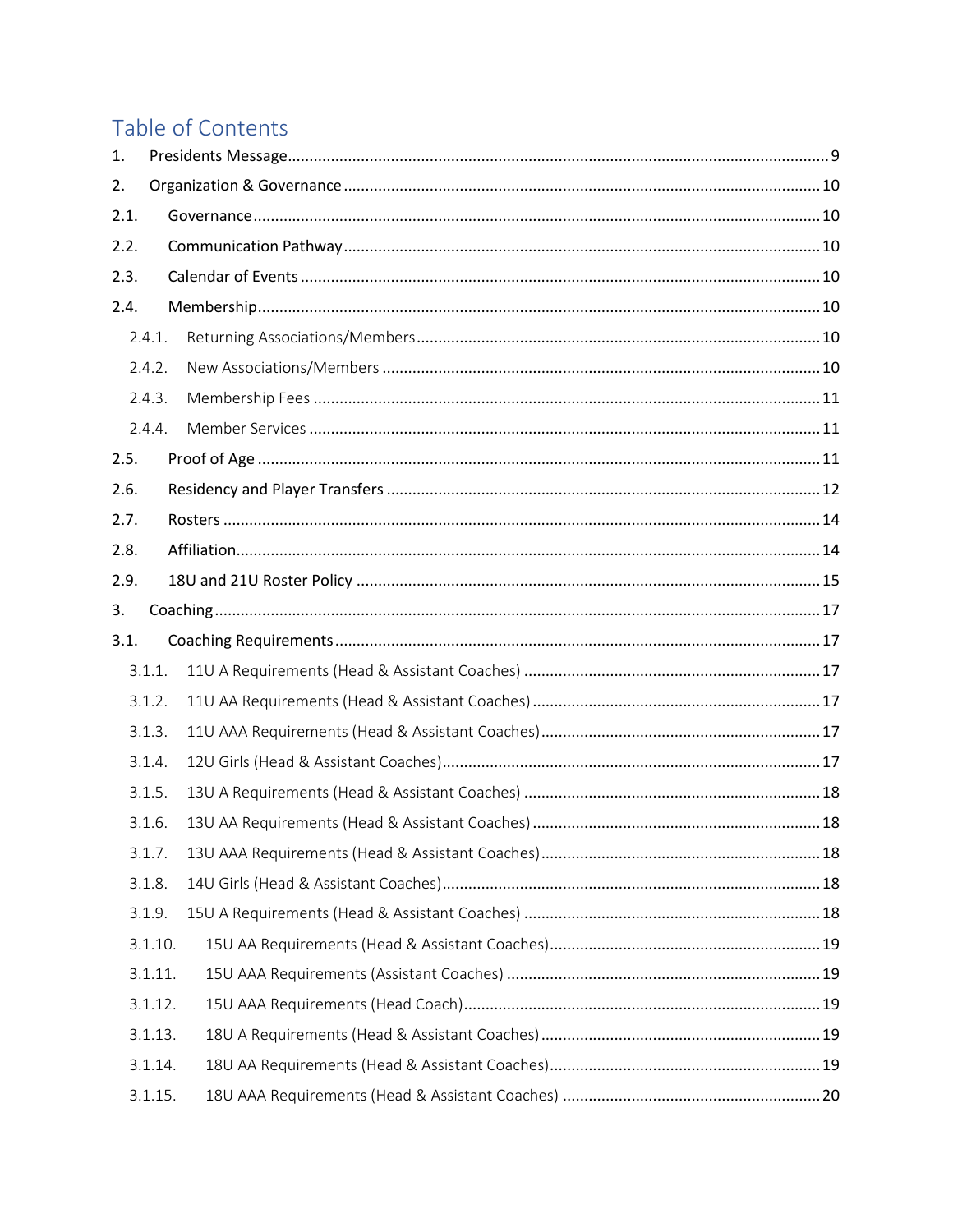| 3.1.16. |  |
|---------|--|
| 3.2.    |  |
| 3.3.    |  |
| 3.4.    |  |
| 3.5.    |  |
| 3.6.    |  |
| 3.7.    |  |
| 4.      |  |
| 4.1.    |  |
| 4.2.    |  |
| 4.3.    |  |
| 4.4.    |  |
| 4.5.    |  |
| 4.6.    |  |
| 4.7.    |  |
| 4.7.1.  |  |
| 4.7.2.  |  |
| 4.8.    |  |
| 5.      |  |
| 5.1.    |  |
| 5.2.    |  |
| 5.2.1.  |  |
| 5.2.2.  |  |
| 5.2.3.  |  |
| 5.2.4.  |  |
| 5.2.5.  |  |
| 5.2.6.  |  |
| 5.2.7.  |  |
| 5.2.8.  |  |
| 5.2.9.  |  |
| 5.2.10. |  |
| 5.2.11. |  |
| 5.2.12. |  |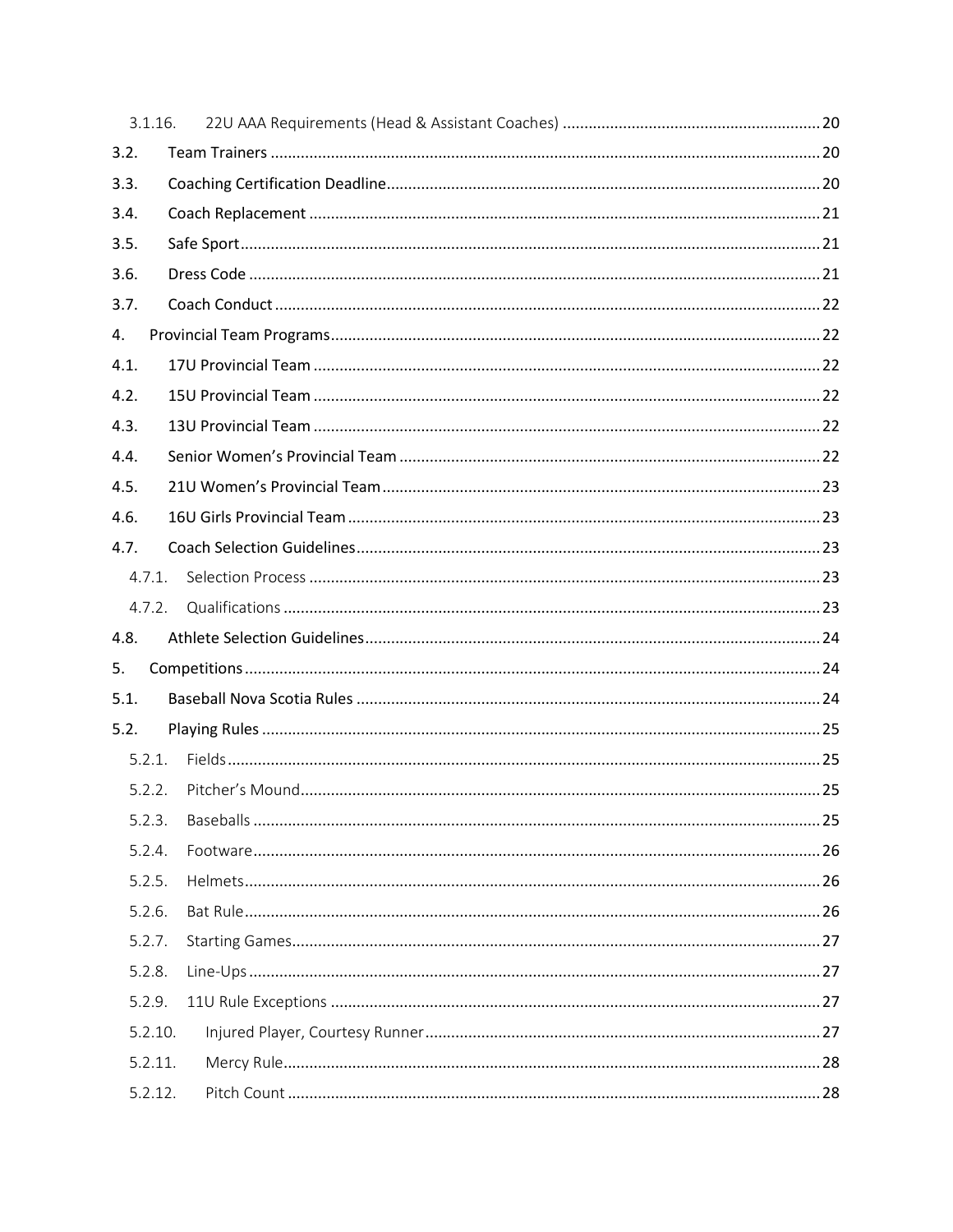| 5.2.13.   |  |
|-----------|--|
| 5.2.14.   |  |
| 5.2.15.   |  |
| 5.2.16.   |  |
| 5.2.17.   |  |
| 5.3.      |  |
| 5.3.1.    |  |
| 5.3.2.    |  |
| 5.3.3.    |  |
| 5.3.4.    |  |
| 5.3.5.    |  |
| 5.3.6.    |  |
| 5.3.7.    |  |
| 5.3.8.    |  |
| 5.3.9.    |  |
| 5.3.9.1.  |  |
| 5.3.9.2.  |  |
| 5.3.9.3.  |  |
| 5.3.10.   |  |
| 5.3.10.1. |  |
| 5.3.10.2. |  |
| 5.3.10.3. |  |
| 5.3.10.4. |  |
| 5.3.10.5. |  |
| 5.3.10.6. |  |
| 5.3.10.7. |  |
| 5.3.11.   |  |
| 5.3.12.   |  |
| 5.4.      |  |
| 5.4.1.    |  |
| 5.4.2.    |  |
| 5.4.3.    |  |
| 5.4.4.    |  |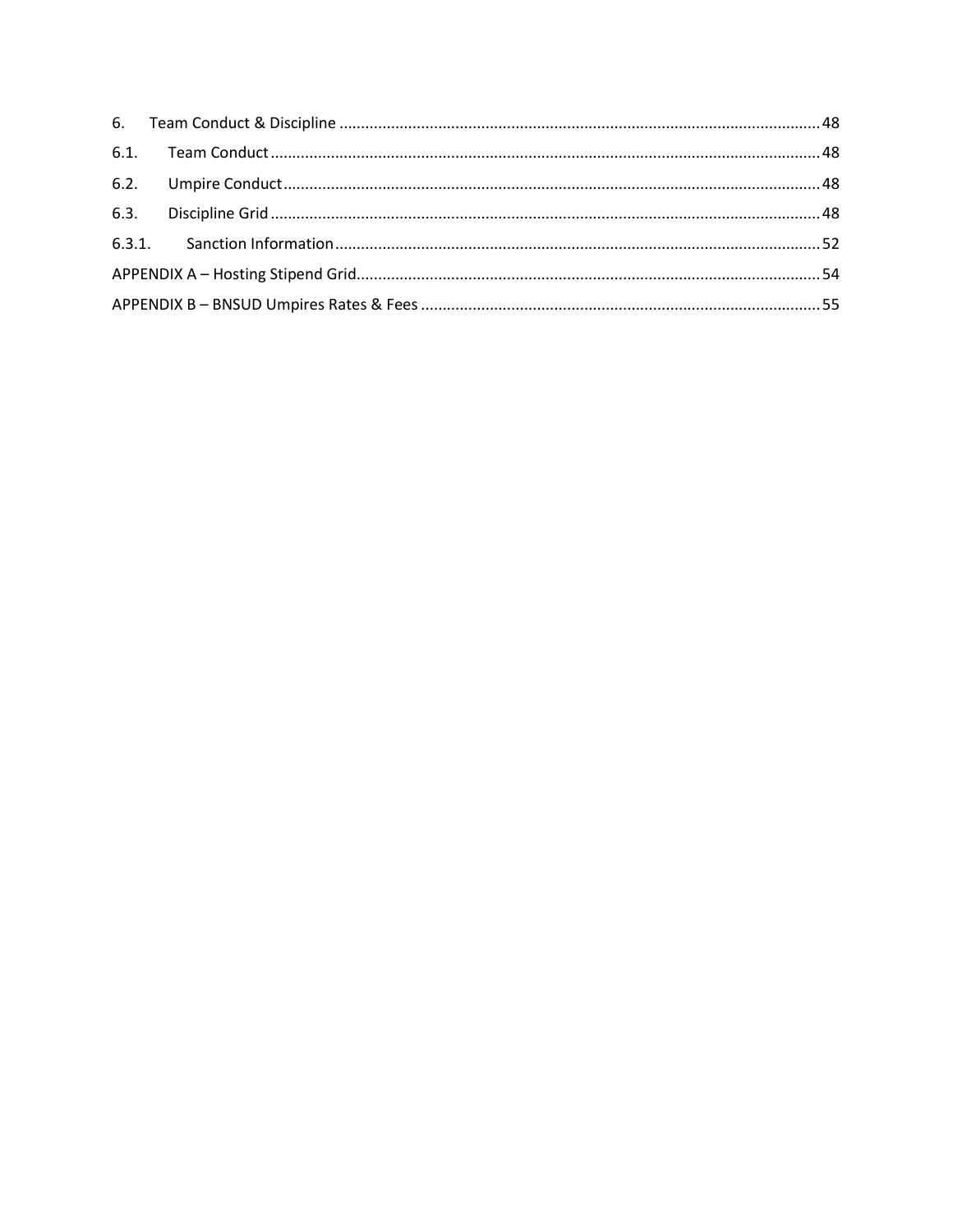### <span id="page-8-0"></span>1. Presidents Message

On behalf of the Executive, Staff and Board of Directors of Baseball Nova Scotia, I would like to take the opportunity of extending a warm welcome to all the players, coaches, umpires, officials and team volunteers to the 2021 baseball season.

The 2021 season will be a busy one. Enjoy the experience, while encouraging and supporting the participants, re-kindling old friendships and making new ones.

To all the players, give it your all and as you do so, play fair, strive to win, but win or lose, do your best.

Like us on Facebook: www.facebook.com/baseballnovascotia

Follow us on Twitter: www.twitter.com/baseball\_ns

Follow us on Instagram: www.instagram.com/baseballnovascotia

Finally, I take the opportunity to wish safe travels and a very enjoyable and rewarding baseball experience this summer.

Sincerely,

Andrew Downs

President, Baseball Nova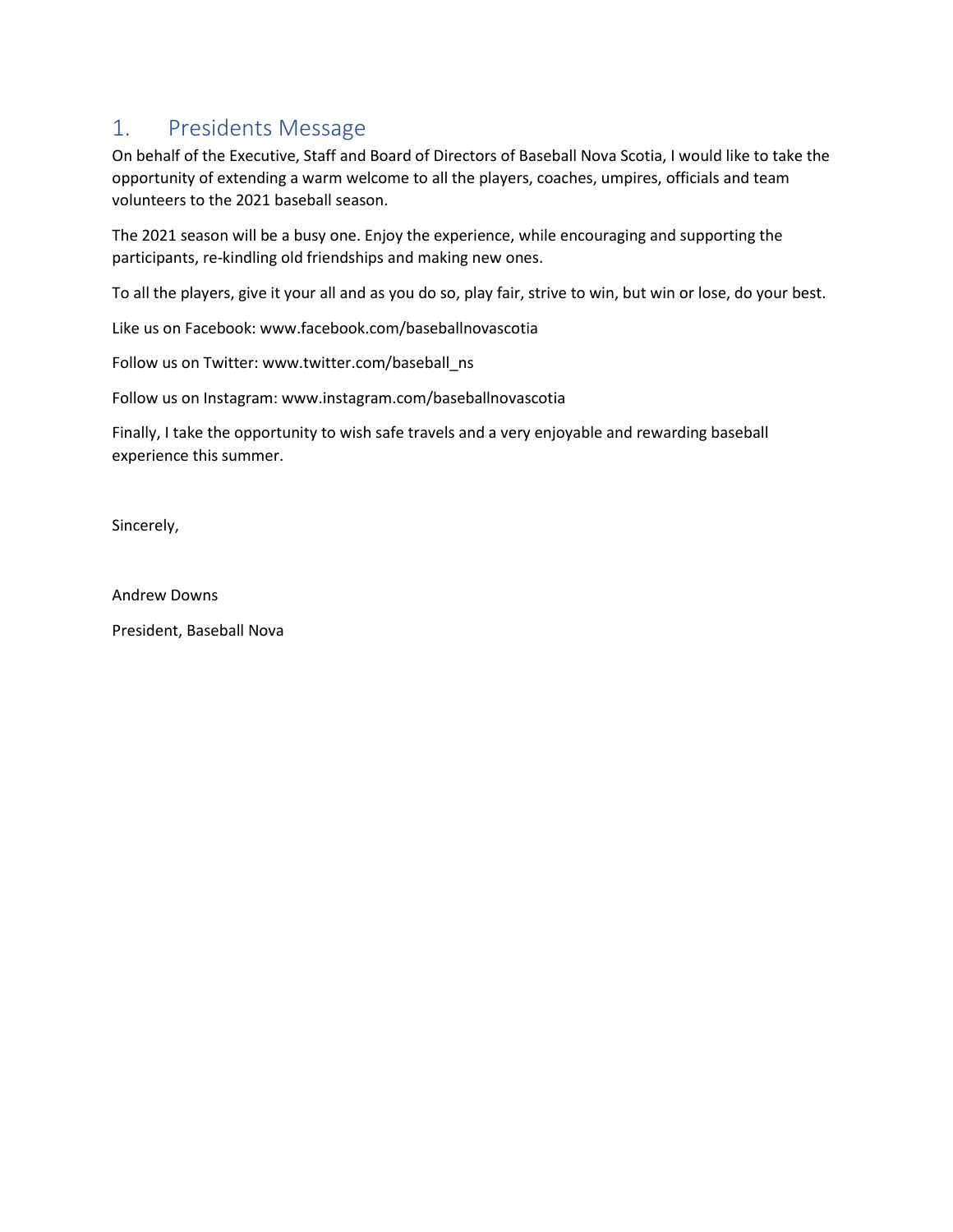### <span id="page-9-1"></span><span id="page-9-0"></span>2. Organization & Governance

### 2.1. Governance

An elected Board of Directors, including an elected Executive operate Baseball Nova Scotia on behalf of its membership. Day-to-day administration of Baseball Nova Scotia is the responsibility of the Executive Director and office staff.

Between meetings of the membership; it's Board of Directors, consisting of five Regional Directors, the Executive, the Supervisor of Umpires and the Past President are responsible for administering the affairs of Baseball Nova Scotia.

Between meetings of the Board of Directors, it's Executive, consisting of the President, the VP Operations, VP Finance, VP Girls Baseball, the Secretary and the Supervisor of Umpires are responsible for administering the affairs of Baseball Nova Scotia.

Between meetings of the Executive, the President and the Executive Director are responsible for administering the affairs of Baseball Nova Scotia.

### <span id="page-9-2"></span>2.2. Communication Pathway

- If you are a player, contact your coach or association representative
- If you are a coach, contact your association representative
- If you are a club representative, contact your regional director or the executive director
- If you are a parent, contact your coach or association representative.
- If you are a parent and have issues with your respective association, contact the regional director or executive director
- If you are an association representative, contact the executive director or president

### <span id="page-9-3"></span>2.3. Calendar of Events

Refer to the Baseball Nova Scotia Website [\(www.baseballnovascotia.com\)](http://www.baseballnovascotia.com/) under Members

### <span id="page-9-4"></span>2.4. Membership

#### <span id="page-9-5"></span>2.4.1. Returning Associations/Members

Associations must have their member data entered into the Baseball Nova Scotia membership database no later than the date specified in the Calendar of Events.

Associations will be set up with login information for their club allowing them to submit the current season information. To obtain this information please contact the Baseball Nova Scotia Office.

#### <span id="page-9-6"></span>2.4.2. New Associations/Members

If you were not in the past a member of Baseball Nova Scotia and are looking to join please contact the Operation Coordinator. To join as a new member we will require club president contact information and club registrar contact information to get the association setup.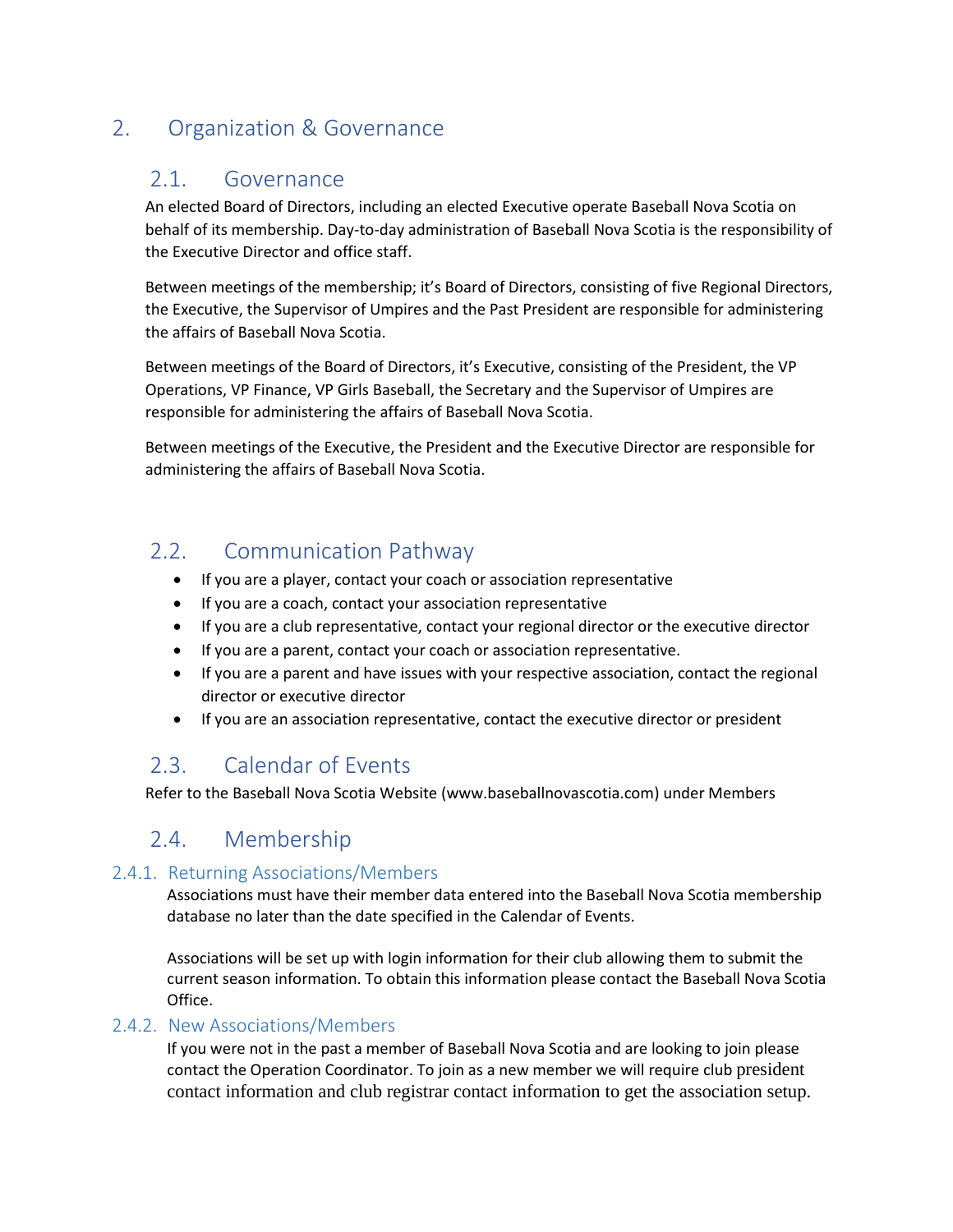#### <span id="page-10-0"></span>2.4.3. Membership Fees

Baseball Nova Scotia membership fees for all; Players, Coaches, Managers, Club Executives, Volunteers and Umpires is **\$20.00 per individual**. This fee is for all the above and not only Rep or Bluenose League Members.

Note: Each individual pays a maximum of \$20.00 (excluding umpires). Example: If you are a player as well as a coach you only pay the \$20.00 once.

#### <span id="page-10-1"></span>2.4.4. Member Services

Baseball Nova Scotia members have access to the following services:

- Insurance
	- o Accident
	- o Liability
- Access to BNS Technical Director
- Access to Baseball Nova Scotia Programs
- Player Development
	- o Challenger Baseball
	- o Winterball
	- o Rally Cap
	- o Grand Slam
	- o My First Pitch
- Provincial Teams
	- o 15U Selects
	- o 16U Girls
	- o 17U Youth Selects
	- o 21U Women's
- Coaching Development
	- o NCCP Clinics
	- o Provincial Coaching Education Sessions
- **Competitions** 
	- o Bluenose League
	- o Provincial Qualifications
	- o Provincial Championships
- National Elimination (AAA only)
- Access to Sport Nova Scotia Fundraising
- Access to KidSport
- Year Round Support

### <span id="page-10-2"></span>2.5. Proof of Age

2.5.1 Each association is accountable for ensuring the correctness of player information recorded on their rosters. There is no requirement to submit proof of any player's age while filing team rosters, though it is collected during membership registration. If any Head Coach or Manager has reason to question the age of any player their association may submit a written appeal to the Baseball Nova Scotia office and include a \$100 process fee. The association of the team under question will have 48-hours to submit the requested proof of age to the BNS office. Acceptable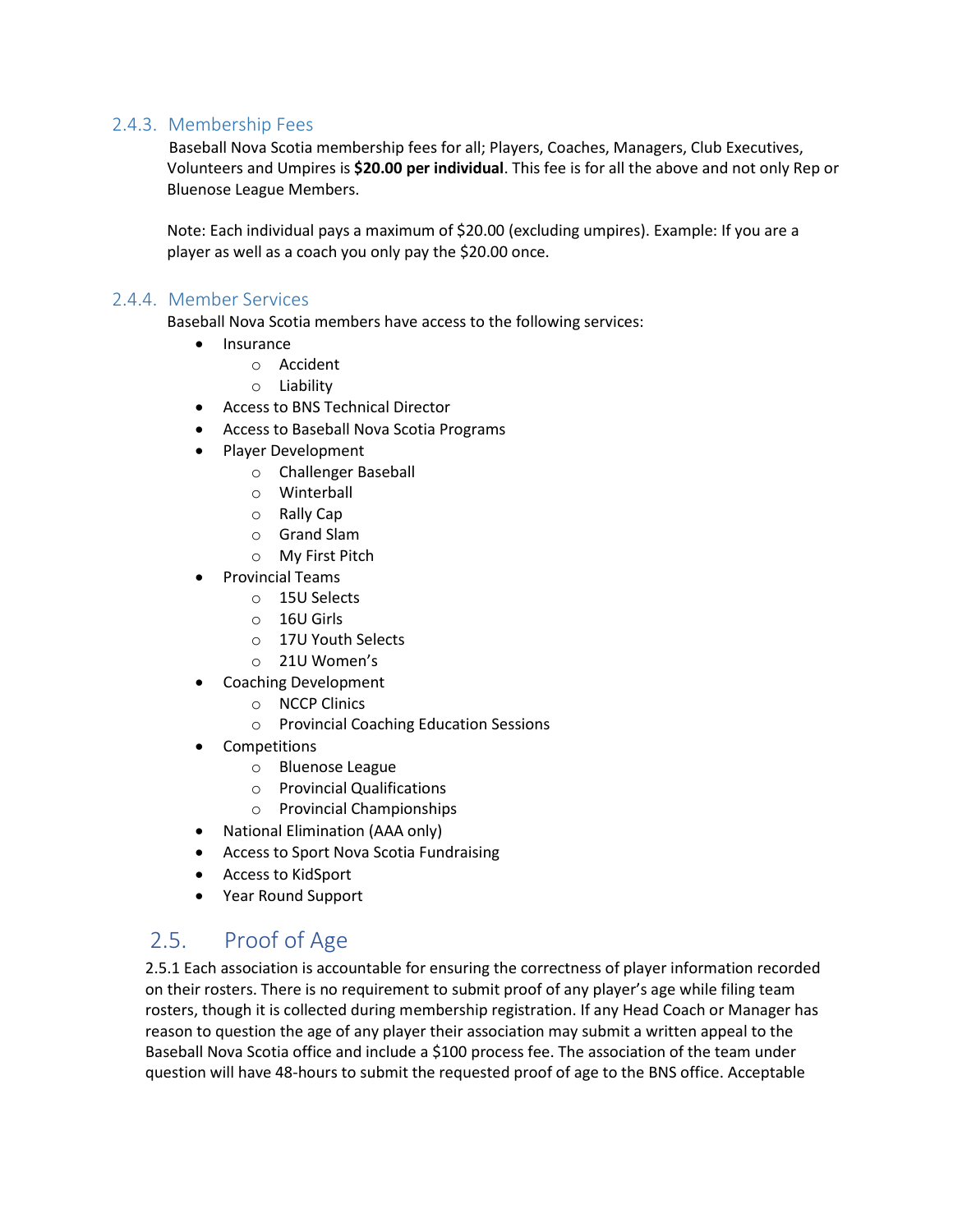proof of age will be determined from a photocopy of birth certificate, driver's license or Provincial Health Card. If the appeal is successful, the \$100 fee will be returned to the association.

2.5.2 Return of original proof of age documents cannot be guaranteed by BNS.

2.5.3 Submission of falsified documents shall lead to the team's suspension for the remainder of the year plus the head coach will be suspended during the next playing season and the same for the player and any member of the team's coaching/management staff or any association executive who were aware that falsified documents were submitted and did not report same to BNS.

### <span id="page-11-0"></span>2.6. Residency and Player Transfers

2.6.1 For all age divisions, in order to be eligible for provincial play downs, a player(s) **must** be a resident of Nova Scotia (city, town or village) before June 1<sup>st</sup> of the current playing season. It is the responsibility of the registering association to ensure the requirements outlined in this part are fulfilled. Extenuating circumstances will be considered upon appeal to the Regional Director.

2.6.2 Residence is established by:

- a) The parents' usual residence when parents live in the same house, or if one of the parents is deceased, the usual residence of the surviving parent as of April  $1<sup>st</sup>$  of the current calendar year.
- b) In cases where parents do not live in the same residence, the athlete shall choose which residence they wish to use as their usual residence.
- c) When legal custody has been granted to a third person, the usual residence of that person (in which case there must be a Court order or other lawful proof of guardianship) as of April 1st of the current calendar year.

2.6.3 Residence shall be established and supported by documents dated on or in force between January  $1<sup>st</sup>$  and June  $1<sup>st</sup>$  of the current year, from three or more of the following categories to determine residency of such parent(s) or guardian. Baseball Nova Scotia can be consulted should a dispute occur. Acceptable documentation to confirm residency can include:

- a) Property Tax Assessment
- b) Current utility statement or credit card statement (i.e. gas, electric, water, phone)
- c) Nova Scotia Driver's License
- d) Rental agreement or bill of purchase of new residence
- e) Voter's Registration
- f) Welfare / Child Care Records
- g) Local (municipal) Records
- h) Insurance Documents
- i) Military Records
- j) Internet, Cable, or Satellite Records xi. Vehicle Records
- k) Financial Records (loan, credit, investments, etc.)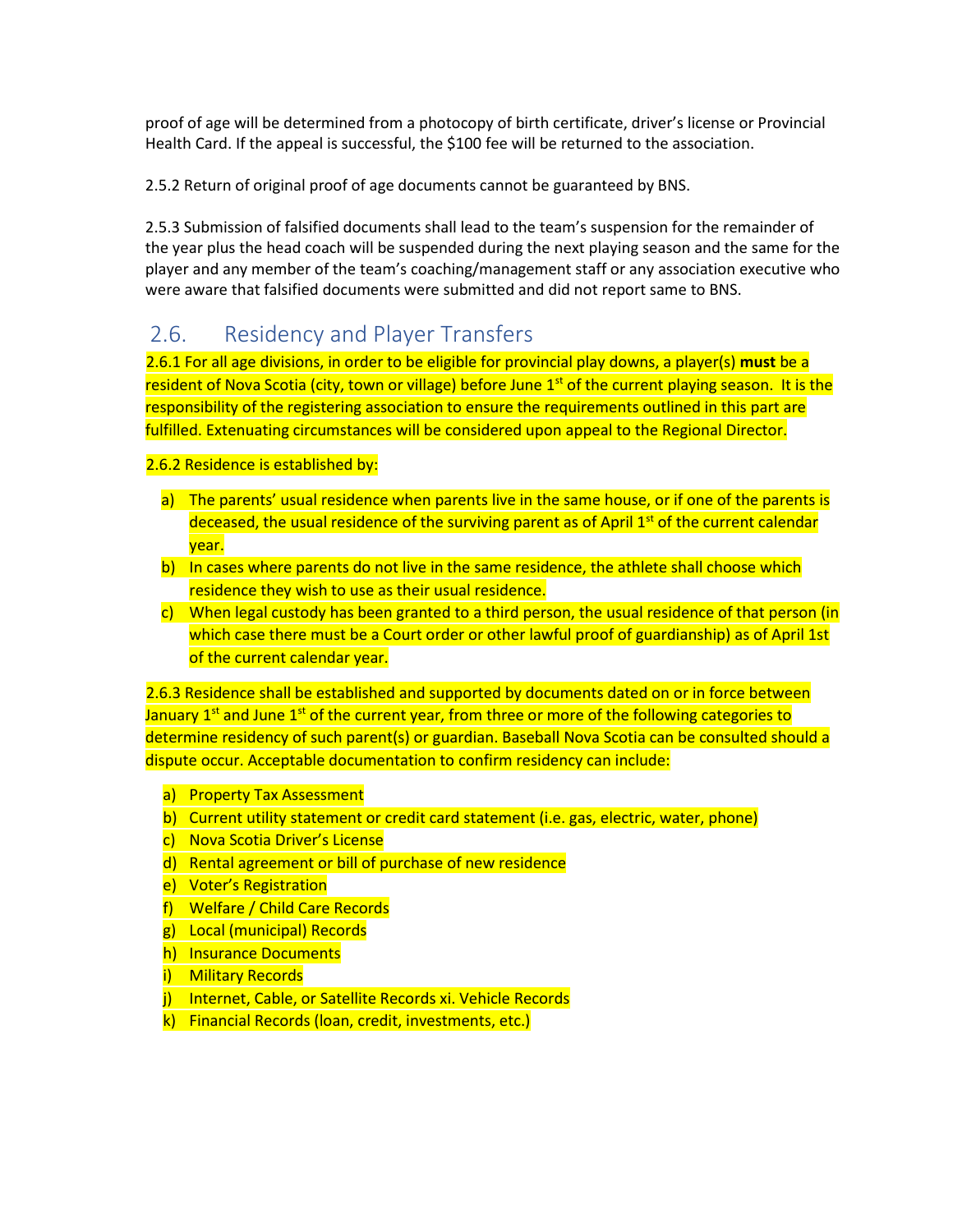2.6.4 Players who are a BNS registered member of an association and who wish to play competitive baseball and/or have played competitive baseball for their current association, are therefore required to play for or tryout for their own association's competitive teams (provided the association is offering a program at the higher level the player wishes to play). If that player is not successful in making a team in their association, they cannot not try out for another association.

2.6.5 If the association, where a player was a member the previous year, is not offering a competitive program at a higher level and the player wishes to play at that higher level, then they are permitted to:

2.6.5.1 Tryout with one other association that is offering the higher level competitive team/program;

2.6.5.2 Return to their own association if they do not make the team in which they have tried out for.

2.6.5.3 Return to their previous association the following year if their former association (in which they left) begins offering a competitive team/program at the higher level.

2.6.5.4 If the player's former association is not offering a competitive program at the higher level in which a player wishes to play, and he or she plays two consecutive seasons with the new association, then they will become eligible to remain as a full-time in that new association.

2.6.6 No official release is required to tryout for a higher competitive level team in another association (if your own association is not offering that program). The president of the association with the higher competitive level team determines the acceptance or rejection of the tryout request. This tryout process is restricted to one team per player per season.

2.6.7 An official release is required from the president of the association where the player resides, if the player is accepted to tryout for a competitive level offered in another association, and the level is equal to the competitive level being offered in the players current association.

2.6.8 Players will register with the new association, and should they be unsuccessful in making the higher-level team, all payments\* and registration info should be transferred back to the player. (\*does not include fees associated with tryouts).

2.6.9 If there are extenuating circumstances, whereby a player is required to move and reside outside their current association, the BNS Executive may permit a player to be eligible to play with another team within the province, pending acceptance of an official Release form.

2.6.10 Should teams at the AAA or AA level accept players from other associations; that higher level team may not be eligible to be reclassified to a lower level during the season. That team may not be considered for a placement in a lesser level if the association from where the transferred player(s) came from has a team at the same lower level. An official appeal outlining the reasoning for the request can be made to the Competitions Committee.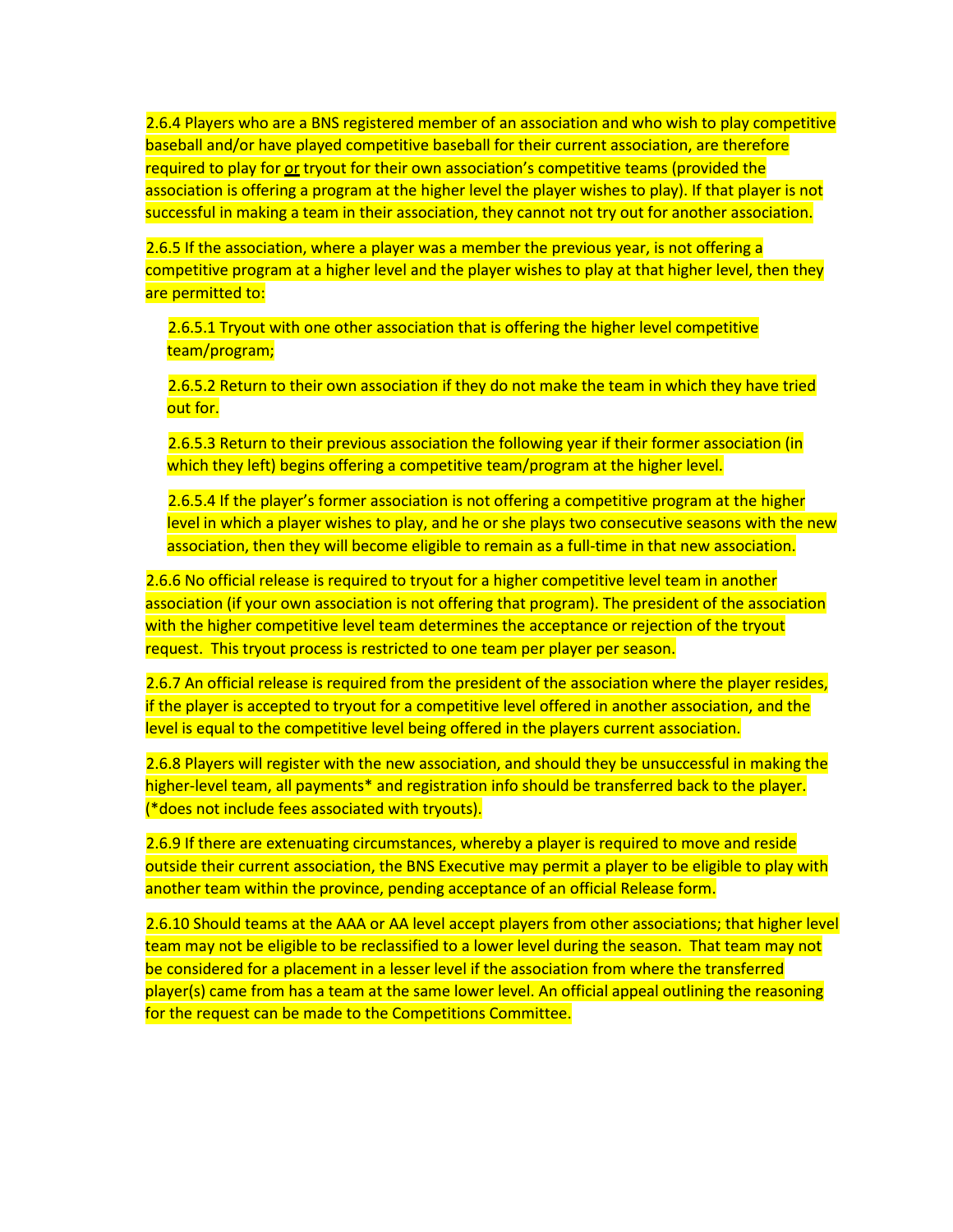Example: John Smith leaves Town 1 because they are only offering AA, and John wishes to play AAA. Town 2 offers AAA, so John tries out in Town 2 and makes the AAA team. Town 2 may not be eligible to be reclassified to AA.

2.6.11 Any disputes regarding determination of boundaries between associations and player eligibility will be made by the BNS Executive (in consultation with the Regional Directors).

### <span id="page-13-0"></span>2.7. Rosters

2.7.1 All participating teams must have a copy of their roster submitted online and hard copy on hand at all BNS sanctioned events.

2.7.2 No player shall be permitted to register on more than one roster. However a player may appear on one roster plus 13U Boys, 15U Boys, 16U Girls, 21U Women's or Senior Women's teams, without penalty.

2.7.3 Girls participating in the 12U and 14U girls divisions can be on two (2) rosters provided one of them is a team competing at 12U or 14U girls and the other is their own association's regular club team.

2.7.4 Should a player appear on the roster of more than one team, he/she shall be eligible to play for the team of choice, with the choice to be made and communicated to BNS within forty eight (48) hours of being notified by BNS.

2.7.5 Rosters must be submitted online by the date specified in the calendar of events.

2.7.6 Rosters must include a minimum of 12 players.

2.7.6.1 Teams participating in National Elimination tournaments must have rosters which meet the rules of the National Championship they are qualifying for.

2.7.7 If a coach or manager is also a player, such player or players are to be counted among the 12 (min) registered players.

2.7.8 Athletes participating in BNS National Elimination tournaments must meet the eligibility criteria to attend a Baseball Canada National Championship (per rule 1.2 Eligibility Rules for Athletes in the Rules and Regulations for Baseball Canada Championships). Should the athlete not meet the requirements outlined by Baseball Canada, he/she will be ineligible to participate in the National Elimination tournament. Baseball Nova Scotia will permit athletes that do not meet this Baseball Canada criteria to participate in events that do not serve as qualifying tournaments for Baseball Canada events (Bluenose League, association tournaments, and BNS Provincial Championships).

### <span id="page-13-1"></span>2.8. Affiliation

2.8.1 If a team within the same association is within one competition level of a team looking to affiliate, they must affiliate with that team.

2.8.2 A team is considered to be automatically affiliated to a team one competition level below them within the same association. In the case described in this clause there is no need to fill out an affiliation form online.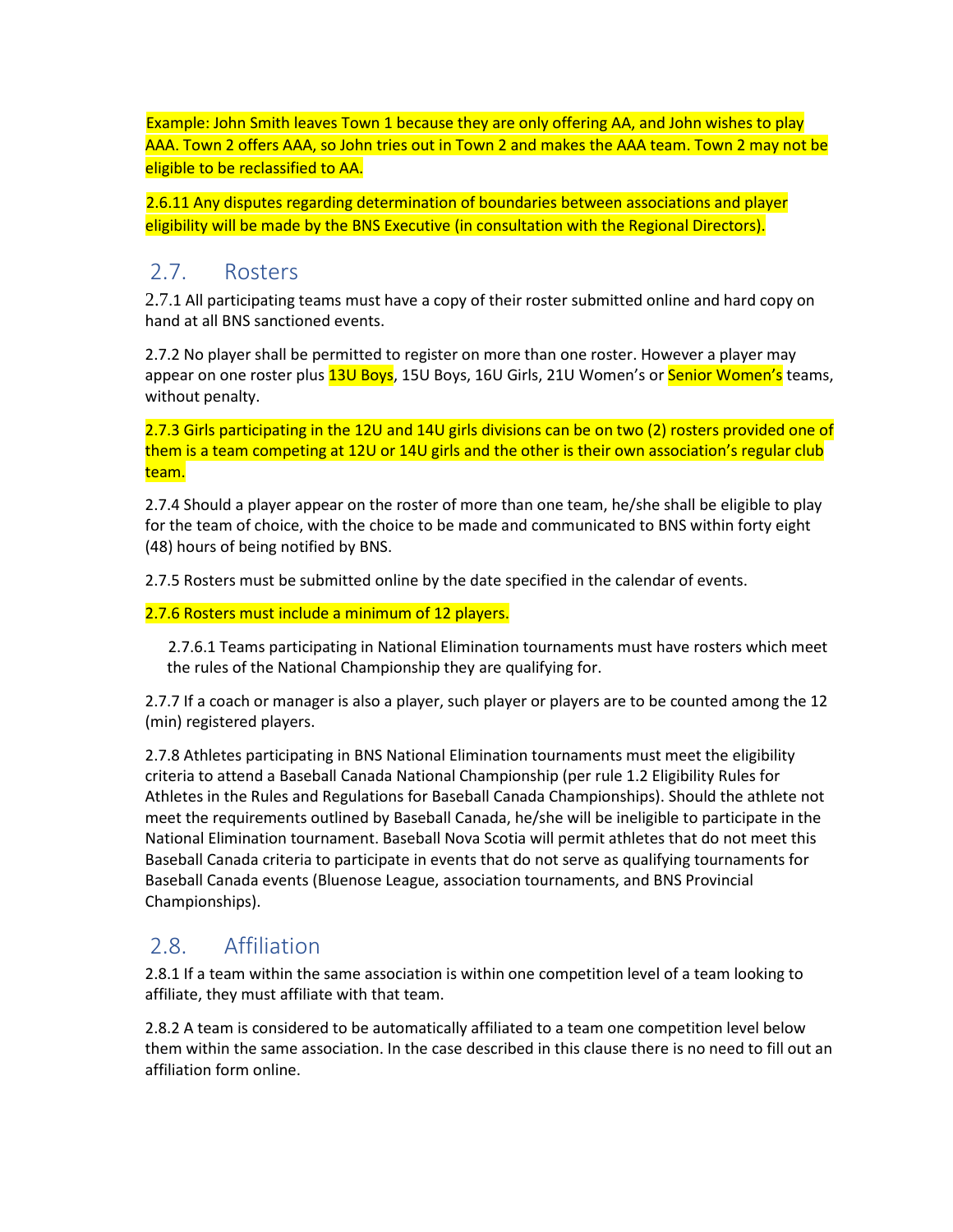2.8.3 In all other scenarios (including a team within the same association more than one competition level below) an online affiliation must be filled out.

2.8.4 Any team may affiliate with one team of a higher age division or classification and one team of a lower age division or classification, by submitting a completed affiliation form and copies of the affiliates' rosters to the BNS office no later than July 28th.

*Note: Any team may affiliate with one team of a lower age division at equal or lower classification OR affiliate with 1 team at the same age division at a lower classification, by submitting a completed affiliation form and copies of the affiliates rosters to the BNS office no later than July 28th. 11U level teams may affiliate with an 11U house league team within their association provided that a list of all house team players are submitted. You must affiliate with a team within your association if a team is available. Approval of affiliation forms are dealt with by the BNS office on a case-by-case basis.*

*Example – 13U AAA can affiliate with 11U AAA, AA or 13U AA, A.*

*Example – 13U AA cannot affiliate with an 11U AAA team but can affiliate with a 13U "A" or 11U "AA","A".*

2.8.5 Since Senior and Intermediate are both "open" age categories, they may affiliate with any team 18U or higher but cannot affiliate with a team within their division. Example, an Intermediate AAA team cannot affiliate with an Intermediate "AA" or "A" team. An Intermediate "AAA" can affiliate with a 21U or 18U team.

2.8.6 For any team affiliating with a club in the Nova Scotia Senior Baseball League, the roster deadline is July 7th.

2.8.7 Following affiliation, a player registered with a lower age division team may play with a higher age division team with written permission from the lower age division team. If such player plays more than three (3) games of playdowns (Provincial Qualifications, Regionals, Provincials or National Eliminations) with a higher division team, he/she becomes ineligible to return to the lower age division team. For the purposes of the affiliation rules, the term "plays" means appearing on the official line-up card. *[NOTE: Exception – Players on teams who affiliate with senior league teams (18U, 21U, and intermediate) may play six games after July 6th, but cannot play the 7th game or they cannot return to their original team.]*

2.8.8 Any team registering, playing or attempting to play an ineligible player or playing while an ineligible coach is coaching shall result in the ineligible person being disqualified.

2.8.9 Should a player or coach be ruled ineligible at a pre-tournament meeting, such player or coach may be subject to further discipline by the BNS Executive

### <span id="page-14-0"></span>2.9. 18U and 21U Roster Policy

2.9.1 Players turning 19 in the calendar year do not require a release from their current association to transfer to a new association or team.

2.9.2 Players turning 18 in the calendar year (or younger) require a release from their current association to transfer to a new association or team.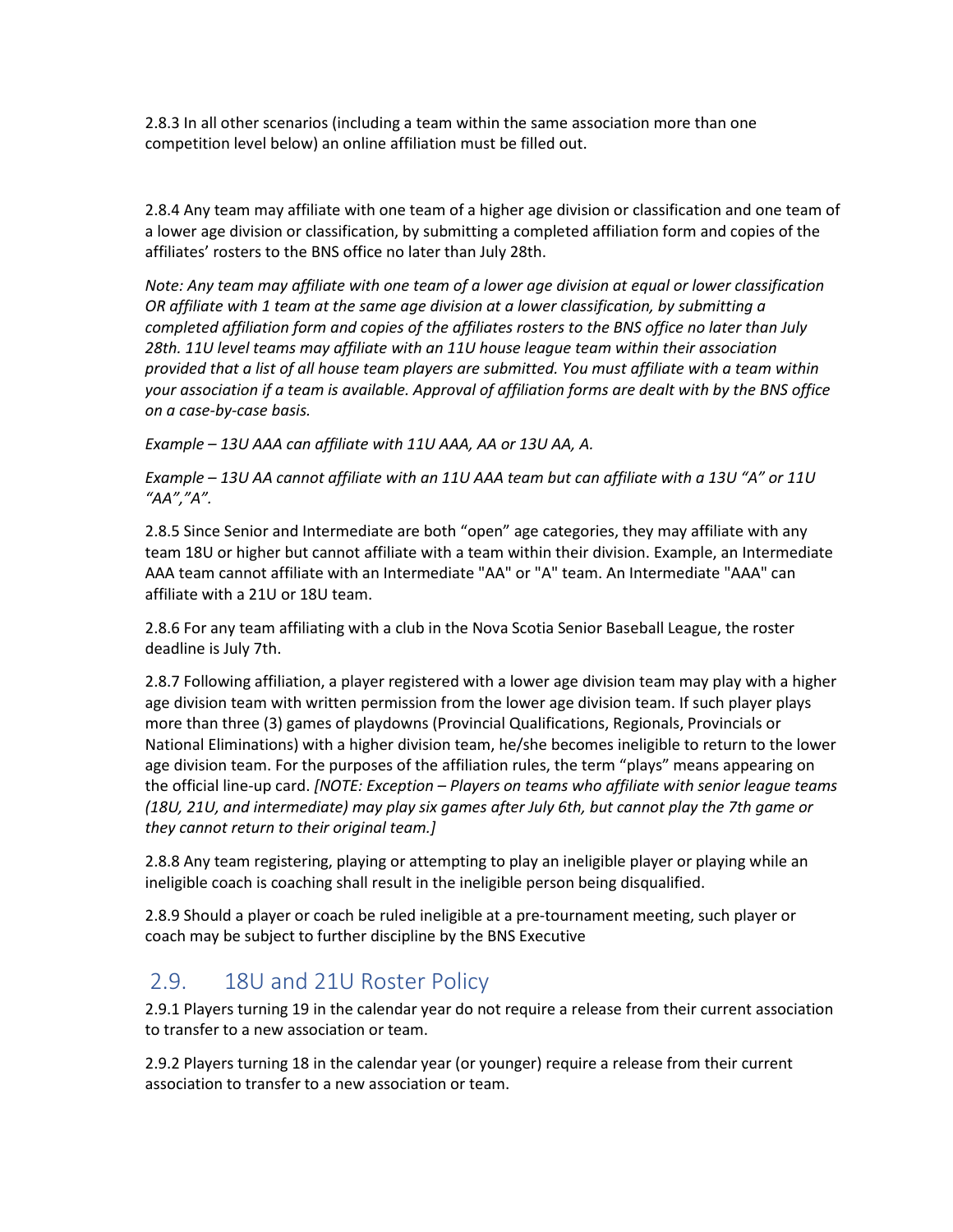2.9.3 Players turning 18 in the calendar year are eligible to tryout for 21U (within their association or the closest 21U program in their region) with permission from their current association.

2.9.4 Players turning 17 or younger in the calendar year must play in the 18U division, unless they are granted Exceptional status (outlined in rule 2.9.9 to 2.9.12).

2.9.5 Players turning 16 in the calendar year must play in the 18U division (can not apply for Exceptional status).

2.9.6 Players turning 17 in the calendar year must obtain approval from their current association and Exceptional status to play in the 21U division. The player would only be eligible to tryout for the 21U team in their association, or the closest 21U team in their Region. their association, or the closest 21U team in their Region.

2.9.7 Players turning 18 in the calendar year must obtain approval from their current association to play in the 21U division. Should this request be denied, the player will be eligible to request Exceptional status. The player would only be eligible to tryout for the 21U team in their association, or the closest 21U team in their Region.

2.9.8 Players unsuccessful in trying out for a 21U team must return to their 18U team.

2.9.9 Players wishing to apply for Exceptional status must provide the BNS office with an official letter for review and a \$300 non-refundable fee. The letter must include rationale for the request based on skill level, playing experience, references (if available), and overall reasoning for playing in the 21U division.

2.9.10 The letter will be reviewed by committee consisting of the BNS Technical Director, High Performance Committee members and/or Provincial team coaches (minimum of three).

2.9.11 An official decision will be communicated to the requesting player within seven (7) days of receipt.

2.9.12 Should the request be successful, \$200 will be returned to the applicant.

2.9.13 All rosters for 18U AAA and 21U AAA teams must be submitted by June 1st.

2.9.14 All 18U aged players on a 21U roster as of June 1st are ineligible to participate in 18U National Eliminations and Provincials.

2.9.15 Players on an 18U AAA roster as of June 1st, are eligible to be called up for a maximum of 5 games (exhibition, league or in-province tournaments) to their 21U AAA affiliate after the June 1st date. Any out of province competitions would not count towards the 5 game cap, as long as the team receives writing permission from the athlete 18U team to attend the event. This written permission must be submitted to Baseball Nova Scotia. Failure to do so will result in all out of province games counting towards the 5 game cap.

2.9.16 Players on an 18U AAA roster as of June 1st, can play in a maximum of 1 (one) game with their 21U AAA affiliate at the National Elimination Tournament, and 1 (one) game at Provincial Championships.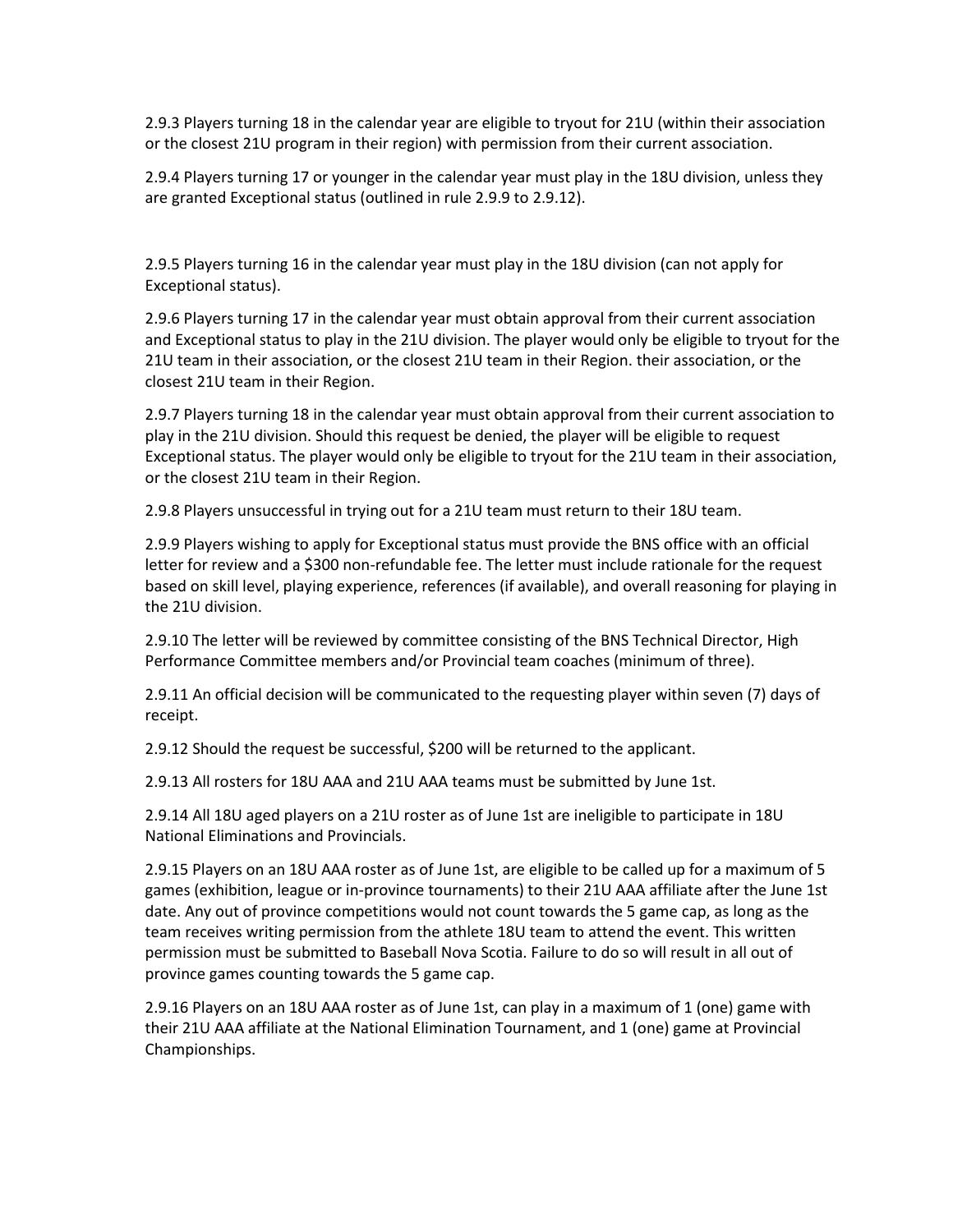2.9.17 Once an affiliate player has played their (one) game, they will not be permitted on the bench for subsequent games. A player must enter the game in some capacity (pitching, hitting, base running, fielding) to be considered to have played their 1 (one game).

2.9.18 A maximum of 20 players (roster + affiliate players) will be permitted on the bench for 21U National Eliminations.

### <span id="page-16-1"></span><span id="page-16-0"></span>3. Coaching

### 3.1. Coaching Requirements

For Provincial Championship's, Provincial Qualifications, Provincial Classifications, and National Eliminations (21U and 18U) the following divisions require:

#### <span id="page-16-2"></span>3.1.1. 11U A Requirements (Head & Assistant Coaches)

- Online Initiation Module
- Initiation Module
- Teaching and Learning Module
- My First Pitch E-Learning
- 11U Video Package
- Safe Sport E-Learning

#### <span id="page-16-3"></span>3.1.2. 11U AA Requirements (Head & Assistant Coaches)

- Online Initiation Module
- Initiation Module
- Teaching and Learning Module
- Absolutes Module
- Planning Module
- My First Pitch E-Learning
- 11U Video Package
- Safe Sport E-Learning

#### <span id="page-16-4"></span>3.1.3. 11U AAA Requirements (Head & Assistant Coaches)

- Online Initiation Module
- Initiation Module
- Teaching and Learning Module
- Absolutes Module
- Planning Module
- My First Pitch E-Learning
- 11U Video Package
- Safe Sport E-Learning

#### <span id="page-16-5"></span>3.1.4. 12U Girls (Head & Assistant Coaches)

- Online Initiation Module
- Initiation Module
- Teaching and Learning Module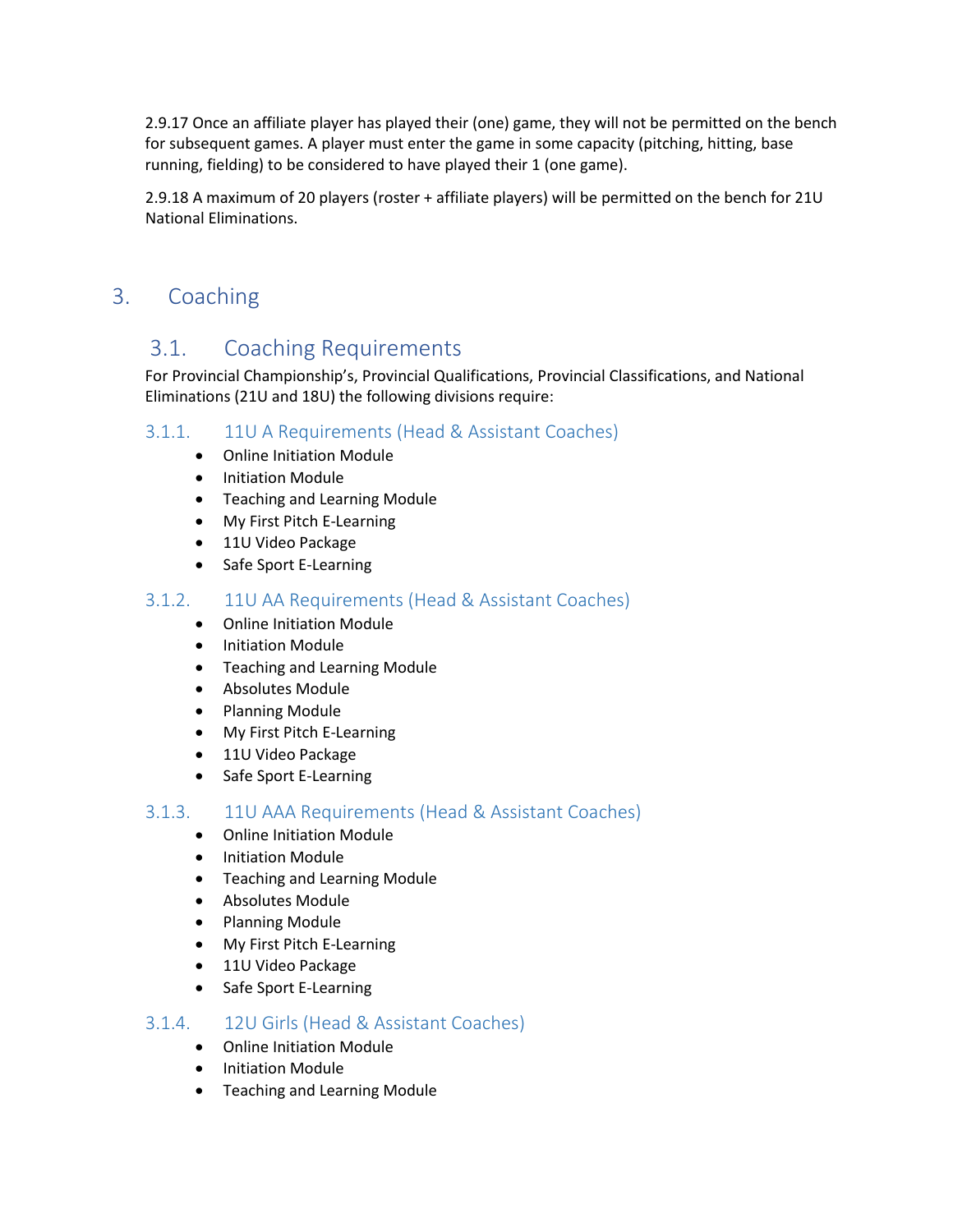- Absolutes Module
- Planning Module
- My First Pitch E-Learning
- 11U Video Package
- Safe Sport E-Learning

#### <span id="page-17-0"></span>3.1.5. 13U A Requirements (Head & Assistant Coaches)

- Online Initiation Module
- Initiation Module
- Teaching and Learning Module
- 13U Video Package
- Safe Sport E-Learning

#### <span id="page-17-1"></span>3.1.6. 13U AA Requirements (Head & Assistant Coaches)

- Online Initiation Module
- Initiation Module
- Teaching and Learning Module
- Absolutes Module
- Planning Module
- Pitching and Catching Module
- 13U Video Package
- Safe Sport E-Learning

#### <span id="page-17-2"></span>3.1.7. 13U AAA Requirements (Head & Assistant Coaches)

- Online Initiation Module
- Initiation Module
- Teaching and Learning Module
- Absolutes Module
- Planning Module
- Pitching and Catching Module
- Making Ethical Decisions (MED) Online
- 13U Video Package
- Safe Sport E-Learning
- 13U Core Portfolio and Practice Evaluation (Head Coach only)

#### <span id="page-17-3"></span>3.1.8. 14U Girls (Head & Assistant Coaches)

- Online Initiation Module
- Initiation Module
- Teaching and Learning Module
- Absolutes Module
- Planning Module
- Pitching and Catching Module
- 13U Video Package
- Safe Sport E-Learning

#### <span id="page-17-4"></span>3.1.9. 15U A Requirements (Head & Assistant Coaches)

• Online Initiation Module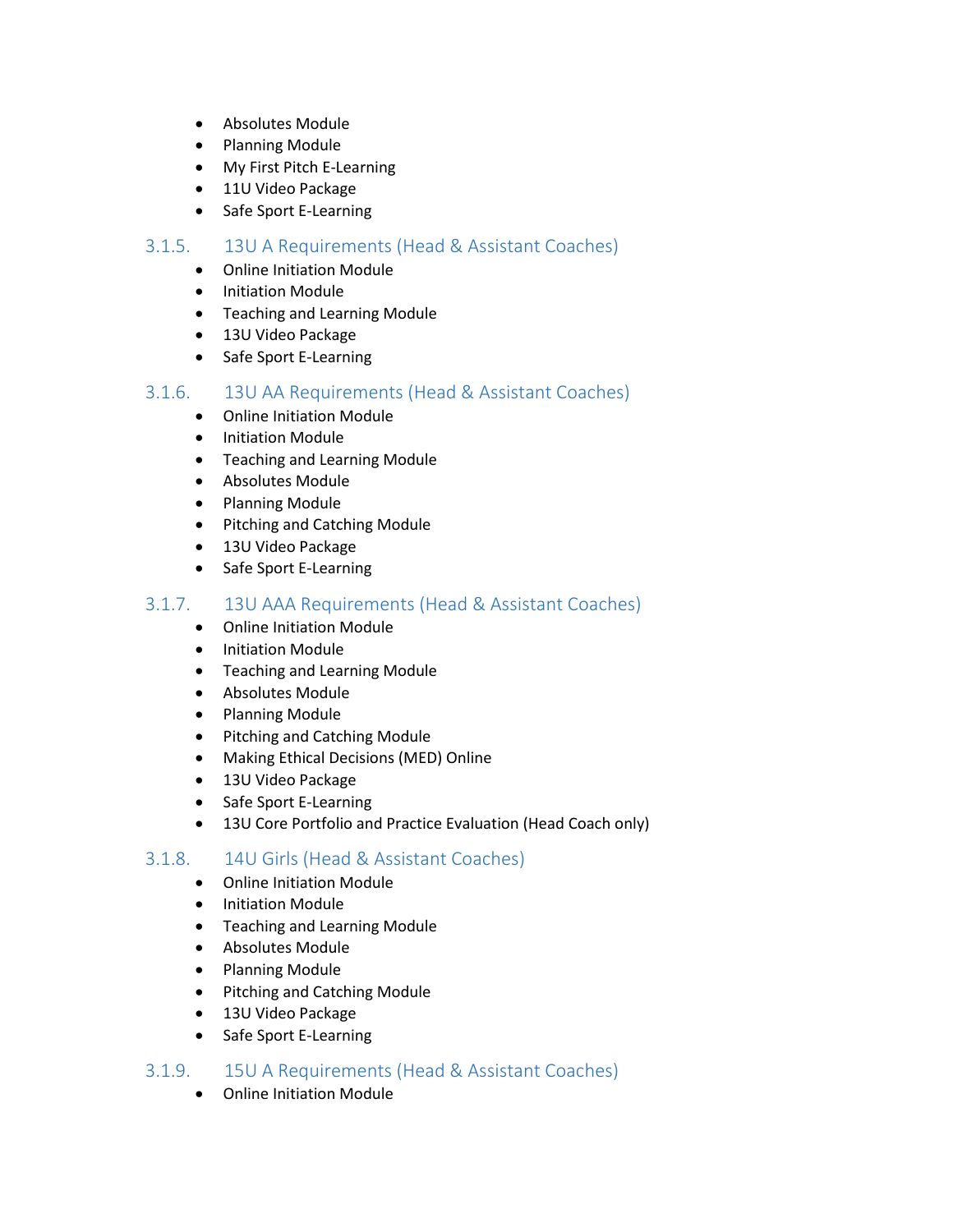- Initiation Module
- Teaching and Learning Module
- Pitching and Catching Module
- 15U Video Package
- Safe Sport E-Learning

#### <span id="page-18-0"></span>3.1.10. 15U AA Requirements (Head & Assistant Coaches)

- Online Initiation Module
- Initiation Module
- Teaching and Learning Module
- Absolutes Module
- Planning Module
- Pitching and Catching Module
- 15U Video Package
- Safe Sport E-Learning

#### <span id="page-18-1"></span>3.1.11. 15U AAA Requirements (Assistant Coaches)

- Online Initiation Module
- Initiation Module
- Teaching and Learning Module
- Absolutes Module
- Planning Module
- Skills Module
- Safe Sport E-Learning

#### <span id="page-18-2"></span>3.1.12. 15U AAA Requirements (Head Coach)

- Online Initiation Module
- Initiation Module
- Teaching and Learning Module
- Absolutes Module
- Planning Module
- Pitching & Catching Module
- Strategies Module
- Skills Module
- Making Ethical Decisions (MED) Online
- Safe Sport E-Learning

#### <span id="page-18-3"></span>3.1.13. 18U A Requirements (Head & Assistant Coaches)

- Online Initiation Module
- Initiation Module
- Teaching and Learning Module
- 16+ Video Package
- Safe Sport E-Learning

#### <span id="page-18-4"></span>3.1.14. 18U AA Requirements (Head & Assistant Coaches)

- Online Initiation Module
- Initiation Module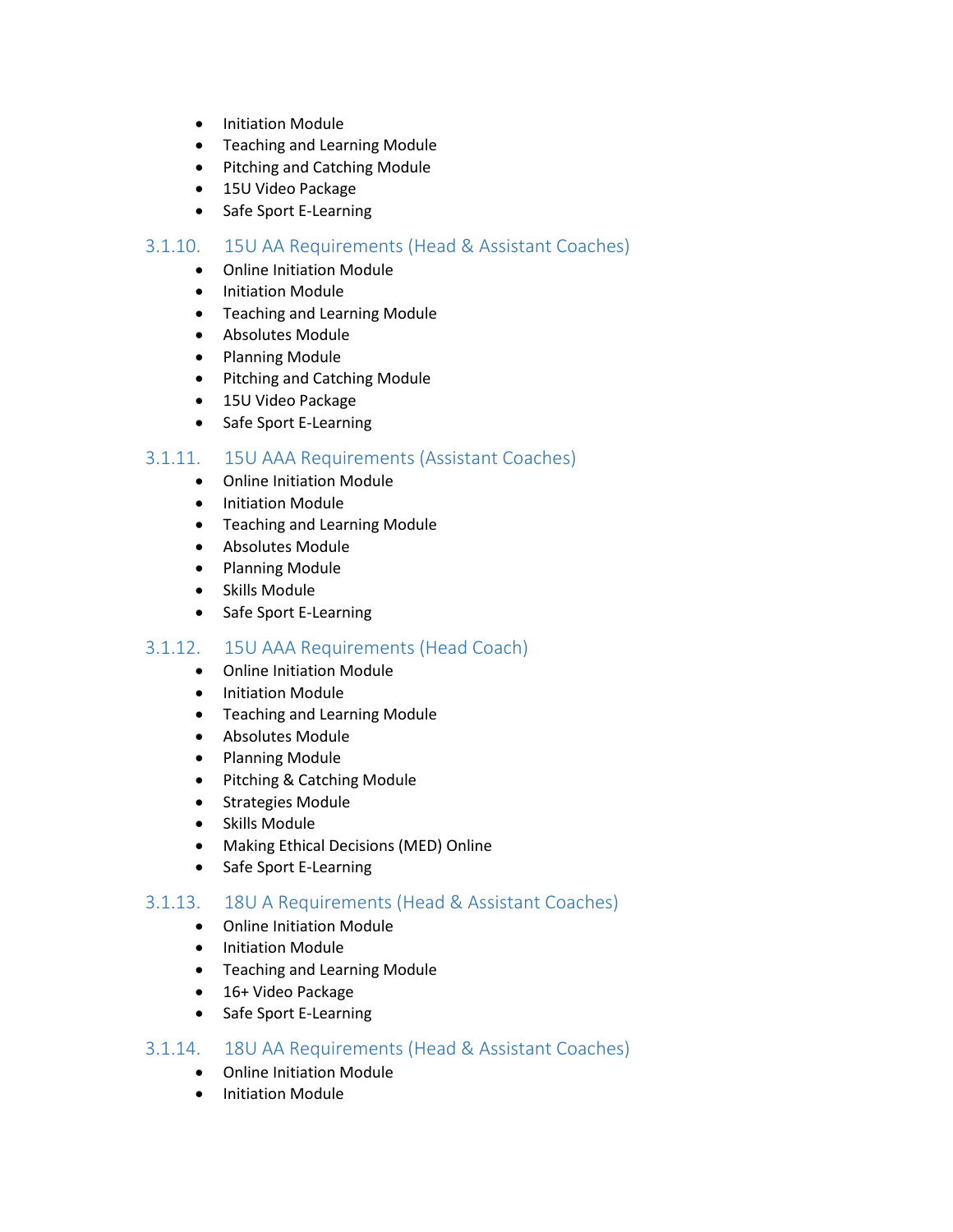- Teaching and Learning Module
- Absolutes Module
- Planning Module
- Pitching and Catching Module (Head Coach only)
- Strategies Module (Head Coach only)
- 16+ Video Package
- Safe Sport E-Learning

#### <span id="page-19-0"></span>3.1.15. 18U AAA Requirements (Head & Assistant Coaches)

- Online Initiation Module
- Initiation Module
- Teaching and Learning Module
- Absolutes Module
- Planning Module
- Pitching & Catching Module
- Strategies Module
- Skills Module
- Safe Sport E-Learning
- Making Ethical Decisions (MED) Online
- 16+ Portfolio, Game Evaluation, and Practice Evaluation (Head Coach only)

#### <span id="page-19-1"></span>3.1.16. 22U AAA Requirements (Head & Assistant Coaches)

- Online Initiation Module
- Initiation Module
- Teaching and Learning Module
- Absolutes Module
- Planning Module
- Pitching & Catching Module
- Strategies Module
- Making Ethical Decisions (MED) Online
- Skills Module
- Safe Sport E-Learning
- Making Ethical Decisions (MED) Online
- 16+ Portfolio, Game Evaluation, and Practice Evaluation (Head Coach only)

### <span id="page-19-2"></span>3.2. Team Trainers

Teams may also have a trainer, who must be certified as such, be a nurse, doctor or have received a diploma in accordance to sport training. Trainers may be requested to prove their status and under no circumstances may they become involved with coaching the team unless he/she is also one of the registered assistant coaches with required certification as specified in section 3.1.1 thru 3.1.14.

### <span id="page-19-3"></span>3.3. Coaching Certification Deadline

Coaches are to be in compliance with 3.1.1 through 3.1.14 on the date specified in the Calendar of Events. Coaches who are not in compliance with the certification requirement by the date listed in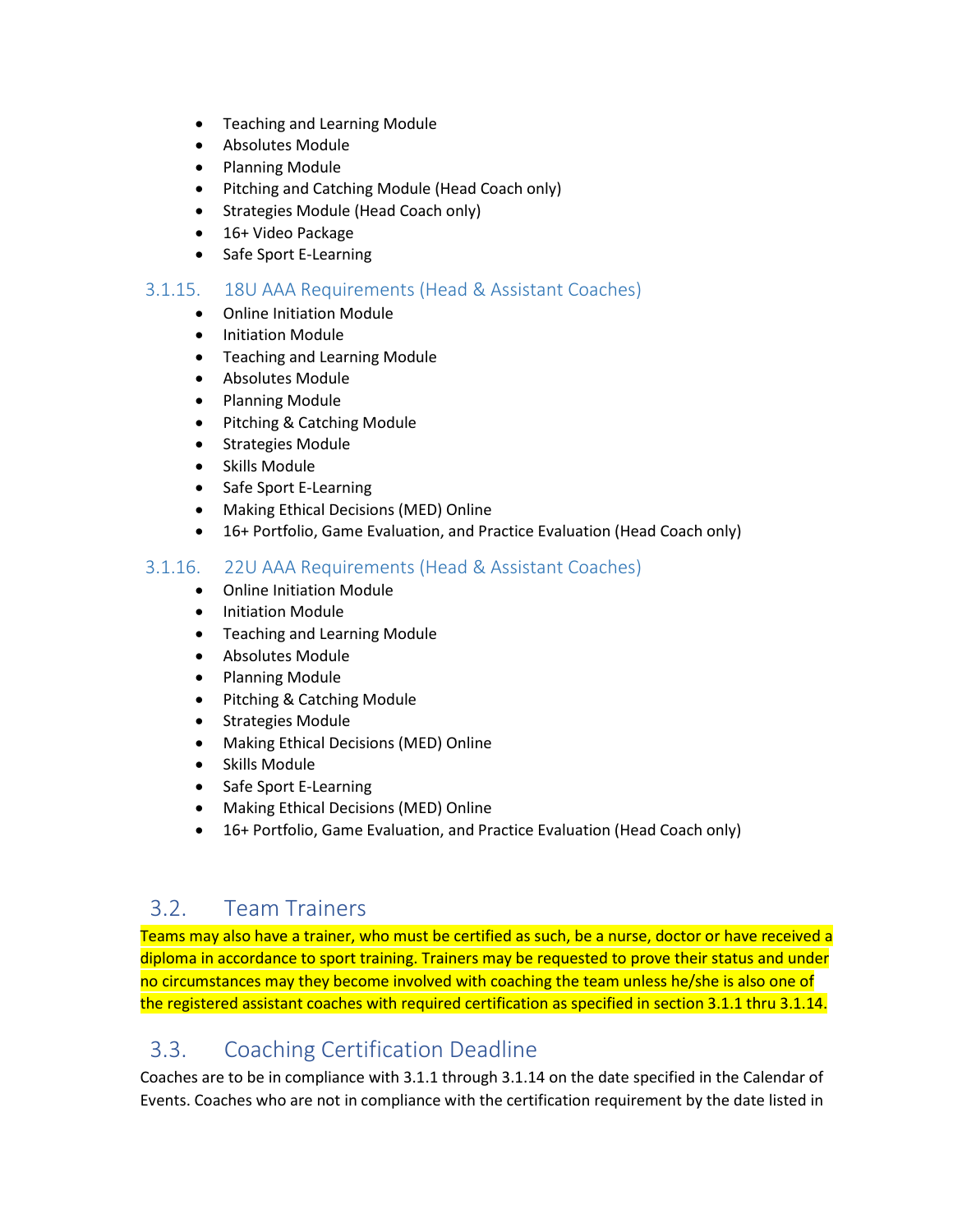the Calendar of Events shall be removed from the roster and will be ineligible for BNS provincial qualifications and Provincial Championships.

### <span id="page-20-0"></span>3.4. Coach Replacement

A team may add, edit or remove their coaches after the deadline set out in section 3.3 so long as any additions to the roster meet the requirements set out in section 3.1.1 thru 3.1.14. All changes must be made in writing to the BNS Office.

### <span id="page-20-1"></span>3.5. Safe Sport

3.5.1 The association is responsible to ensure each Coach, Manager and team staff member submit proof of valid Criminal Background Record Check and Child Abuse Registry Check. Associations are responsible to track the information. Please note Baseball Nova Scotia will be looking for proof of screening starting in 2021.

3.5.2 Baseball Nova Scotia recommends all coaches complete the Safe Sport Training module through their Locker account. Please note Baseball Nova Scotia will be making this training mandatory for member coaches starting in 2021.

### <span id="page-20-2"></span>3.6. Dress Code

3.6.1 The Coaches Dress Code pertains to all Baseball Nova Scotia sanctioned events such as, Provincial Classification, Provincials Qualifications, Provincial Championships, any elimination tournaments and Bluenose League in which BNS coaches take part. For the purpose of this regulation, the "coach" refers to all members of the coaching staff.

3.6.2 Members of the coaching staff must be in appropriate and presentable baseball coaches' attire at any/all BNS sanctioned events. This attire consists of any of the following:

- Baseball Nova Scotia encourages base coaches to wear a skullcap, although not mandatory
- Numbered baseball uniform, identical to those worn by the players which includes jersey, team jacket/sweater, pants and team hat;
- Track pant/suit with a golf shirt or t-shirt (short, 3/4 or long sleeved) in matching colors and preferably having a team logo on the shirt;
- Tailored shorts or pants (i.e. Khaki's, Dockers, etc.) with a golf shirt or t-shirt (short, 3/4 or long sleeved) in matching colors and preferably having a team logo on the shirt;
- Footwear: should consist of sneakers, cleats or coaches turf shoes.

*Note: All coaches are expected to wear either a team uniform, track pants or shorts, along with shirts that are similar and match team colors. If unable to completely match team colors, then all coaches should have the same color outfit. An example of this would be all coaches in navy track pants, white golf shirt and team hat, even though the team pants are royal blue.*

3.6.3 Coaches' clothing that is not permitted consists of the following: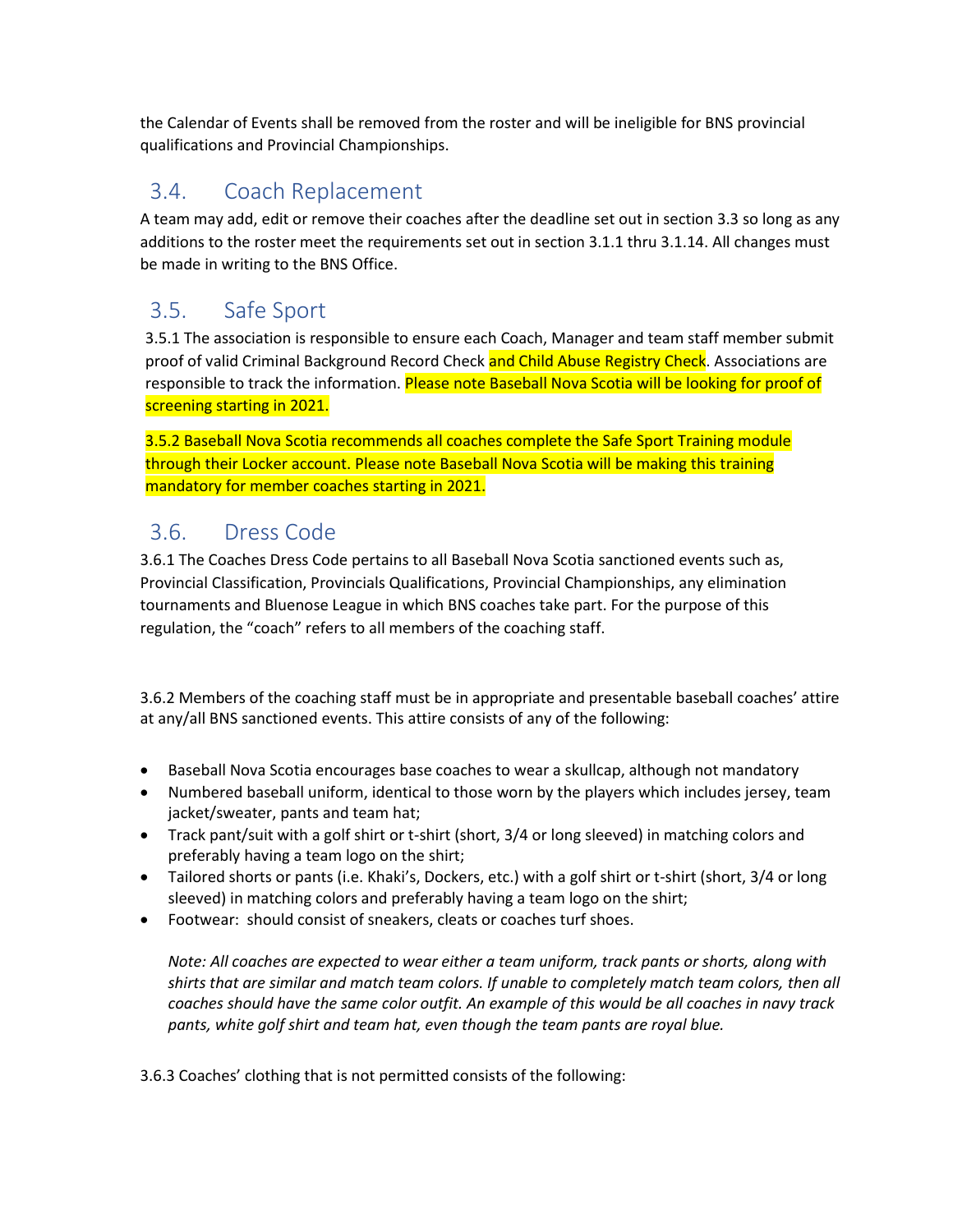- Pants: Blue Jeans, cargo, sweats or cords;
- Shorts: jeans, basketball or beach;
- Shirts: T-shirts, jerseys or other types of shirts not matching team colors or other shirts such as cut-off/muscle shirts;
- Footwear: sandals, flip-flops, boots, etc.
- Cell phones are not permitted to be used on the field (unless used for a baseball related application)

*Note: Cell phones may be used in the dugout/bench area to obtain medical attention for emergencies and other non-game related purposes.*

### <span id="page-21-0"></span>3.7. Coach Conduct

Coaches will only be permitted to cross the foul lines to assess and/or assist injured players or ask for a ruling clarification. A coach may also cross the foul lines to address or remove the pitcher. No coach, manager, trainer or any other team rep shall address an umpire to debate/question a judgment call by an official. This will result in an automatic ejection.

### <span id="page-21-2"></span><span id="page-21-1"></span>4. Provincial Team Programs

### 4.1. 17U Provincial Team

To systematically identify and train the province's best baseball players. This program seeks to prepare these athletes to showcase their talents at the country's elite tournament, the Canada Cup/Canada Games. This program is the Learn to Compete stage (Elite level) and progresses athletes to National/University programs.

Note: The 17U Provincial Team will play a full schedule in the 21U AAA league and attend the Canada Cup or Canada Games (every four years).

### <span id="page-21-3"></span>4.2. 15U Provincial Team

To systematically identify and develop the province's best athletes. This program seeks to prepare these athletes to showcase their talents at the 15U National Championships. This program is the Train to Train stage (Development level), and progresses athletes to the 17U Provincial Team programs.

Note: The 15U Provincial Team will play a limited schedule in the 18U AAA league and attend the Baseball Canada 15U National Championships.

### <span id="page-21-4"></span>4.3. 13U Provincial Team

### <span id="page-21-5"></span>4.4. Senior Women's Provincial Team

To systematically identify and train the provinces best female baseball players to showcase their talents at the country's elite tournament, the Senior Women National Championships. This program is the Train to Compete stage (Elite level) and progresses athletes to the National program.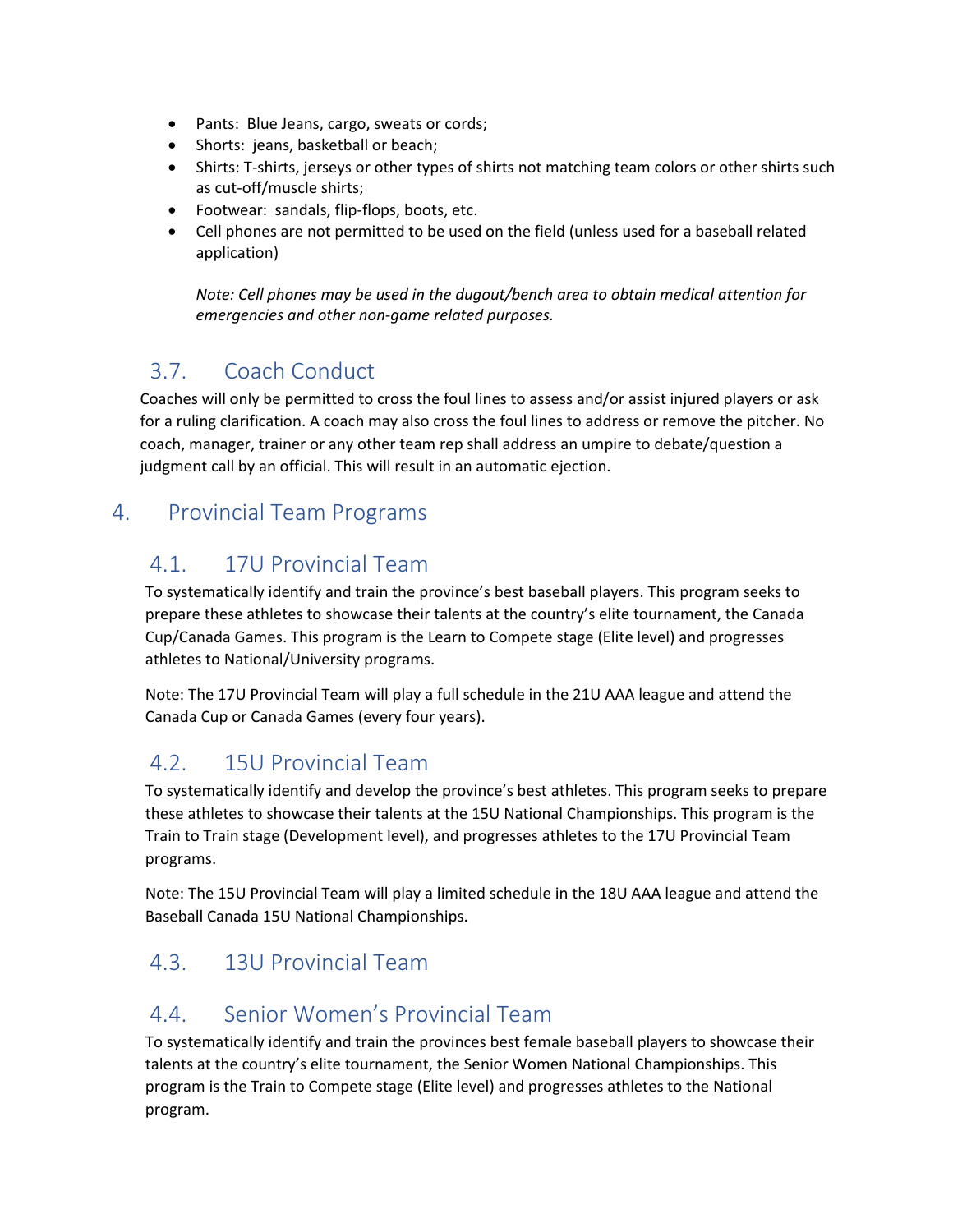### <span id="page-22-0"></span>4.5. 21U Women's Provincial Team

To systematically identify and train the province's best female baseball players to showcase their talents at the country's elite tournament, the 21U Women's National Championships. This program is the Train to Compete stage (Elite level) and progresses athletes to the provincial senior women's program and National program.

### <span id="page-22-1"></span>4.6. 16U Girls Provincial Team

To systematically identify and develop the provinces best athletes to showcase their talents at the 16U Girls National Championships. This program is the Train to Train stage (Development level) and progresses athletes to the 21U Women and Senior Women programs.

### <span id="page-22-2"></span>4.7. Coach Selection Guidelines

#### <span id="page-22-3"></span>4.7.1. Selection Process

- Head Coach/Assistant Coach Application request posted on BNS website
- Application deadline (approximately two (2) weeks from posting. Applicants must provide required qualification information by deadline
- High Performance Committee to review applications, and create a short list for interview stage.
- Candidate contacted for interview. Interview dates TBD (within three weeks of deadline)
- Interviews conducted by Interview Committee.
- High Performance Committee reviews recommendation of Interview Committee.
- BNS Executive reviews recommendation of High Performance Committee.
- Head Coach contacted for position. President will inform successful applicant one week after completion of interviews
- Assistant coach pool of approved applicant presented to Head Coach Successful Head Coach will choose 1 assistant coach. High Performance Committee will present list of interested/qualified assistants. Head Coach will select two additional assistants from the list.
- Coaching staffs complete. Successful Head Coach will be on a two-year term (pending season end evaluation of the program after year 1). Head Coach is eligible to reapply upon completion of term

\*Assistant coach selection may vary, depending on level of interest.

#### <span id="page-22-4"></span>4.7.2. Qualifications

- Head coach must be Provincial Certified at time of applying for 13U, 15U, 16U Girls, 21U Women, and Senior Women programs.
- Head coach must be Competition Development trained or in the process of completing training at the time of applying for the 17U program.
- Assistant coaches must be Provincial Trained by July 1st
- Baseball Resume
- References
- Strategic Plan (Head Coach only)
- Proposed Calendar of Events (Head Coach only)
- Typical Practice Plan (3 hr session) (Head coach only)
- Coaching Philosophy (Approach, role delegation, etc.) (Head Coach only)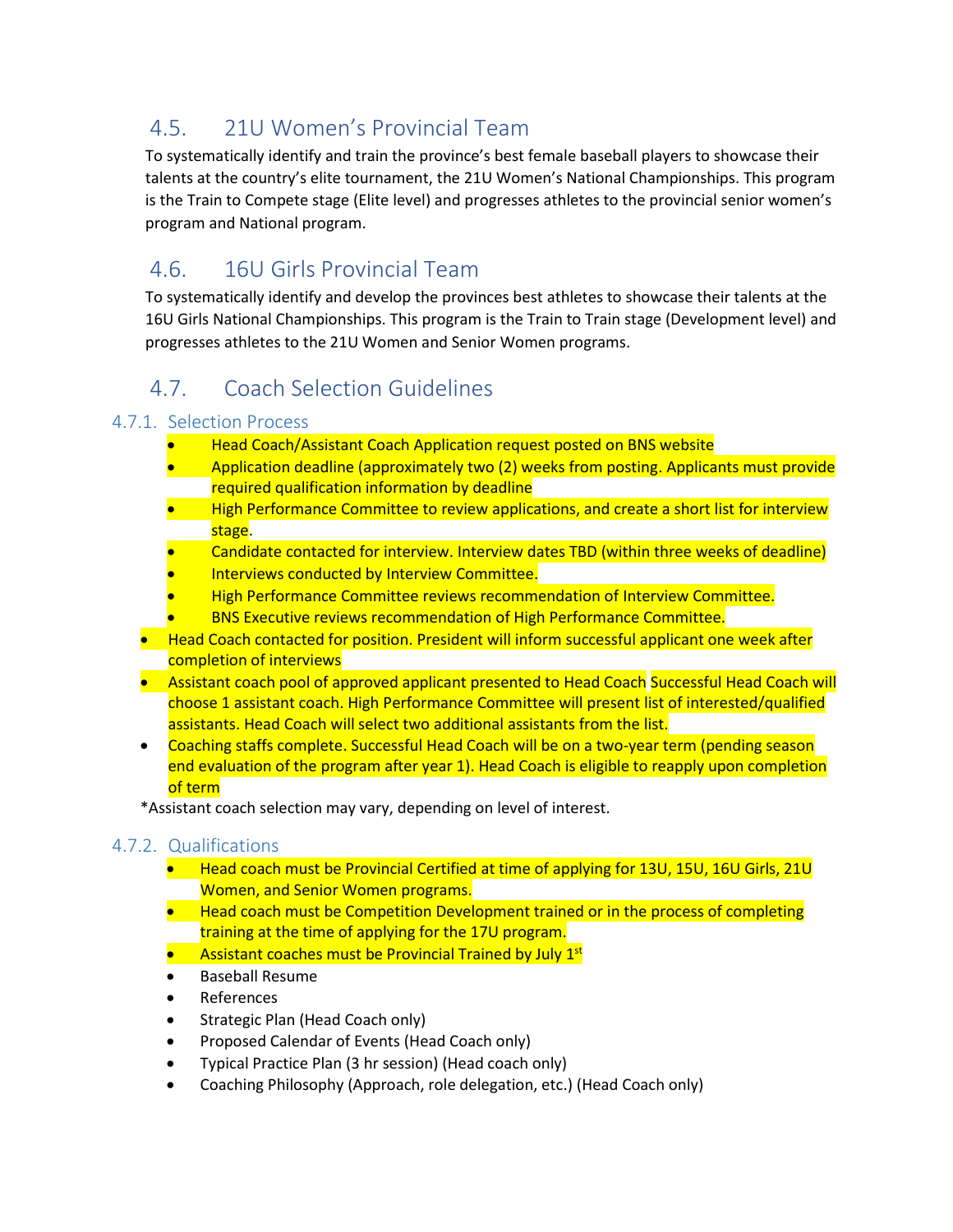• Criminal Record check and Child Abuse Registry check will be required from all successful applicants for both head and assistant coach roles

### <span id="page-23-0"></span>4.8. Athlete Selection Guidelines

- To be considered for High Performance programs, athletes must be a member of Baseball Nova Scotia
- Athletes must preregister for any Baseball Nova Scotia sanctioned evaluation camp through the head coach or manager
- Athletes will be evaluated based on a standardized player evaluation form
- All participating athletes will receive feedback in the form of an email, letter, or other means of communication.
- Selection timelines may vary from team to team, and vary due to unforeseen circumstances
- High Performance coaches may consider athletes unable to attend tryouts based on previous evaluations, or participation in BNS High Performance programming. This will occur on a case by case basis. Reasons for absence can include (but not limited to) attending an out of Province academic institution, injuries, or commitments to completing another sport season.

### <span id="page-23-2"></span><span id="page-23-1"></span>5. Competitions

### 5.1. Baseball Nova Scotia Rules

These are rules laid down by Baseball Nova Scotia that have no corresponding rule in the Official Rules of Baseball. For that reason, they are designated as rule 11.00. Rules in this section apply to all BNS sanctioned games.

5.1.1 Registered coaches and trainers of both participating teams shall be permitted on the field, in the dugout, or on the bench or in designated bullpens. However only designated coaches and assistant coaches may preform coaching duties as per section 3.2.

5.1.2 Members of both teams and the umpires shall not smoke nor use smokeless tobacco. This rule applies from the moment that participants and officials enter the playing field until they leave. Violation of this rule will result in an immediate ejection. In addition to using tobacco during the games, teams are encouraged not to smoke or use smokeless tobacco before or after the game while in uniform.

5.1.3 The use of alcoholic beverages is expressly prohibited on the field, in the dugouts or in the direct vicinity of the baseball field.

5.1.4 Should an umpire be found to be in violation of either 5.2.2 or 5.3.3 a report should be forwarded to the Executive Director.

5.1.5 No player shall be permitted to wear any exposed jewelry such as bracelets, necklaces, watches and earrings. However, Medical Alert bracelets and Medical Alert necklaces may be worn but must be taped to the body.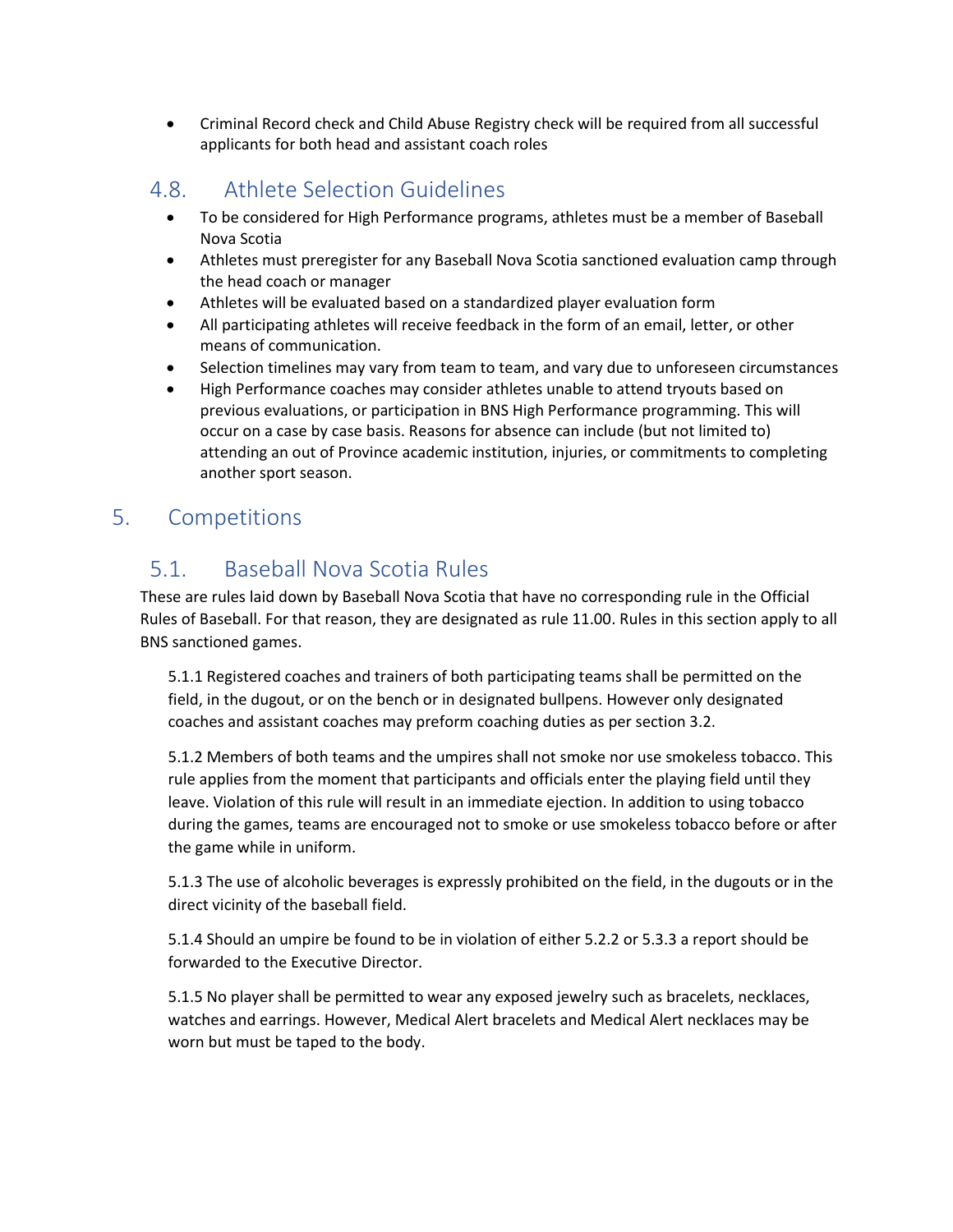5.1.6 In the event of an electrical storm is apparent, the umpire shall have the authority to suspend play until there is no evidence of lightning for a period of 15 minutes. This is in the umpire's judgment however the coaches do have the right to take their teams off the field.

5.1.7 Any player in the 18U age category or below acting as a coach in the first and/or third base coach's box must wear a proper double ear flap helmet.

### <span id="page-24-0"></span>5.2. Playing Rules

The current year Official Rules of Baseball as prepared by Baseball Canada shall be used for all games, except as modified or interpreted herein. It is imperative to remember that these rules contain only the differences from the Official Rules of Baseball and, as such, are not a full listing of the rules. Official rulebooks are available from the BNS office, in limited supply. Rules in this section apply to all BNS sanctioned games. Please also note key differences between Bluenose League and Championships when participating in competition.

#### <span id="page-24-1"></span>5.2.1. Fields

Must be properly lined and bases tied down or be of the "drop-in" type.

Note: If the hosts refuse to prepare the baseball field to the playing standard, the umpires shall continue play and notify BNS of such refusal. The host may be subject to disciplinary action by BNS.

|                             | <b>11U</b>      | <b>13U</b>      | <b>15U</b>      |
|-----------------------------|-----------------|-----------------|-----------------|
| Distance between bases      | 60'             | 70'             | 80'             |
| Pitching distance           | 44'             | 48'             | 54'             |
| Batter's box                | $6' \times 3'$  | $6' \times 4'$  | $6' \times 4'$  |
| Height of pitcher's mound   | 6''             | 6''             | 6"              |
| Coaches box size            | $8' \times 12'$ | $8' \times 12'$ | $8' \times 12'$ |
| Distance HP to backstop     | $25' - 40'$     | $35' - 45'$     | $40' - 50'$     |
| Distance HP to foul poles   | $180' - 200'$   | $200' - 225'$   | $225' - 240'$   |
| Distance HP to centre field | $200' - 225'$   | $225' - 260'$   | $260' - 280'$   |

a), b), c) and e) are mandatory for all BNS sanctioned games

d) is optional for 11U and 13U

f), g) and h) are recommendations only

#### <span id="page-24-2"></span>5.2.2. Pitcher's Mound

An elevated pitcher's mound is not required for 11U and 13U but is required for 15U and above.

#### <span id="page-24-3"></span>5.2.3. Baseballs

Baseball Nova Scotia has endorsed the following baseballs to be used during sanctioned events:

| Division                    | <b>Rawlings Ball</b> |
|-----------------------------|----------------------|
| 11U, all divisions          | 65 CC, RTD1, MB380*  |
| 13U, all divisions          | 65 CC, RTD1, MB380*  |
| 15U, all divisions          | ROML, 80 CC, MB380*  |
| 18U, A & AA                 | ROML, 80 CC          |
| 18U, AAA & High School      | <b>ROML</b>          |
| 21U, all divisions          | <b>ROML</b>          |
| Intermediate, all divisions | <b>ROML</b>          |
| Senior                      | <b>ROML</b>          |

\*Cannot be used in Provincial Championships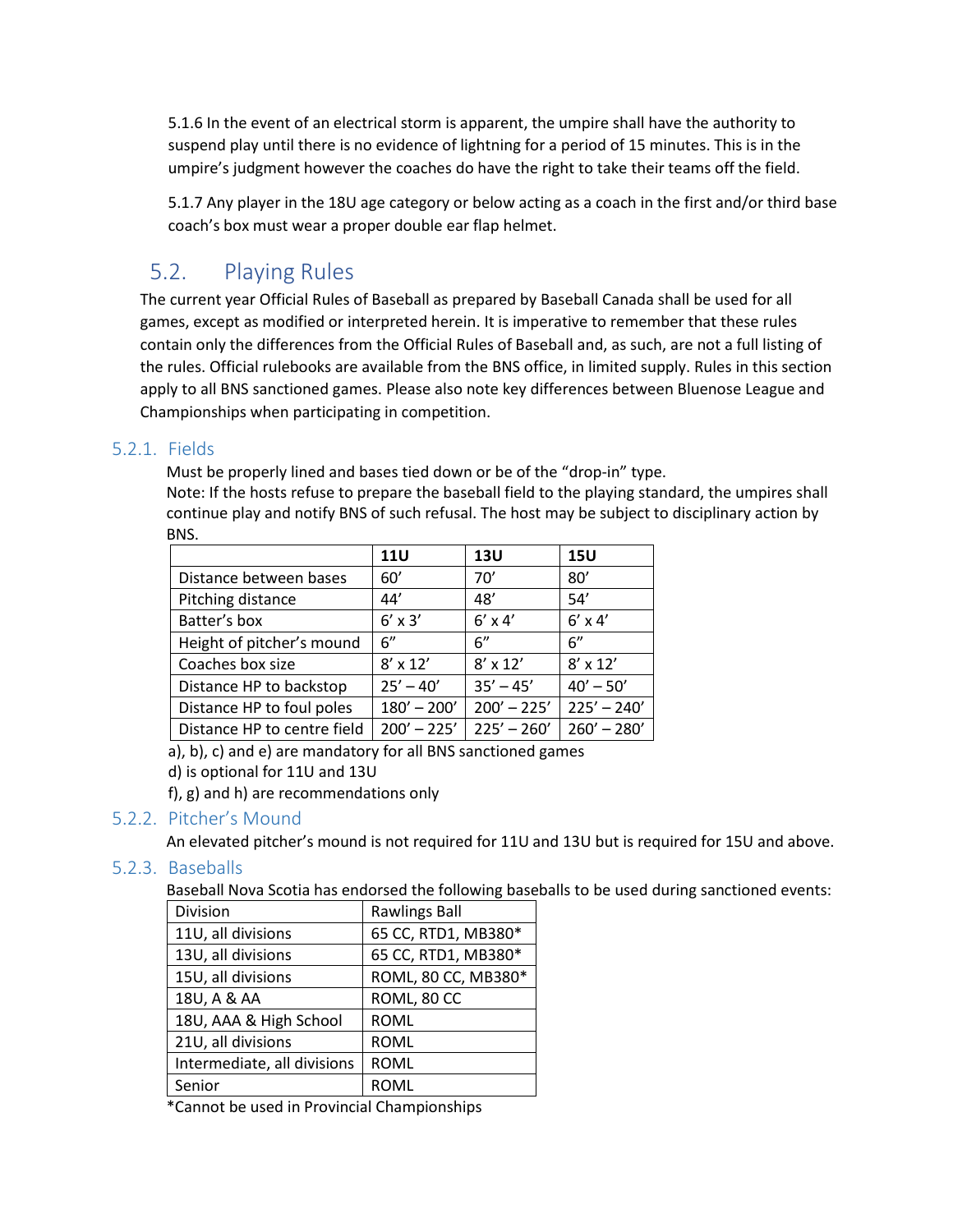#### <span id="page-25-0"></span>5.2.4. Footware

Shoes with metal cleats are not permitted in 13U and below.

#### <span id="page-25-1"></span>5.2.5. Helmets

A CSA approved double earflap helmets, in good repair, are required to be properly worn by players while they are on deck, at bat and on the bases in all age categories. Form fitting helmets that do not have the attachment for a strap are permitted.

5.2.5.1 Chinstraps are optional in the 13U divisions and below

5.2.5.2 A player whose name appears on the regular roster of a team registered in the Nova Scotia Senior Baseball League may individually choose to wear a single ear flap helmet that protects the ear that is exposed to the pitch from the batter's ready position.

5.2.5.3 The C.F.A.B rules require catchers in all age categories to wear CSA approved and properly fitted protective helmet and mask while catching.

Note: This includes practice and warm up situation such as the bullpen or between innings. Coaches must wear a CSA approved and properly fitted protective helmet and mask in all practice and warm‑up situations, as well.

5.2.5.4 BNS does not permit defensive players (other than the catcher) to wear helmets without prior written permission of the BNS Executive.

5.2.5.5 Under no circumstances are cracked or damaged helmets to be used. The umpire has the authority to check all helmets and eject any that are deemed to be unfit.

5.2.5.6 For reasons of safety, no alterations are to be made to helmets (i.e. paint or stickers) unless written authorization from the manufacturer can be provided. (Constituents found in some paints can weaken the protective shell and stickers can hide the appearance of shell cracks. Use of a cracked helmet or one missing any of its shock absorbing foam will not be permitted).

#### <span id="page-25-2"></span>5.2.6. Bat Rule

5.2.6.1 11U - The bat shall be round and made of approved material and shall NOT be more than thirty-two (32) inches in length, or more than 2-3/4 inches in diameter at its thickest part. Bats may be taped to a distance not exceeding sixteen (16) inches from the handle.

5.2.6.2 13U - The bat shall be round and made of approved material … it shall NOT be more than thirty-two (32) inches in length, nor more than 2-3/4 inches in diameter at its thickest part. Bats may be taped to a distance not exceeding sixteen (16) inches from the handle. The bat may have a maximum weight-length differential of -10.

a) Cupped Bats. An indentation in the end of the bat up to one inch in depth is permitted and may be no wider than two inches and no less than one inch in diameter. The indentation must be curved with no foreign substance added.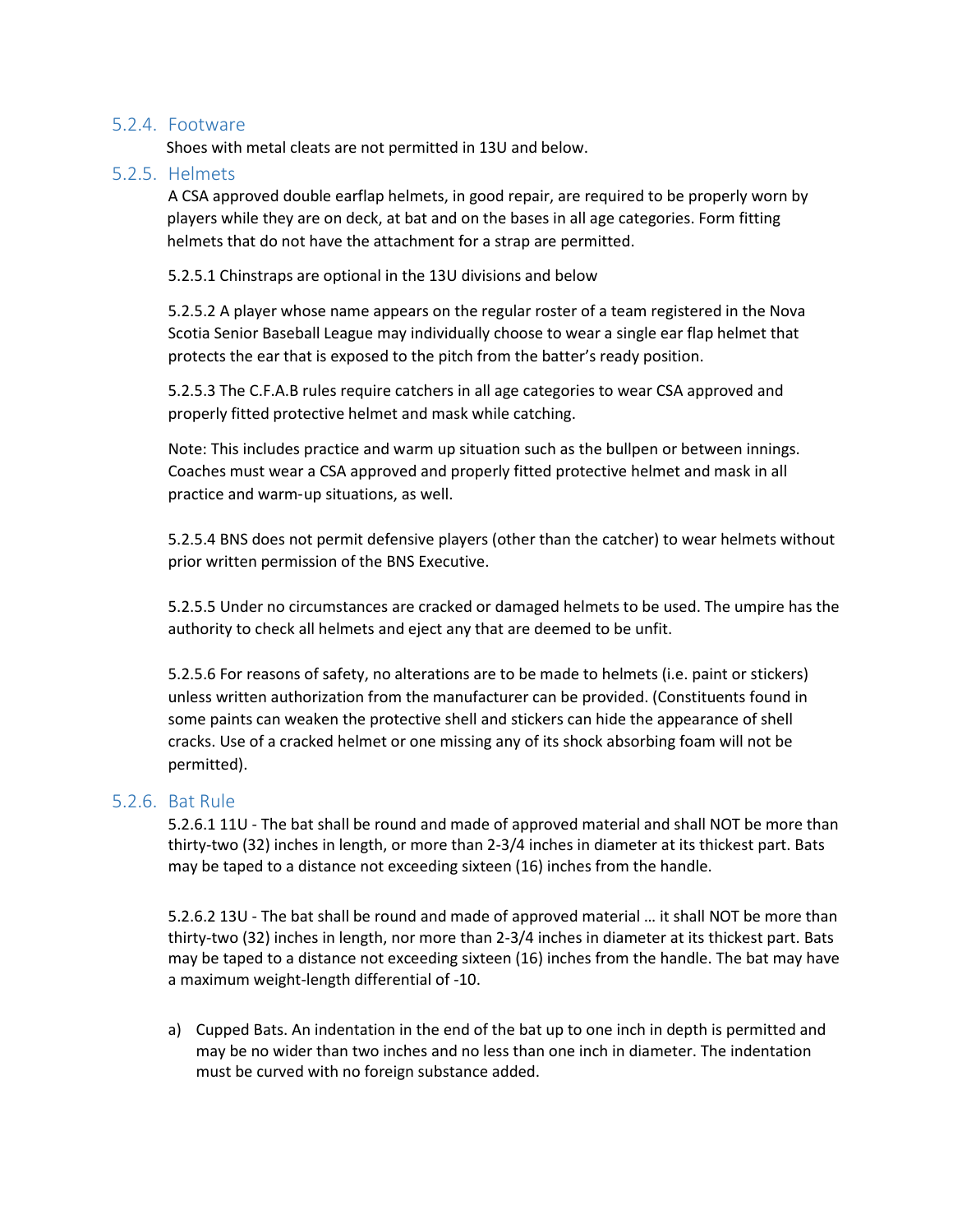5.2.6.3 15U - In all levels (AAA, AA, A) Only wood bats, bamboo bats and wood composite bats will be allowed. Wood composite bats include wood bats with fiberglass sheathing and wood barreled bats with composite handles. Wood composite bats do not include any bat that has any metallic component.

*Note: Females playing on all boys' teams at this level must adhere to rule 5.1.6.3. If the team consists of all female players, they will be permitted to use an aluminum bat with a maximum weight-length differential of -5. There are no restrictions on wood bats.*

5.2.6.4 18U, 21U, Intermediate and Senior - In all levels (AAA, AA, A) Only wood bats, bamboo bats and wood composite bats will be allowed. Wood composite bats include wood bats with fiberglass sheathing and wood barreled bats with composite handles. Wood composite bats do not include any bat that has any metallic component.

*Note: Females playing on all boys' teams at this level must adhere to rule 5.1.6.4. If the team consists of all female player's they will be permitted to use an aluminum bat with a maximum weight-length differential of -5. There are no restrictions on wood bats.*

5.2.6.5 Colored Bats - BNS permits the use of colored bats, but does prohibit any bat that, in the opinion of the umpires, discolors the ball. Any such bat shall be removed from the game.

#### <span id="page-26-0"></span>5.2.7. Starting Games

In accordance with modified rule 3.10 (a) (The Official Rules of Baseball), the host and not the home club makes the decision on starting any game in a tournament. In the case of a home and home series, the home team for each game is considered the host.

#### <span id="page-26-1"></span>5.2.8. Line-Ups

Line-ups shall be exchanged at the plate meeting prior to the commencement of the game. All players should be listed on the line-up card.

5.2.8.1 If a player is left off the line-up in error or shows up late, they are to be placed at the bottom of the lineup or list of substitutions (18U AAA and above)

#### <span id="page-26-2"></span>5.2.9. 11U Rule Exceptions

5.2.9.1 11U A Only – A runner on 3rd base cannot score on a pass ball or wild pitch. A runner on 3rd base cannot advance home as a result of any interaction between the pitcher and the catcher. In all cases where the pitcher pitches the ball to the catcher and there is a pass ball or the catcher throws the ball back to the pitcher, regardless of the results of that throw, no advancement shall be permitted from 3rd. This includes attempted throws to 2nd base in a 1st and 3rd scenario. Runners can only score as a result of the hitter being walked or hit by a pitch with the bases loaded, or baseball plays as a result of a ball being hit into play.

5.2.9.2 No balk shall be called in 11U division play unless 8.05 (l) (The Official Rules of Baseball) applies.

#### <span id="page-26-3"></span>5.2.10.Injured Player, Courtesy Runner

A courtesy runner may be used for a player who has, before the game, declared a health issue to the opposing coach and umpire. A batter after hitting the ball must reach at least first base on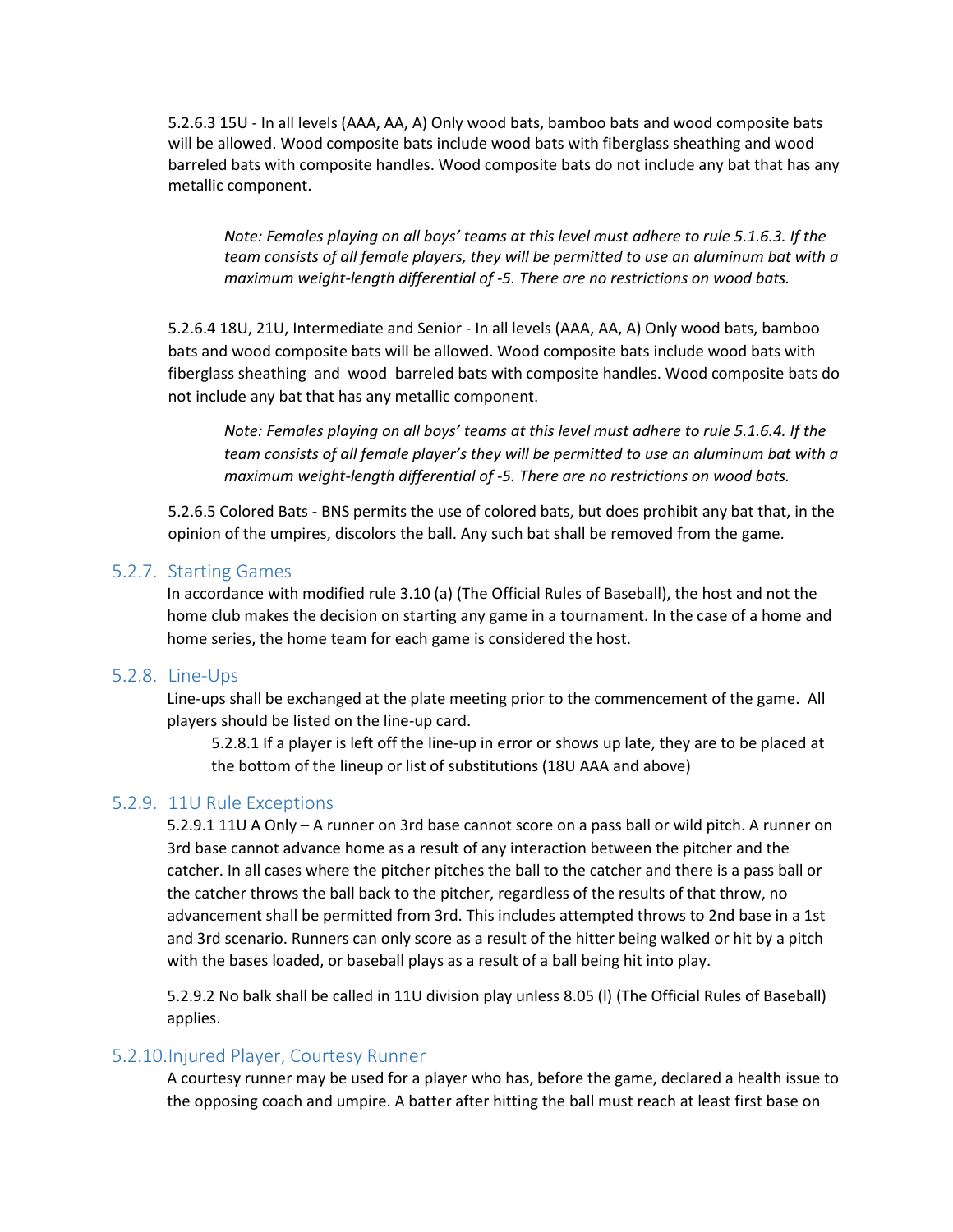his or her own. Once play has stopped the batter who just became a runner may be replaced by the last offensive player declared out.

#### <span id="page-27-0"></span>5.2.11.Mercy Rule

The mercy rule shall be applied in the following situations: a team is ahead; 20 runs after 3 innings (2.5 innings with the home team ahead), 15 runs after 4 innings (3.5 innings with the home team ahead) and 10 runs after 5 innings (4.5 innings with the home team ahead).

#### <span id="page-27-1"></span>5.2.12.Pitch Count

| Level      | Daily Pitches | Daily Pitches | Daily Pitches | Daily Pitches | Daily Pitches | Daily Max |
|------------|---------------|---------------|---------------|---------------|---------------|-----------|
|            | (No Rest)     | (1 day rest)  | (2 days rest  | (3 days rest) | (4 days rest) |           |
| 11U        | $1 - 25$      | $26 - 40$     | $41 - 55$     | $56 - 65$     | $66 - 75$     | 75        |
| 13U        | $1 - 30$      | $31 - 45$     | $46 - 60$     | $61 - 75$     | $76 - 85$     | 85        |
| <b>15U</b> | $1 - 35$      | $36 - 50$     | $51 - 65$     | $66 - 80$     | $81 - 95$     | 95        |
| <b>18U</b> | $1 - 40$      | $41 - 55$     | $56 - 70$     | $71 - 85$     | $86 - 105$    | 105       |
| <b>21U</b> | $1 - 45$      | $46 - 60$     | $61 - 75$     | $76 - 90$     | $91 - 115$    | 115       |

#### <span id="page-27-2"></span>5.2.13.Pitch Count Three Day Maximum

A pitcher cannot pitch in 3 consecutive days UNLESS a pitcher's first 2 days combined does not exceed:

- $\bullet$  11U 25 pitches
- $\bullet$  13U 30 pitches
- $\bullet$  15U 35 pitches
- $\bullet$  18U 40 pitches
- $\bullet$  21U 45 pitches

#### <span id="page-27-3"></span>5.2.14.Pitch Count rules

5.2.14.1 Pitchers will not be permitted to exceed the maximum daily allowable number of pitches in any two-day period.

5.2.14.2 A pitcher's combined 3-day pitch count cannot exceed:

- $\bullet$   $11U 105$  pitches
- 13U Boys/14U Girls 120 pitches
- $\bullet$   $15$ U 135 pitches
- $\bullet$   $18$ U 150 pitches

5.2.14.3 Pitch Counts will be used for all BNS sanctioned tournaments (Qualifications, Classification, Provincial, Atlantics, Bluenose league play & National Eliminations).

5.2.14.4 Pitch Counts will be used in 11U, 13U, 15U, 18U & 21U at the A, AA & AAA levels.

5.2.14.5 Warm up pitches & throws to other bases should not be included in the Pitch Count.

5.2.14.6 In all Baseball Nova Scotia sanctioned competitions, once a pitcher is about to throw the pitch which would lead him/her to reach any one of the pitch count thresholds and the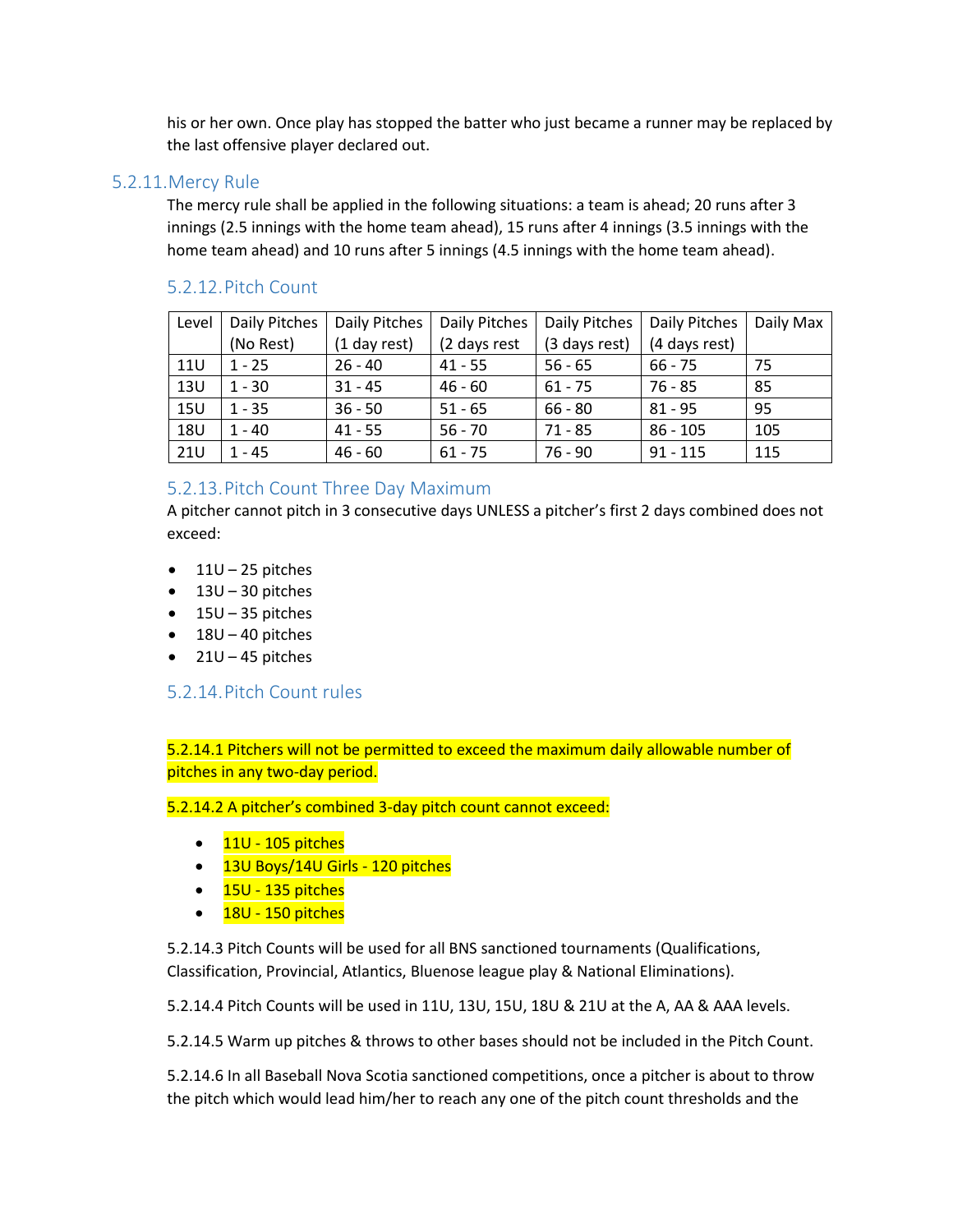coach wishes not to throw this pitcher past this threshold, the coach will call time and indicate to the umpire this would be the last batter. Once that at-bat is completed, the pitcher must be withdrawn and be credited with only throwing the limit of pitches for that particular threshold.

For example, in 15U, if a coach wants a pitcher to be withdrawn at 35 pitches, they would signal to the umpire prior to the throwing of the 35th pitch. "Last batter".

Once the pitcher finishes that batter, he/she would be withdrawn from the game and credited with throwing 35 pitches even if they threw any additional pitches to retire the batter.

5.2.14.7 When the pitcher reaches their daily max, they may finish the batter.

5.2.14.8 Should a pitcher throw under the daily threshold in their first game of the day, and pitches a second time that day, they must announce the last batter before the two game total reaches the daily threshold. For example, in 15U, a pitcher throws 20 pitches Saturday morning, and returns to pitch again in another game Saturday afternoon. If the coach wants to have the pitcher available for Sunday, the coach must announce the last batter before the pitcher throw pitch number 15 in game two (which would be 35 pitches on the day).

5.2.14.9 For the purposes of recording pitch count in situations where a pitcher was removed in the first game of a day after the last batter is announced, the pitches thrown will reflect the threshold (not the exact number of pitches thrown). For example, in 15U, the last batter is announced as a pitcher reaches their daily 35 pitch threshold. The pitcher throws 37 pitches to complete the batter. The pitches shall be recorded as 35, and the pitcher would be eligible to pitch 60 pitches in game 2 that day.

5.2.14.10 Players playing in an older age division must abide by the Pitch Count rules for the age division they belong in. Example: 13U eligible player pitching in 15U Provincials must abide by 13U pitch count rules.

5.2.14.11 The Pitch Count Official must warn coaches of any pitcher reaching the daily minimum/maximum level of pitches.

5.2.14.12 Official Pitch Count sheets should be kept during each tournament to prove compliance. BNS will supply these Pitch Count sheets. Hosts must be able to produce these if requested by BNS. Any changes made to the official pitch count sheets (a corrected error), is to be struck though with a single line and the change initialled by both coaches.

5.2.14.13 If a team does not have any remaining players eligible to pitch in a game the opposing coach may designate a player who has yet to pitch in that game, this pitcher may not throw more than 30 pitches.

5.2.14.14 The total number of pitches thrown by an ambidextrous pitcher are counted for the purpose of calculating pitch count, regardless of which arm or combination there- of is throwing.

5.2.14.15 Once a player pitches in a game, he or she cannot catch for the remainder of the day.

#### <span id="page-28-0"></span>5.2.15.Pitch Tracking

It is the responsibility of the OFFICIAL SCORER to track the pitches/ innings pitched for all those participating. All information regarding this shall be recorded and made available to any team requesting the information. If there is any discrepancy between a team's total and that of the official scorer, the OFFICIAL SCORER'S information will take precedence and is NOT subject to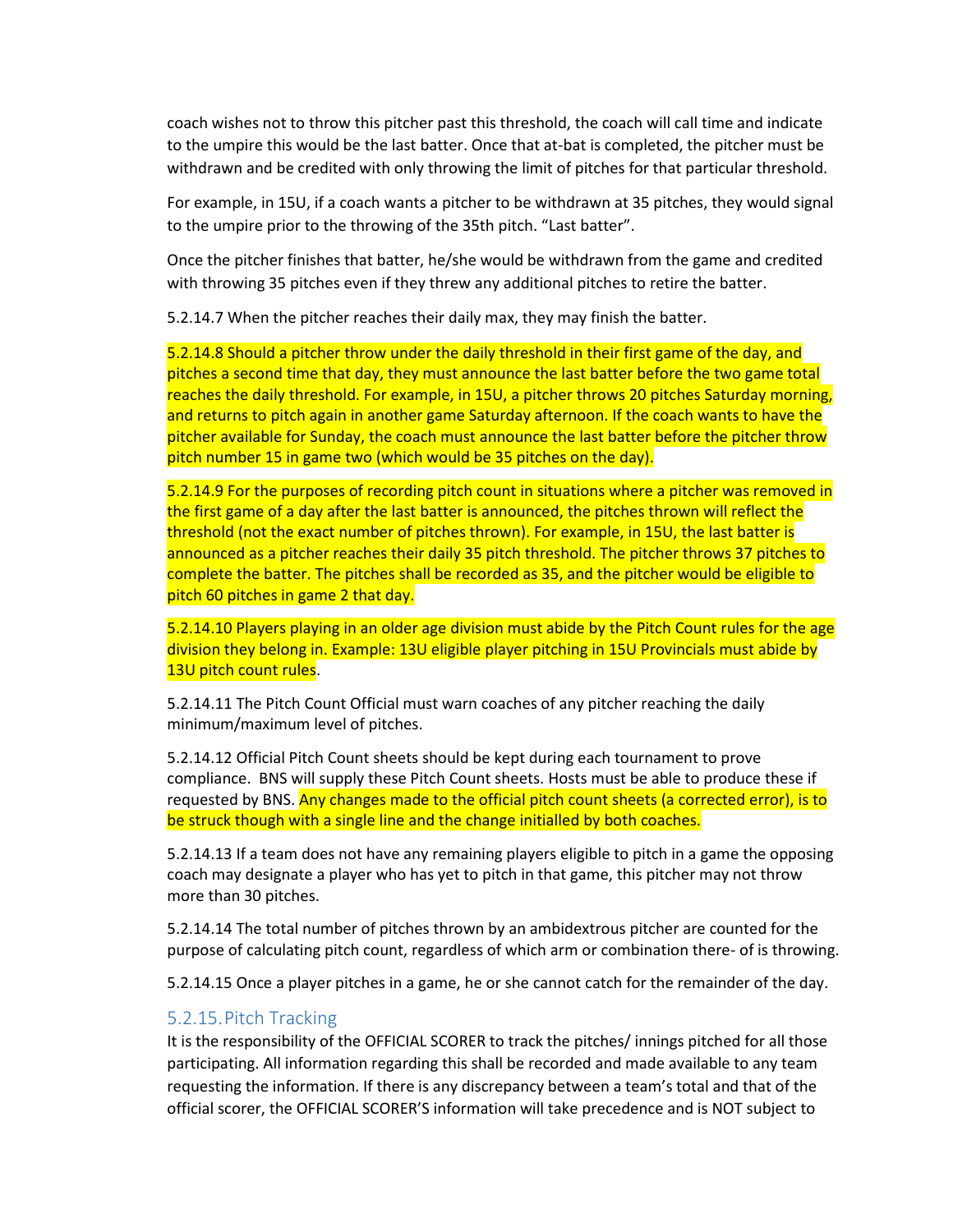appeal. In the absence of an official scorer, the tournament chairman shall record the pitches/innings pitched by all pitchers and provide this information as requested.

#### <span id="page-29-0"></span>5.2.16.Pitch Count & Suspended Games

When a game is stopped by inclement weather or for any reason other than a mercy rule, that specific game has to be resumed at the point of stoppage. If Pitcher "A" is the starting pitcher of a game and has a pitch count below the first threshold, Pitcher "A" can then be used as a pitcher again for that particular game but considering he will be carrying the number of pitches thrown when the game stopped. This applies for a game that is resumed on the same day or on the next day.

Example: if Pitcher "A" threw 30 pitches at 15U Nationals, he will then be allowed to throw a maximum of 65 pitches when the game resumes. If Pitcher "A" had thrown 36 pitches when the rain started, he would not be eligible to pitch if that game is rescheduled for the next day as he needs his full day of rest. If the game is resumed during the same day, he can then come back as pitcher while carrying his pitches.

#### <span id="page-29-1"></span>5.2.17.Pitch Count Violations

If there is a violation of the pitching restrictions, the onus is on the official scorer or, in their absence, the opposing manager to bring the matter to the attention of the team at fault through the umpires. Only once the team has been informed of the violation or the impending potential for violation, the team is then responsible to ensure that the rules regarding pitching restrictions are followed. If after this point, the team continues to violate these rules, the team shall immediately forfeit the game.

### <span id="page-29-2"></span>5.3. Provincial Championships

### <span id="page-29-3"></span>5.3.1. Organization

The Baseball Nova Scotia Championships are offered to all teams registered prior to the Provincial Championship registration deadline.

Provincials Championships for the following divisions and classifications will be offered.

- $\bullet$  11U AAA, AA, A
- $\bullet$  13U AAA, AA, A
- $\bullet$  15U AAA, AA, A
- $\bullet$  18U AAA, AA, A
- 21U AAA
- Intermediate AAA, AA, A
- Senior AAA

5.3.1.1 At 11U, 13U, 15U, and 18U, the A divisions will be Tiered to create competitive balance.

5.3.1.2 Two tournaments may be necessary for entry into Provincial Championships

• Classification Tournaments, required for all non-Bluenose League teams registering for Provincial Championships. Tournaments will take place during the dates outlined in the Calendar of Events.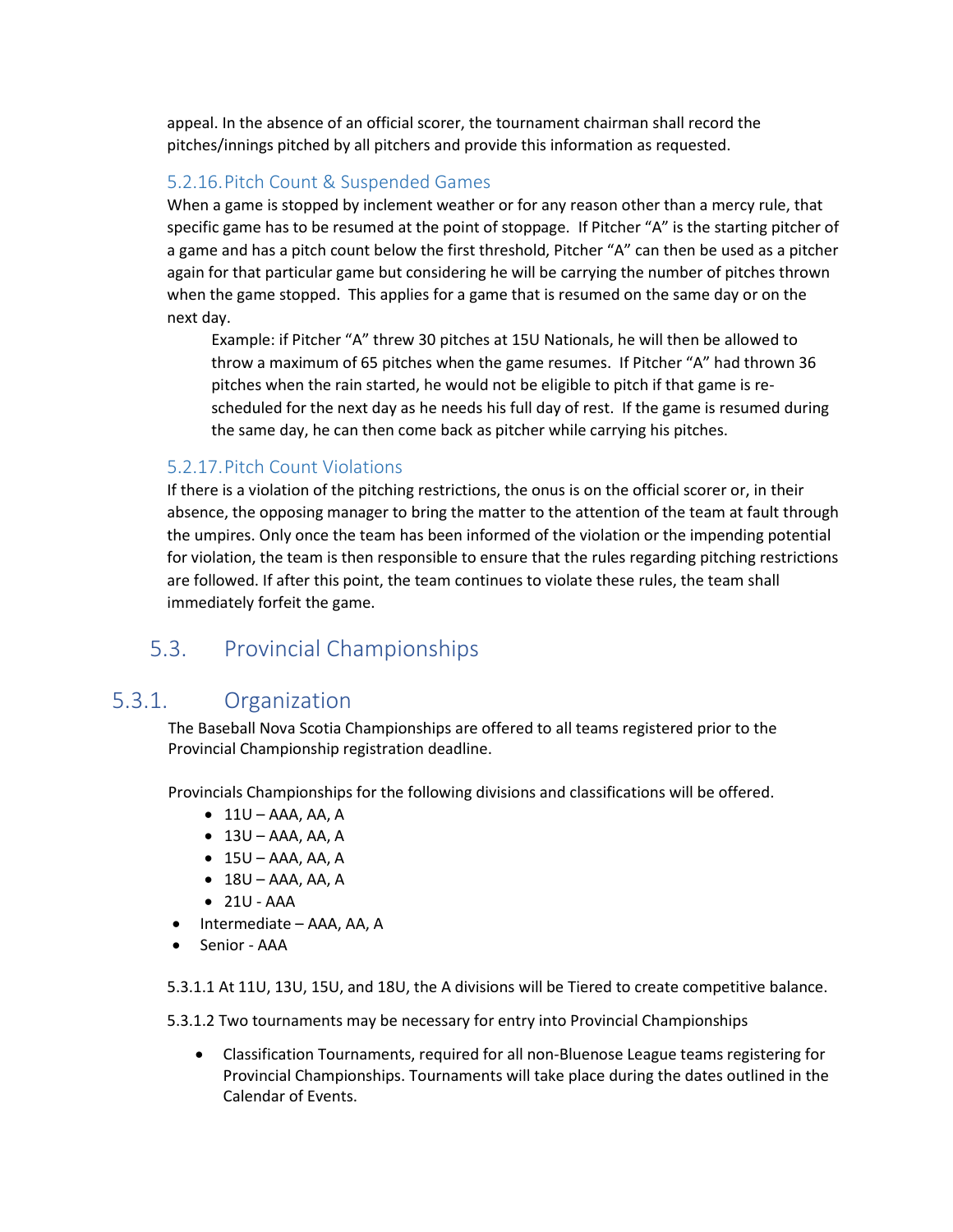• AA & AAA qualification Tournament, required for any AA & AAA Divisions with more than eight (8) teams registered for provincial championships.

5.3.1.3 All tournaments listed above will be cost shared, with the exception of Senior AAA.

### <span id="page-30-0"></span>5.3.2. Classification

5.3.2.1 Subject to verification by the BNS Board of Directors, a team may register in a suitable classification offered by BNS and be reviewed during two separate Classification Meetings. Note: The only teams eligible to compete for the senior title are those in the Nova Scotia Senior Baseball League. Intermediate Provincial Championship participants should refer to section 5.3.12 Intermediate Provincial Championship tournament format.

5.3.2.2 BNS member teams must register by the Provincial Championship registration deadline outlined in the current year's Calendar of Events and submit a \$150 registration fee. Failure to do so may result in being declined entry to the current year's championship.

5.3.2.3 At the 1st Classification Meeting (to be held prior to the end of June), the BNS Board of Directors and Executive will review the recommendations of the Competition Committee for Classification. Initial team placement will be announced within ten (10) days of the 1st Classification Meeting.

5.3.2.4 Classifications will be determined by reviewing Bluenose League, exhibition, association tournament, and other available results.

5.3.2.5 Teams registering in Provincials that do not currently participate in the Bluenose League must attend the Provincial Classification Tournament on the weekend outlined in the current year's Calendar of Events (with the exception of teams registering AAA). This is a mandatory event for Non-Bluenose teams.

5.3.2.6 Should more than eight (8) teams be registered in a AA or AAA division, a Qualification Tournament will be held on the weekend outlined in the current year's Calendar of Events.

5.3.2.6.1 Where more than eight (8) teams are classified in AA division a qualification tournament will take place as per section 5.3.1.2. The format will be determined based on number of teams participating and be used to create AA Tier 1 and AA Tier 2.

5.3.2.6.2 Where more than eight (8) teams are classified in AAA division a qualification tournament will take place as per section 5.3.1.2. The format will be determined based on number of teams participating and be used to create AAA Tier 1 and AAA Tier 2.

5.3.2.6.3 For 18U AAA the National Elimination Tournament will replace the qualification tournament should a qualification be required as per section 1.4.

5.3.2.6.4 Where a qualification tournament is necessary at the 11U, 13U & 15U AAA divisions, only the winner of the Tier 1 division will advance to the Atlantic Championships.

5.3.2.7 Should a non-Bluenose team wish to compete at AA , they must participate in the AA Qualification Tournament. Should no AA Qualification Tournament be necessary, the team in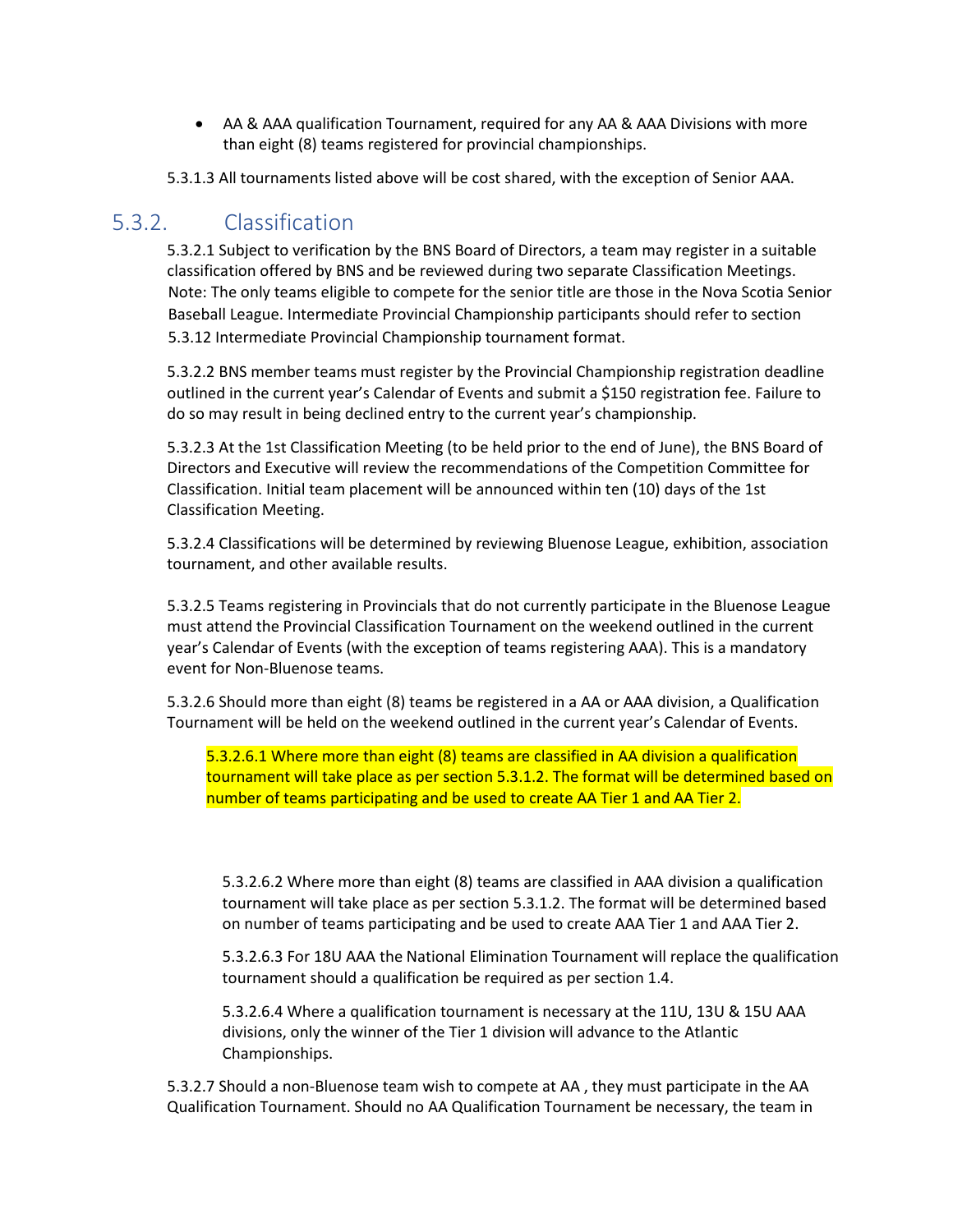question will be required to submit three scores against AA teams from the Bluenose League by the 2nd Classification Meeting. Failure to submit evidence will result in the team being moved to AAA.

5.3.2.8 At the 2nd Classification Meeting is to be held following Classification and AA/AAA Qualification Tournaments before the end of July. Final AAA and AA divisions will be released. Final A Division Tiers will be released. All teams advance to Provincials

5.3.2.9 Tiering at the A division, The BNS Competition Committee will determine Tiers based on available information to create competitively balanced divisions. Number of Tiers per category will vary.

5.3.2.10 Should an A division have eight (8) teams or less, no Tiering will be necessary. All teams will advance to a single Provincial Championship tournament.

5.3.2.11 The Executive of BNS reserves the right to reclassify any team up to and during the 2nd Classification Meeting.

### <span id="page-31-0"></span>5.3.3. Classification Appeals

Any team may appeal their Classification using the processes outlined in this section

5.3.3.1 Upon release of the initial classifications at the end of June, teams may request to have their classification reviewed prior to the completion of the Classification/Qualification Tournaments. The request for review must be submitted to the Regional Director and include rationale for the review, along with supporting evidence (game results, tournament results, etc.).

5.3.3.2 BNS shall review the submitted information and make a final decision on the teams classification during or prior to the 2nd Classification Meeting.

5.3.3.3 Upon the release of final Classifications at the end of July, teams may appeal their Classification or Tier placement. The appealing team must do so in writing within 48 hours of notification (posted online) and post a \$500 bond. The appeal must be submitted to the Regional Director and include rationale for the appeal, along with supporting evidence (game results, tournament results, etc.).

5.3.3.4 The Competition Committee will review all appeals and make a recommendation to the board to either accept or reject the teams appeal. Should the appeal be accepted, the \$500 will be returned to the appealing team.

### <span id="page-31-1"></span>5.3.4. Provincial Championship Hosting

5.3.4.1 All provincial play-downs will be played at dates decided by the BNS Board and will be published in the Calendar of Events

5.3.4.2 Provincial Championships shall be held at sites determined by the BNS Board of Directors.

5.3.4.3 Teams wishing to host a Provincial Championship must apply online before the deadline specified in the Calendar of Events.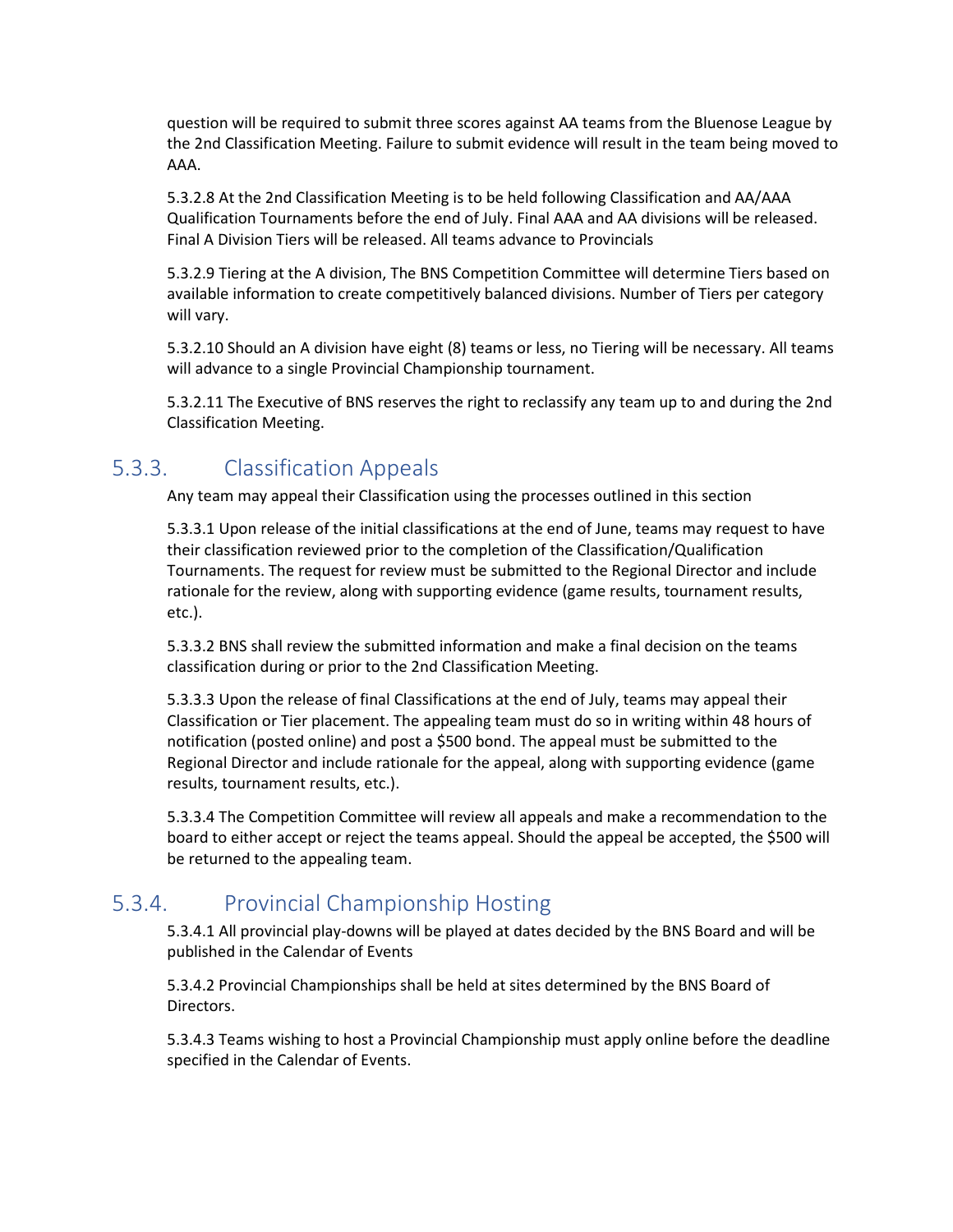5.3.4.4 AAA and AA division hosts must apply by the date outlined in the Calendar of Events prior to the 1st Classification Meeting.

5.3.4.5 A division hosts must apply by the date outlined in the Calendar of Events prior to the 2nd Classification Meeting.

5.3.4.6 Tournament hosts who do not participate in Bluenose League will be required to go through the classification/qualification process outlined in section 5.3.2.

5.3.4.7 Should a host team that has been awarded a Provincial Championship be reclassified, BNS reserves the right to remove hosting responsibilities from the reclassified team.

5.3.4.8 The host team or association shall:

- Appoint a tournament chairperson, official scorekeeper and official pitch counter.
	- o This person shall not be a member of the host team.
	- $\circ$  This person will be required to attend the hosting information conference call to take place one week prior to the tournament.
- Arrange to pay umpires prior to the start of each tournament game.
- Make arrangements for a host hotel and provide visiting teams with information for the host hotel.
- Supply sufficient number of approved baseballs for the entire tournament.
- Ensure the playing field meets minimum field requirements and is prepared properly prior to each tournament game.
- Provide access to on site washroom facilities
- Have means for medical assistance if required. Note: Baseball NS strongly recommends that certified first aid or ambulance personnel be onsite for all games.
- With input from BNS, determine date, location and time for any game rescheduled due to weather or other unforeseen circumstance.
- Provide cost share breakdown to participating teams.

5.3.4.9 Baseball Nova Scotia will provide:

- Gold and Silver medals
- Championship Banner
- Hosting Stipend (see Appendix A)
- Lineup cards
- Pitch count sheets
- Baseball Canada Rule Book
- Provincial Championship Document/BNS Handbook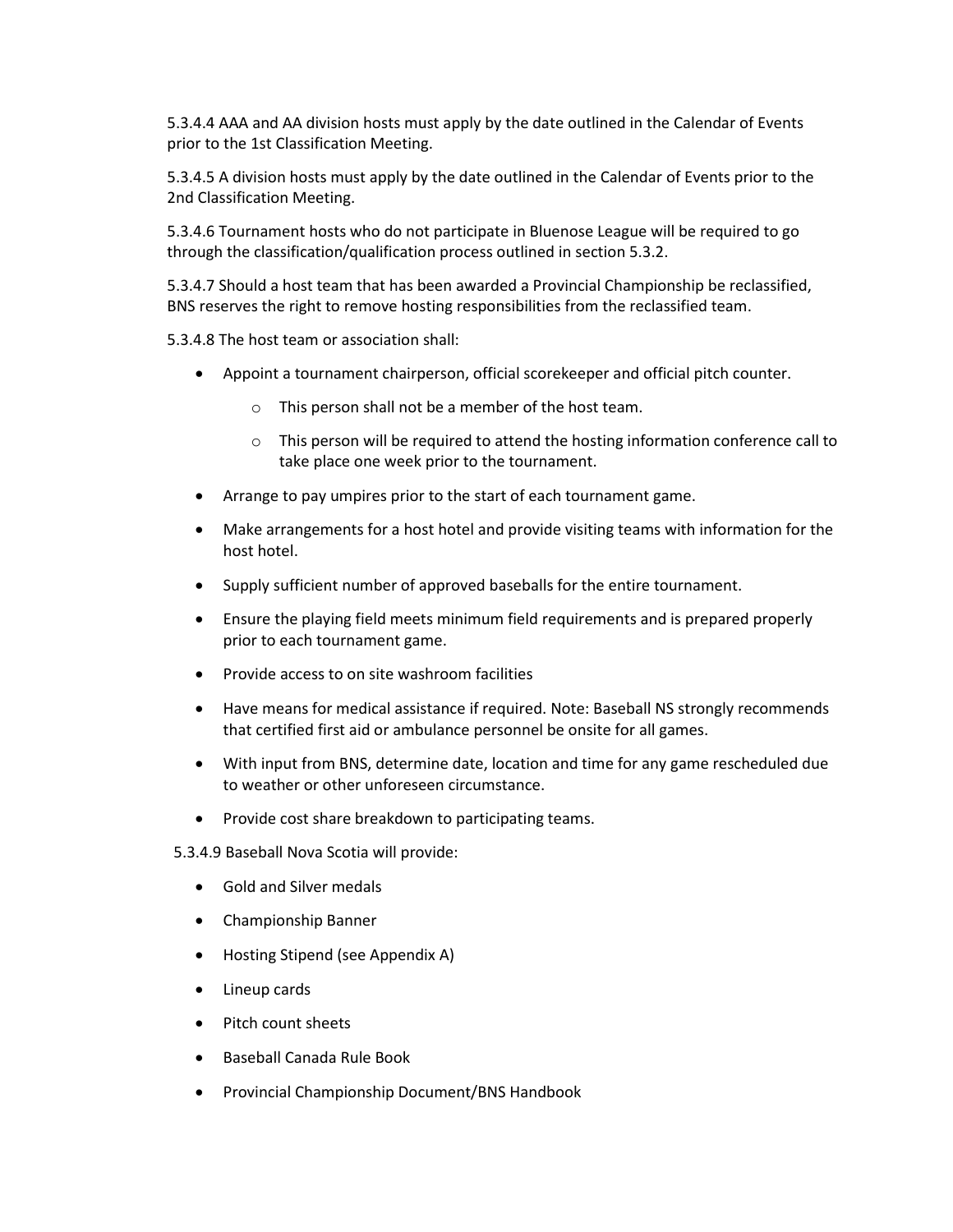### <span id="page-33-0"></span>5.3.5. Cost Share Requirements

5.3.5.1 All Classification tournaments, Qualification tournaments and provincial championships will be cost shared

5.3.5.2 Cost share break down must be approved by BNS prior to it being communicated to participating teams.

5.3.5.3 The following items may be included in the cost share:

- All umpire costs including travel
- Approved Baseballs, quality and quantity (see section 5.2.3)
- Field costs, including marking chalk
- Water (24 bottles per team per game)
- Washroom port-a-pottie

5.3.5.4 Hosting stipend provided by BNS must be removed from the total cost prior to being divided amongst the teams.

### <span id="page-33-1"></span>5.3.6. Pre-Tournament Meeting

5.3.6.1 The Pre-tournament meeting should be held either by conference call the Thursday evening prior to the beginning of the tournament OR in person one hour prior to the start of the first game of the tournament.

5.3.6.2 The tournament chair person shall facilitate the pre-tournament meeting, with help from a BNS representative (if present).

5.3.6.3 Any team that fails to attend the pre-tournament shall be bound by the results of the meeting.

5.3.6.4 The following shall be discussed during the pre-tournament meeting:

- Proposed ground rules (for information purposes only as the actual ground rules are to be confirmed at the plate meeting)
- Presentation of rosters, all found on the BNS website.
- Confirmation of Affiliation information, if required
- Name of Official Scorekeeper and Pitch Counter
- Tournament Schedule
- Pitch Count Rules
- Tie Breaking, standings
- Procedures for games ending in a tie
- 10 run and 15 run rule(s)
- Game rescheduling if required for weather or other unforeseen circumstances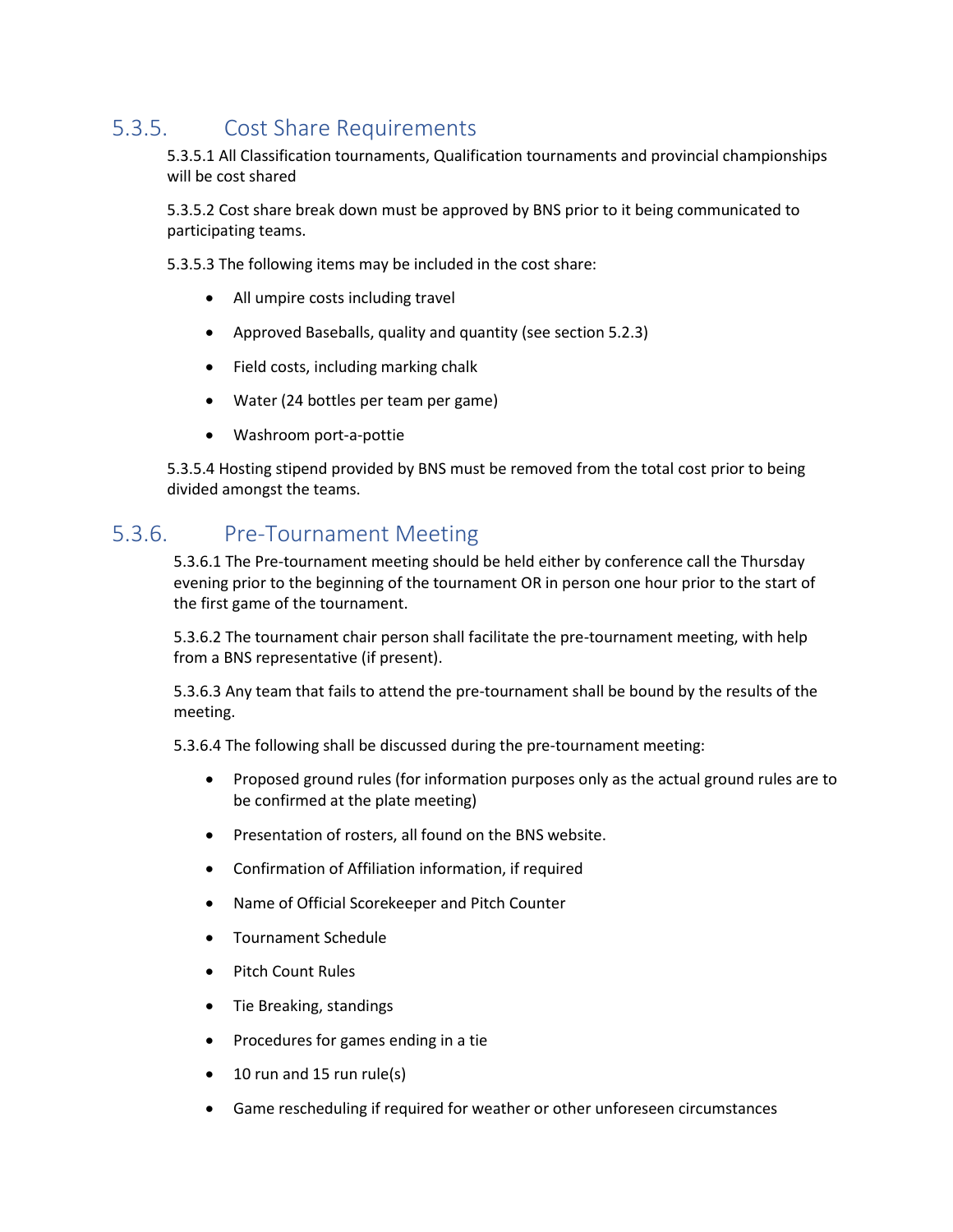- Team Conduct Rule (BNS Handbook)
- Coin toss (if required)

### <span id="page-34-0"></span>5.3.7. Protests

5.3.7.1 When a team claims an umpire's, decision is contradictory to the rules, the team may protest using the following procedure

5.3.7.2 All protests regarding playing rules shall be referred to the Baseball Nova Scotia Protest Committee. A primary and secondary cell number will be provided to all tournament chairs. Once the protest has been referred to the protest committee the decision will be final and not subject to appeal.

5.3.7.3 All protests regarding player/coach eligibility, tournament rules/operations or questions around rescheduling games, tie breaking in standings, etc shall be referred to the Baseball Nova Scotia tournament committee. A phone number for this committee will be provided to the tournament chair.

Note: Any change in protest phone numbers will be communicated to the tournament chair.

### <span id="page-34-1"></span>5.3.8. Forfeiting

5.3.8.1 A game will not start until each team has a minimum of nine players and one certified coach on the bench. If a team fails to meet this requirement, they will have 20 minutes from the scheduled start time to meet the requirement.

5.3.8.2 Should both teams not be able to field nine players and one certified coach within 20 minutes of the scheduled start time, then such game will be declared a double forfeit and result in a loss to each team.

5.3.8.3 Should such forfeiture be the first game of a double header, the forfeiting team shall be given a further 40 minutes to field nine players and a certified coach. If the requirement is still not met the second game of the doubleheader will also be declared a forfeit.

5.3.8.4 A forfeit will be recorded as a  $7 - 0$  win for the team not in a forfeiting position.

5.3.8.4.1 For the purpose of tie-breaking, should it be required, the team winning by default will be credited for 7 defensive innings and the team

5.3.8.5 Should there be a scenario where a game begins but does not finish because of a forfeit, E.G. a team no longer being able to field 9 players or a certified coach, any pitches thrown will count towards a pitchers pitch count.

5.3.8.6 All tournament games shall be played as scheduled or in the case of rain or other unforeseen circumstances rescheduled. Should a team fail to show up for a tournament the mater will be referred to the BNS Executive.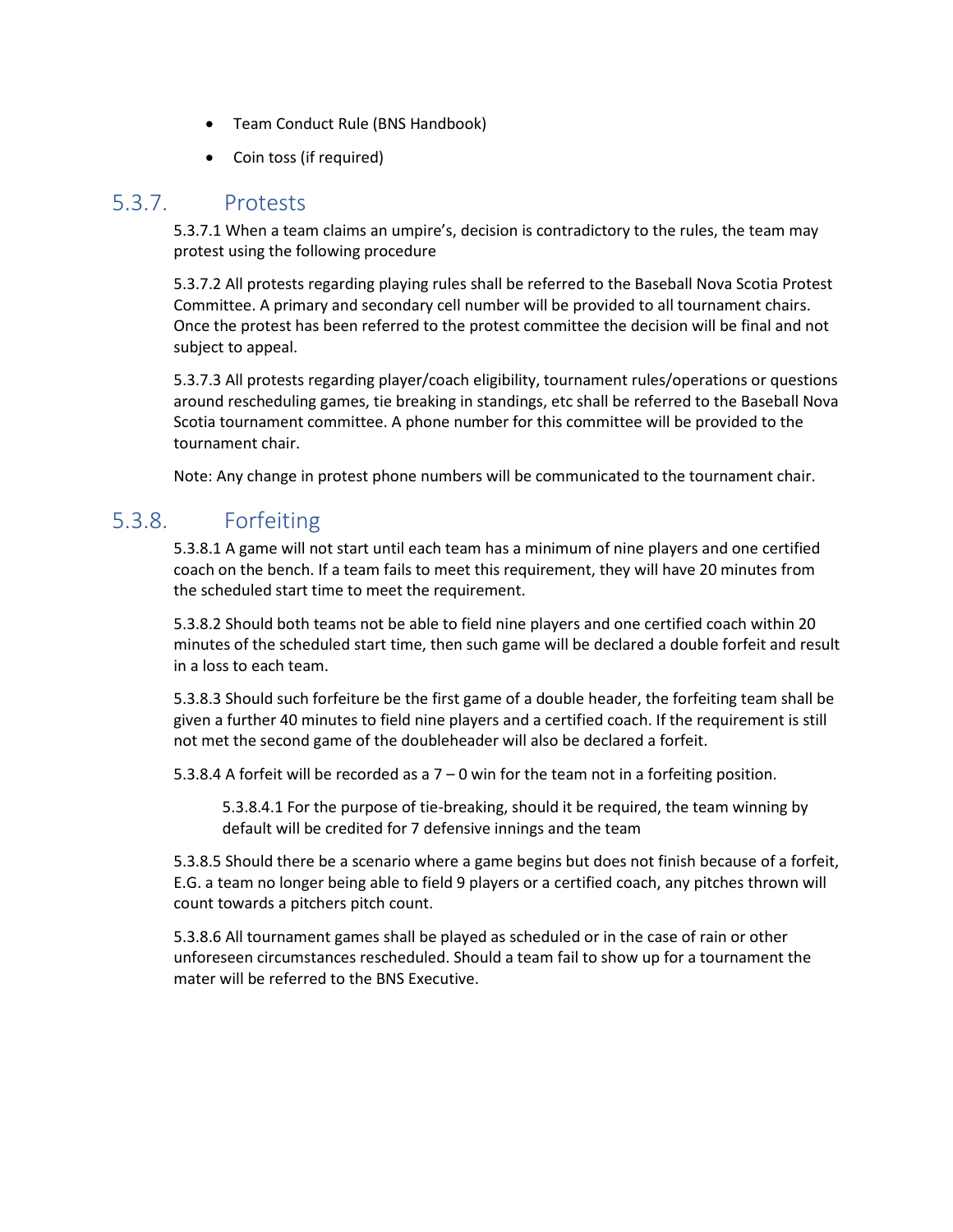### <span id="page-35-1"></span><span id="page-35-0"></span>5.3.9. Tournament Schedules

### 5.3.9.1. Games per Day

5.3.9.1.1 Due to weather and tie breaking procedures it may be necessary for a team to play 3 games in a day. While this is not a suggested practice, BNS recognizes that it may occur and will permit it to take place.

5.3.9.1.2 In the 7 team format, 3 games in a day will be required to determine 6<sup>th</sup> and 7<sup>th</sup> place teams.

5.3.9.1.3 Four games in a day will not be permitted, with the exception of completion of a suspended game.

5.3.9.1.4 Since Labor Day is a public holiday, it may be used to complete a tournament that has been held up by bad weather. Hosts are to keep this day available for such and may not schedule games in advance for this day.

### <span id="page-35-2"></span>5.3.9.2. Game Starting Times

5.3.9.2.1 The scheduled starting time shall be the official starting time until such a time as the host (after communicating with BNS) informs both teams that the starting time has been changed because of; games running late, weather delays or other unforeseen circumstances. The new designated starting time shall become the new official starting time.

5.3.9.2.2 Only with consent of both teams may a game start earlier then the scheduled starting team.

5.3.9.2.3 No game shall be scheduled to begin after 5:30 PM on an unlit field

5.3.9.2.4 When time permits, both teams shall be allowed 10 minutes in which to conduct an infield/outfield. If a team misses their allotted time the team will lose its right for an infield/outfield for that game.

5.3.9.2.5 The host will be responsible for ensuring the pre-game practice times are adhered to by teams.

- 25 minutes prior to the scheduled start time, the home team will have the field for 10 minutes to conduct their infield/outfield.
- 15minutes prior to the scheduled start time, the visiting team will have the field for 10 minutes to conduct their infield/outfield.
- 5 minutes prior to the scheduled start time the coaches and captains will meet with the umpires.

### <span id="page-35-3"></span>5.3.9.3. Home Team

5.3.9.3.1 Except as other wise mentioned in this document, a coin toss at the pretournament meeting will be used to determine the home team for each game in the round robin.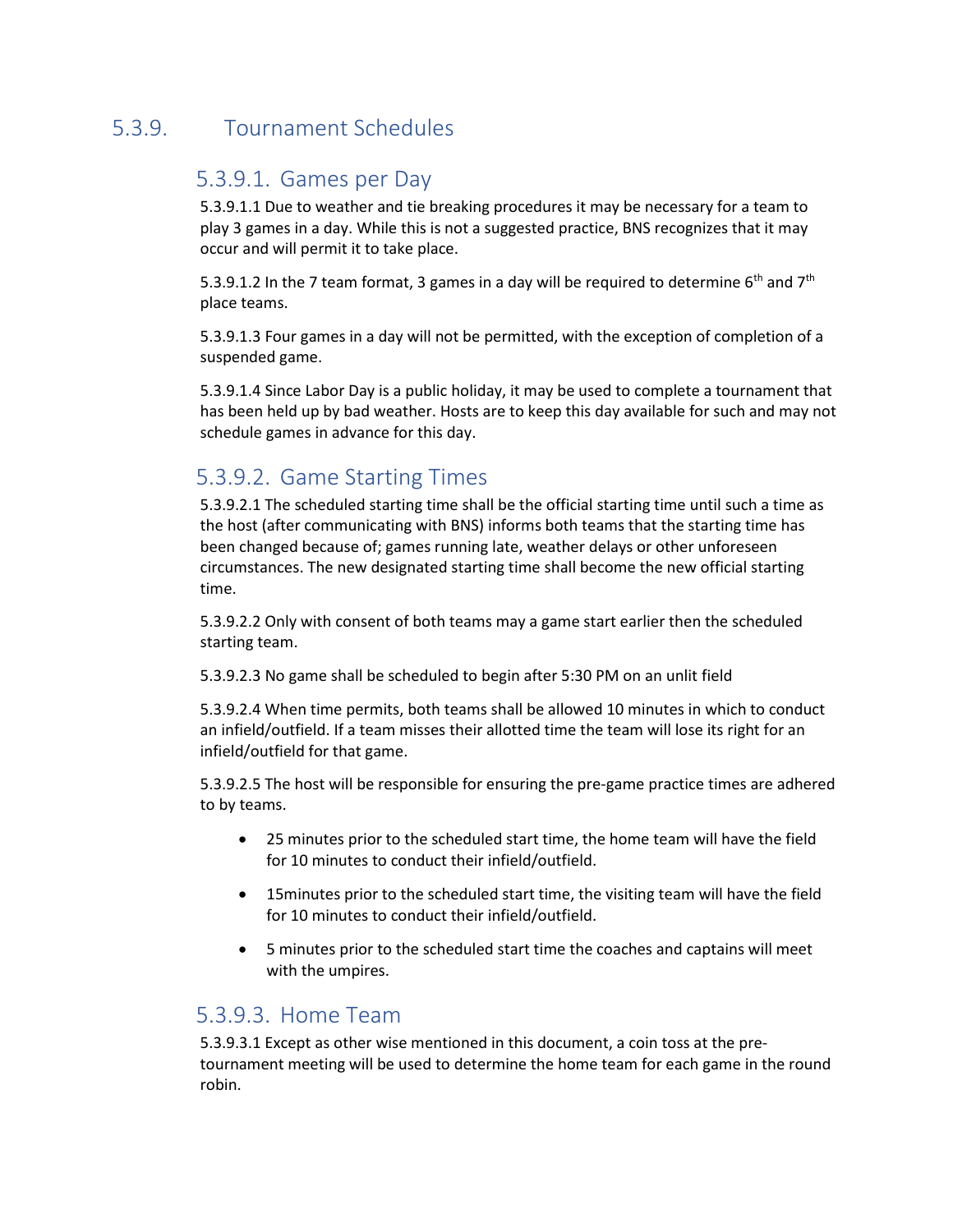5.3.9.3.2 A coin toss shall be used to determine home team for any tie breaker games that might be required.

5.3.9.3.3 In a crossover game, if a team has a better win/loss record, that team shall have the choice of home or away.

5.3.9.3.4 In the championship game(s), the team finishing higher in the round robin shall be the home team.

5.3.9.3.5 Coin tosses other then those at the pre-tournament meeting shall take place at least 30 minutes prior to the game, or immediately following the preceding game if the time between games is less then 30 minutes.

### <span id="page-36-0"></span>5.3.10. Tournament Draws

5.3.10.1 The draws contained in section 5.3.10 shall be used for all BNS tournaments; Classification, Qualification, Provincial Championship and National Elimination.

5.3.10.2 Where more then three (3) games are required in a tournament; at least one game will be scheduled on the Friday.

5.3.10.3 If a tournament consists of four (4) or less teams, no game shall be scheduled to start prior to 11:00 AM on the first scheduled day of the tournament.

5.3.10.4 Teams shall be assigned tournament positions as follows:

- In a six (6) or eight (8) team event, BNS will seed teams into the schedule.
- In all other draws, Team A will be the host, B the closest team to the host, C is the next closest, etc.
	- o When determining a team's distance from the host, The shortest possible driving (land) distance from the team's home field to the tournaments main field. In cases of dispute or uncertainty, the decision of the BNS office shall be final.
	- o When two (2) or more teams use the same home field, the BNS office shall determine the placing's.

### <span id="page-36-1"></span>5.3.10.1. Two Team Draw

- All two team draws in tournaments shall be scheduled as a best of three series.
- All home and home series are still considered tournaments for the purposes of the BNS rules. The home team for each game is to be considered the host for that game.

### <span id="page-36-2"></span>5.3.10.2. Three Team Draw

• All three team draw tournaments shall be scheduled as a double round robin format. The schedule format for the three-team draws shall be:

Game 1: A vs B Game 5: A vs C Game 2: C vs A Game 6: C vs B Game 3: B vs C Game 7: Championship Game (if necessary) Game 4: B vs A

• The home team is the second listed team. E.G. In game 1, B is the home team.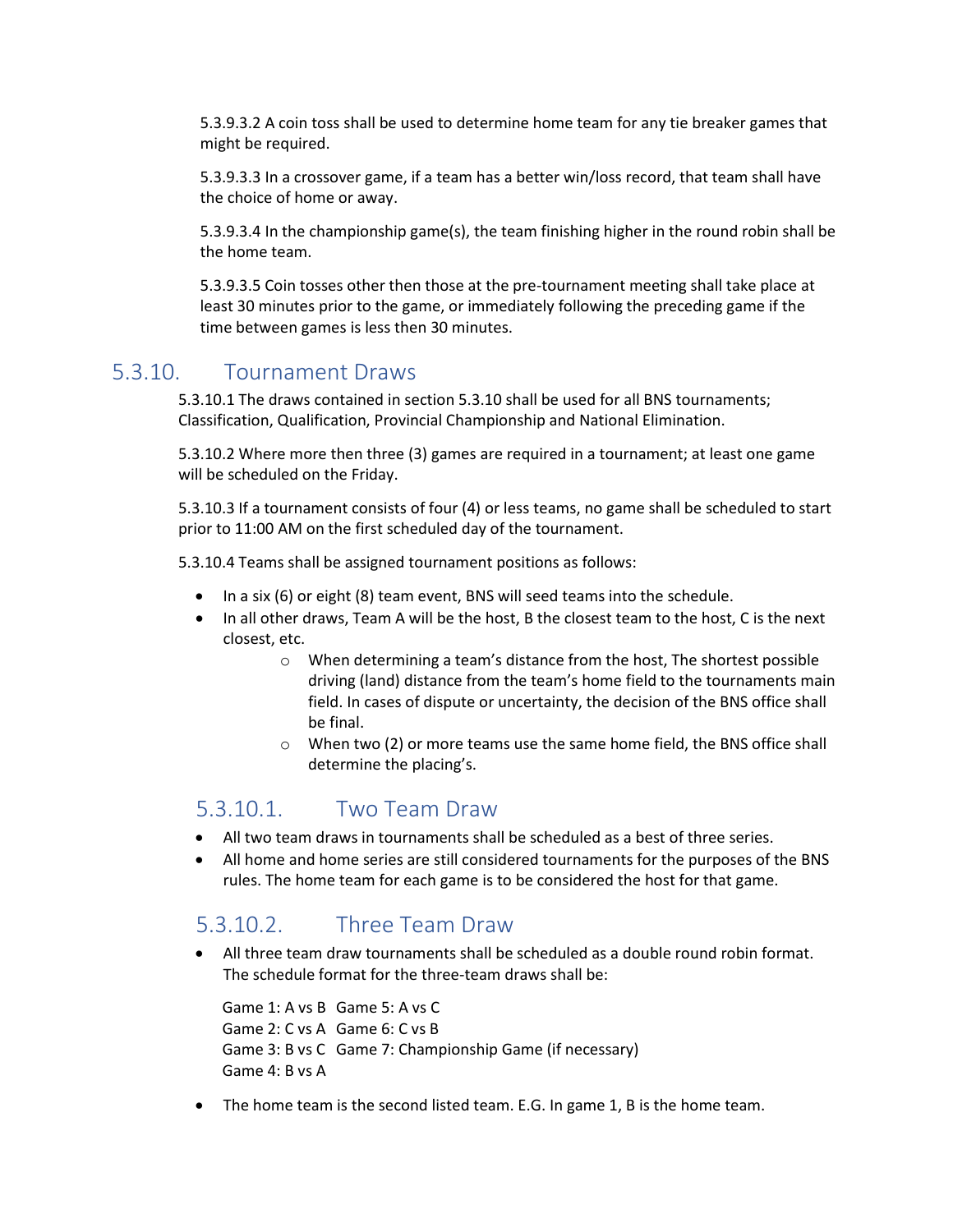- If one team is undefeated during the round robin, it shall be declared the champion and no championship game shall be played.
- Should two teams finish the round robin with 3-1 records, these teams shall meet in a single game for the championship.
- Should the first-place team have a 3-1 record and the second place team a record of 2-2 in the round robin, such teams shall also play a single game for the championship.
- Should all three teams finish the round robin with 2-2 records, first and second place shall be determined using the tie breaking procedure and these two teams shall play a single game for the championship.

### <span id="page-37-0"></span>5.3.10.3. Four Team Draw

• All four team tournaments shall be scheduled as single round robins. The schedule format for the four-team draws shall be:

| Game 1:    | A vs B | Game 4: B vs D                                                  |
|------------|--------|-----------------------------------------------------------------|
| Game 2:    | C vs D | Game 5: A vs D                                                  |
| Game 3:    | A vs C | Game 6: B vs C                                                  |
| Game 7:    |        | Championship game (if necessary or play-off game (if necessary) |
| Game 8:    |        | Championship game (if necessary) or championship game #2 (if    |
| necessary) |        |                                                                 |

- If the first-place team is undefeated in the round robin and the second place team has a record of 2-1, the second place team must defeat the first place team twice in order to win the championship, and two (2) games shall be played if necessary.
- If, however, the first-place team goes undefeated in the round robin and all other teams have 1-2 records, the first place team shall be declared champion and no championship game will be required. The silver medal will be awarded as per article 14.18 (Tie Breaking Procedure).
- If three (3) teams are tied at 2-1 after the round robin, first place shall be determined using the tie breaking procedure. The remaining two (2) teams shall play a single game, with the winner advancing to play a single championship game against the first-place team.

### <span id="page-37-1"></span>5.3.10.4. Five Team Draw

• All five team tournaments shall be scheduled as single round robins. The schedule format for the five-team draws shall be:

| Game 1:  | A vs B | Game 6:                             | A vs D |  |
|----------|--------|-------------------------------------|--------|--|
| Game 2:  | C vs D | Game 7:                             | B vs E |  |
| Game 3:  | E vs A | Game 8:                             | A vs C |  |
| Game 4:  | B vs D | Game 9:                             | D vs E |  |
| Game 5:  | E vs C | Game 10:                            | B vs C |  |
| Game 11: |        | Championship Game (if necessary)    |        |  |
| Game 12: |        | Championship game #2 (if necessary) |        |  |

• Upon completion of the round robin, the first and second place team shall advance to the championship.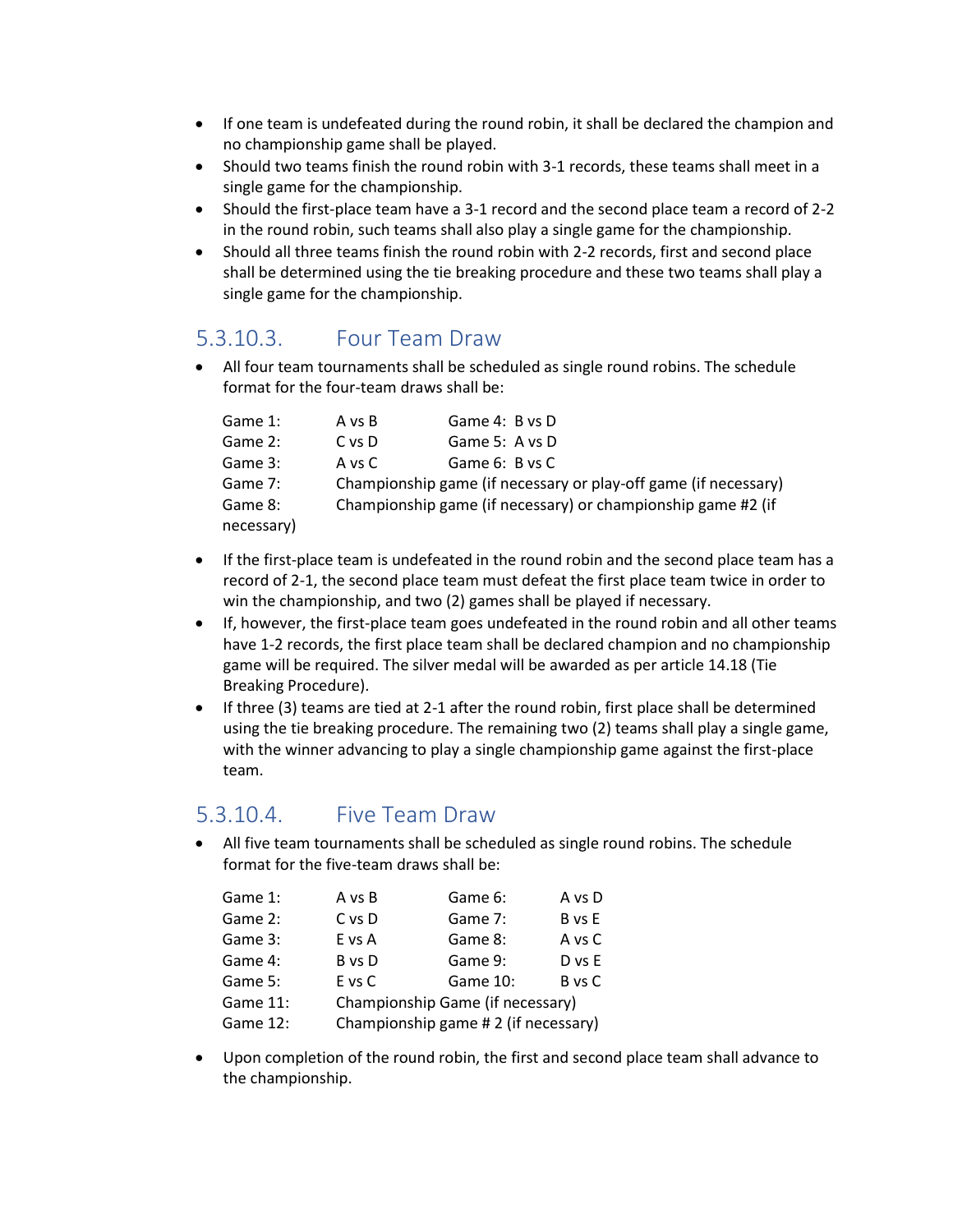- If the first-place team is undefeated in the round robin and the second-place team has a record of 3-1, the second place team must defeat the first place team twice in order to win the championship, and two (2) games shall be played if necessary.
- If, however, the first-place team goes undefeated in the round robin and all other teams have 2-2, 1-3 or 0-4 records, the first-place team shall be declared champion and no championship game will be required.
- Provided that no team has gone undefeated, if three or more teams are tied for first and/or second places, the tie breaking procedure shall be used to select first place, and the other two teams will playoff to determine the other finalist.

### <span id="page-38-0"></span>5.3.10.5. Six Team Draw

• The schedule format for the six-team draws shall be:

| Game 1:  | A vs D            | Game 6: | C vs D |
|----------|-------------------|---------|--------|
| Game 2:  | B vs E            | Game 7: | A vs F |
| Game 3:  | C vs F            | Game 8: | B vs D |
| Game 4:  | A vs E            | Game 9: | C vs E |
| Game 5:  | B vs F            |         |        |
| Game 10: | 1 vs 4            |         |        |
| Game 11: | $2$ vs $3$        |         |        |
| Game 12: | Championship Game |         |        |
|          |                   |         |        |

- At the end of the round robin, the teams will be ranked from 1st to 4th to determine the semi-final games. The rankings will be determined by the following:
	- o Win/loss record
	- o Head to head record (two team tie only)
	- o Differential Runs (defensive first, then offensive as per tie-breaking rule)

#### <span id="page-38-1"></span>5.3.10.6. Seven Team Draw

• The schedule format for the seven-team draws shall be:

| Game 1: | A vs C     | Game 8:  | 6th vs 7th       |
|---------|------------|----------|------------------|
| Game 2: | B vs E     | Game 9:  | 4th vs 5th       |
| Game 3: | D vs F     | Game 10: | WGm 8 vs 3rd     |
| Game 4: | A vs G     | Game 11: | WGm 10 vs 2nd    |
| Game 5: | $C$ vs $E$ | Game 12: | WGm 9 vs 1st     |
| Game 6: | B vs F     | Game 13: | WGm 11 vs WGm 12 |
| Game 7: | $D$ vs $G$ |          |                  |

• Upon completion of the round robin, teams will be re-seeded. Once this has happened the schedule will pick up again a game #8.

### <span id="page-38-2"></span>5.3.10.7. Eight Team Draw

• . The schedule format for the eight-team draws shall be:

| Game 1: | A vs B | Game 9:  | A vs D |
|---------|--------|----------|--------|
| Game 2: | E vs F | Game 10: | E vs H |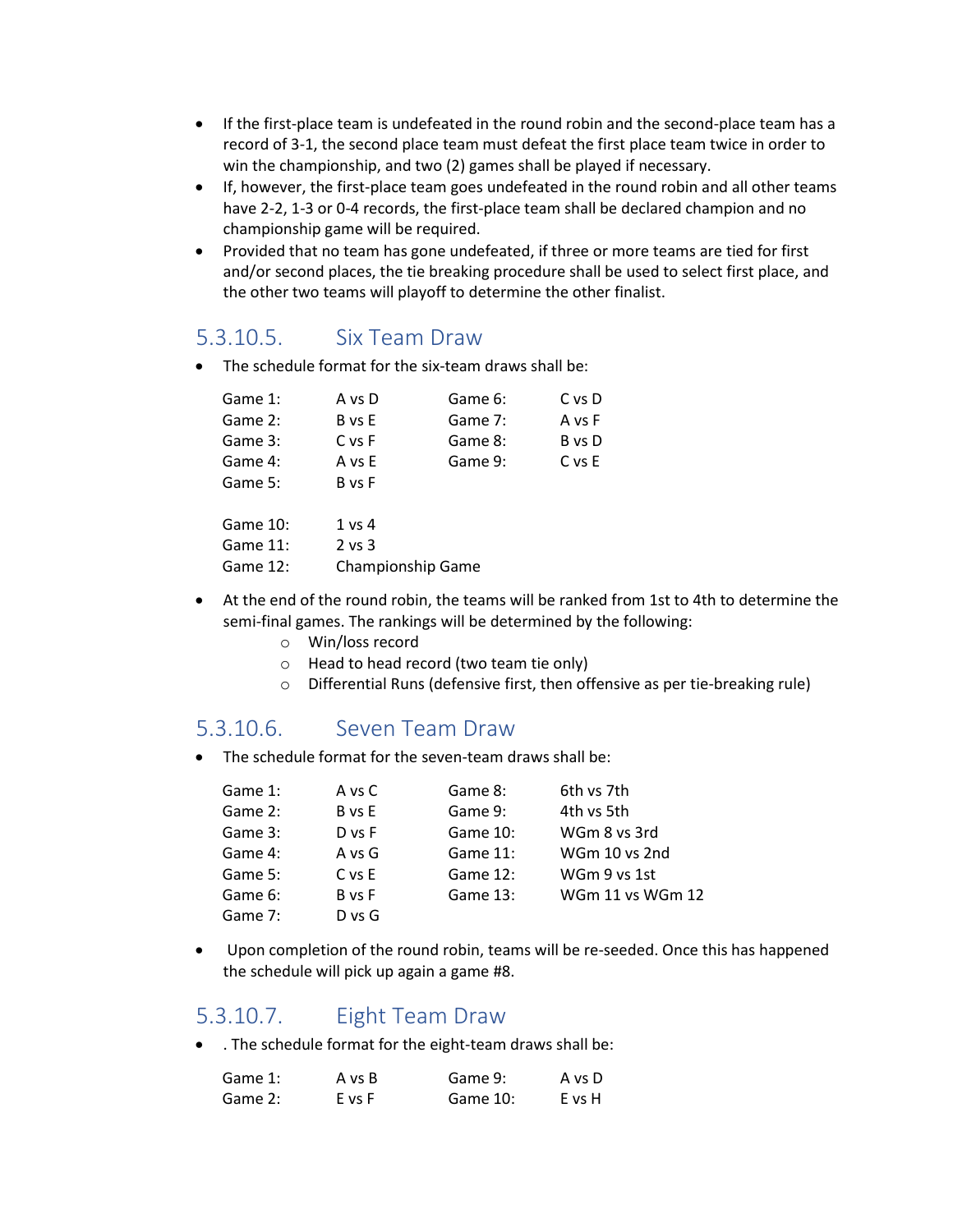| Game 3: | C vs D     | Game 11: | B vs C         |
|---------|------------|----------|----------------|
| Game 4: | G vs H     | Game 12: | F vs G         |
| Game 5: | A vs C     | Game 13: | 2nd B vs 1st A |
| Game 6: | $E$ vs $G$ | Game 14: | 2nd A vs 1st B |
| Game 7: | B vs D     | Game 15: | W 13 vs W 14   |
| Game 8: | F vs H     |          |                |

### <span id="page-39-0"></span>5.3.11. Tie Breaking Procedures

5.3.11.1 This rule does not come into effect for a tie in a 6 team format until noted to do so.

5.3.11.2 When two teams are tied, the record of the two teams against each other will determine the position of finish. The team, which won between the two teams, finishes higher in the standings.

5.3.11.3 Where two or more teams are still tied, calculating to two decimal places the team, which has given up the fewest defensive runs per defensive inning played, will break the tie. Under this formula, the team haven given up the fewest runs per defensive inning finishes higher in the standings, the team having given up the second fewest runs per defensive innings next, and so on.

5.3.11.4 When two or more teams are still tied, calculating to two decimal places the team, which has scored the greatest number of offensive runs per offensive inning played, will break the tie. The team scoring the greatest number of runs per offensive inning finishes higher in the standings, the team having scored the second highest runs per offensive innings next, and so on.

5.3.11.5 In the very unlikely event that two or more teams are still tied, the tie shall be broken by one or more coin tosses conducted by the host.

5.3.11.6 Where there are no innings played, all scores of forfeited games shall be excluded from the tie breaking process

5.3.11.7 Throughout the tie breaking procedure, only those games involving the teams tied shall be considered. In a four-team tournament, for example, whereby Teams A, B and C are tied with each other, those games only shall be considered for the purpose of the tie breaking procedure. Any game involving Team D, no matter who their opponent was, shall not be considered for the tie breaking procedure.

5.3.11.8 For the purpose of calculating innings, each out counts as one third of an inning so that if, for example, the game ends with one out in the sixth inning then the team will have played five and one third innings for the purpose of any such calculation pursuant to this rule.

### <span id="page-39-1"></span>5.3.12. Intermediate Provincial Championships

5.3.12.1 Divisions will be broken down as follows:

- AAA Top three teams from each of the NSIBL and MIBL (total 6 teams)
- AA Any combination of teams from the NSIBL, MIBL, RABA or other, to a maximum of 6 teams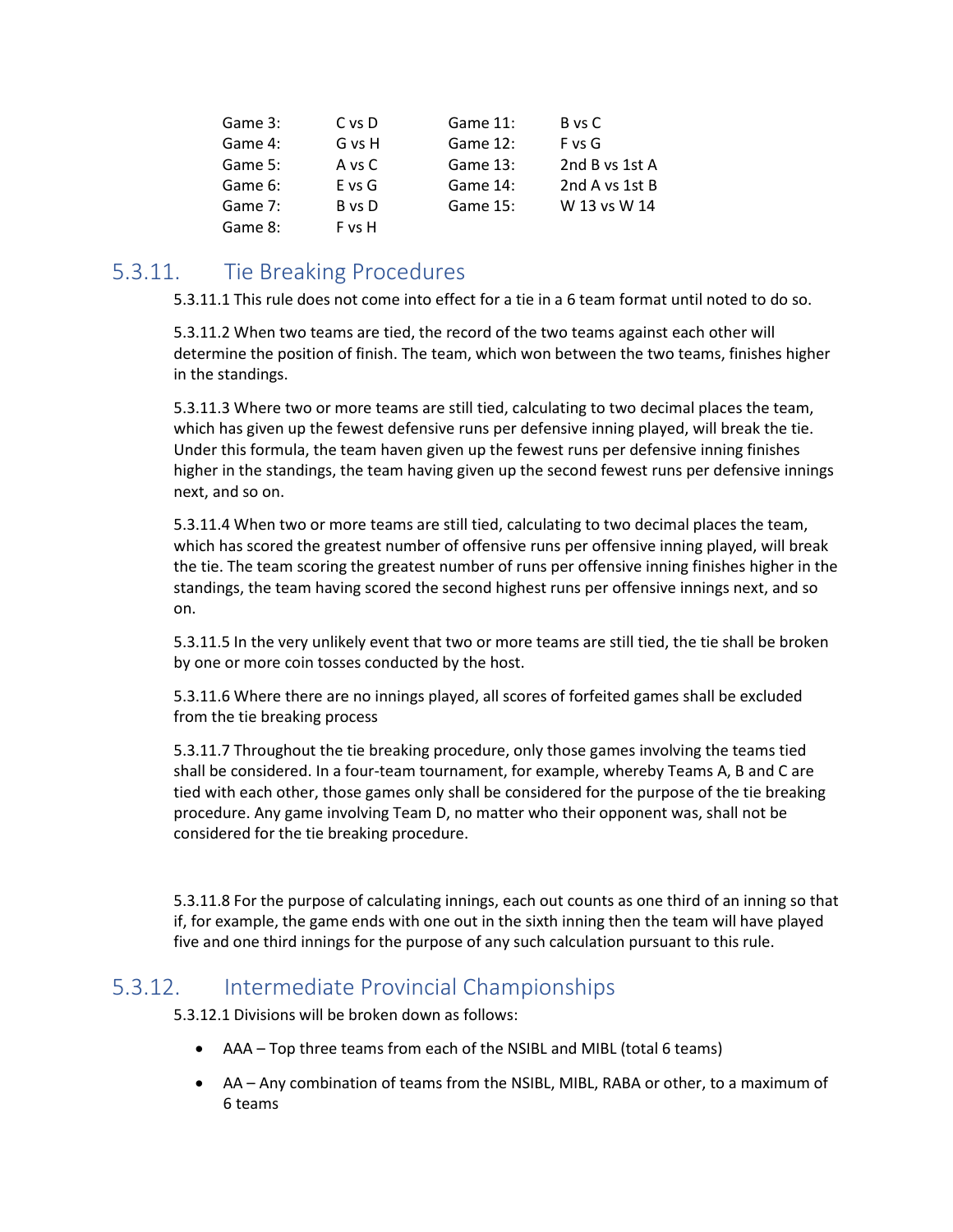• A – Remaining registered teams to a maximum of 8. If above 6 teams, BNS will explore offering Tier 1 and Tier 2 divisions.

5.3.12.2 A host will be decided by the hosting league. A host for AAA will be submitted to Baseball Nova Scotia no later than June 25th.

5.3.12.3 AA and A host – Any registered intermediate teams can apply to host prior to the June 25th deadline.

5.3.12.4 Should the chosen host for each division be seeded in such a way that does not permit the team to play in the division they are hosting the hosting responsibility will be determined by the host league.

- AAA Host Years ending in an odd number, NSIBL will host. Years ending in an even number MIBL will host.
- AA Host Will rotate between the three leagues. 2016 NSIBL will host, 2017 RABA will host, 2018 MIBL will host.
- Teams in the A division must submit a host to Baseball Nova Scotia no later than the second Monday in August. If no host is decided this tournament will not happen.

5.3.12.5 Draws will follow those listed in section 10.

5.3.12.6 Seeding deadline will be the first Monday in August.

### <span id="page-40-0"></span>5.4. Blue Nose League Handbook

### <span id="page-40-1"></span>5.4.1. Objectives

5.4.1.1 To provide a competitive baseball league for all areas of the province which fosters fun, learning and supports the spirit of good sportsmanship.

5.4.1.2 The Bluenose League is a FAIR PLAY LEAGUE WITH AN EMPHASIS ON THE DEVELOPMENT OF PLAYERS.

5.4.1.3 All Bluenose League games for 18U AA and lower divisions, all players must bat in the batting order.

5.4.1.4 In 11U, players must play a minimum of two (2) innings in the field; in 13U, 15U and 18U players must play at least three (3) innings in the field (unless game is shortened by mercy rule, rain, etc.).

5.4.1.5 An exemption of this rule may be used by a coach for "disciplinary" reasons. The coach of the other team is to be advised prior to the game.

### <span id="page-40-2"></span>5.4.2. Organization

5.4.2.1 The Executive Director (ED) shall be responsible for the administration of all leagues organized by BNS. The ED shall appoint administrators to oversee the day to day operation of the league(s).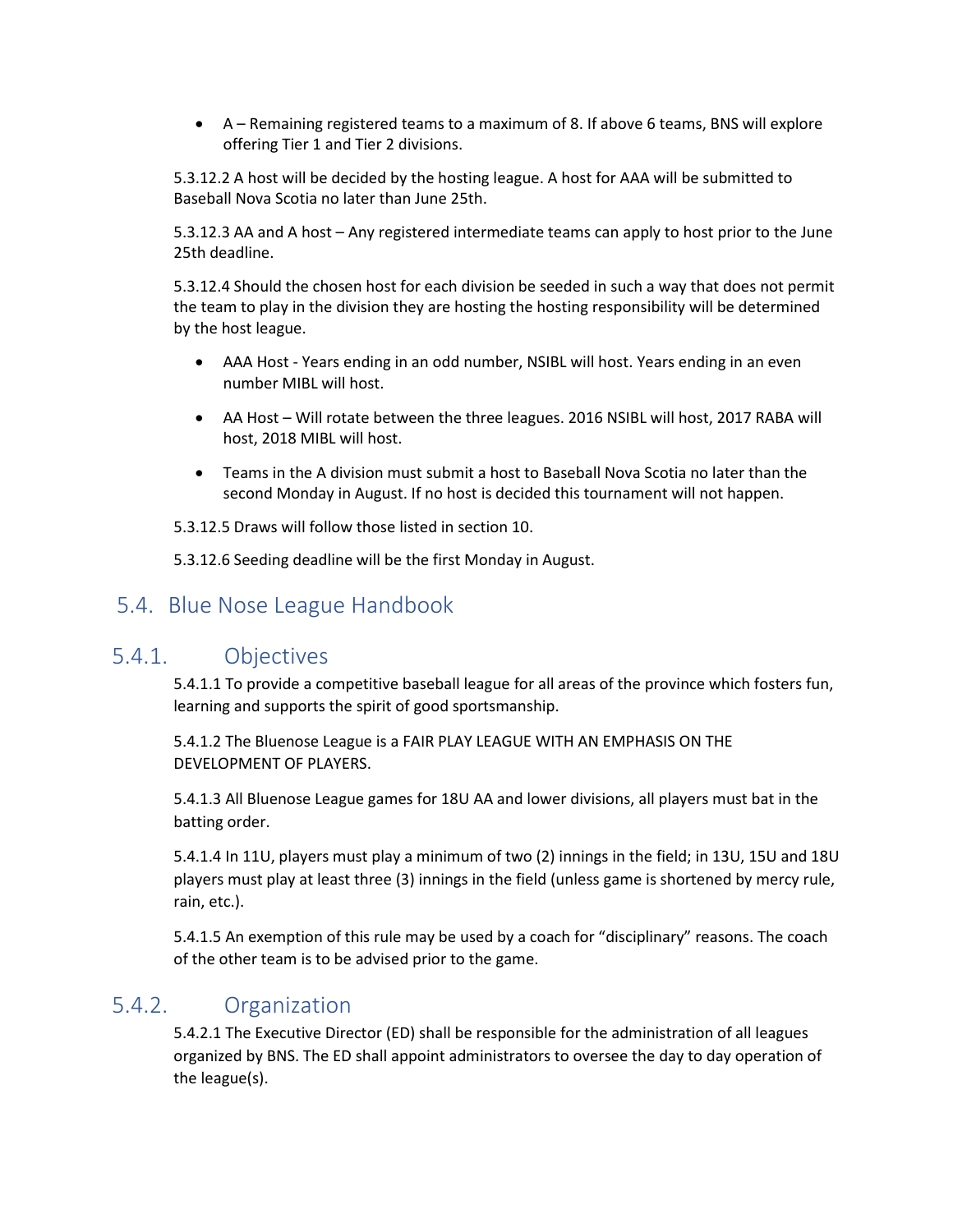5.4.2.2 The league operating rules and procedures shall be evaluated at the conclusion of the season and revisions shall be approved by the Board of Directors.

5.4.2.3 Teams wishing to enter the Bluenose league must register no later than the date specified in the Baseball Nova Scotia Calendar of Events.

5.4.2.4 The following fees are due on the date specified in the calendar of events:

- The cost to register for the Bluenose League is \$150.00
- A performance bond in the amount of \$500.00 must be submitted separate of the registration fee.
- 5.4.2.5 The following information must be submitted with registration
	- Association
	- Age Category
	- Classification
	- Home Night
	- Home Field
	- Home Night Game Start Time
	- Secondary Home Night, field and start time
	- Team Name
	- Contact info for all coaches, assistant coaches and managers (e-mail & phone num.)
	- Blackout Dates
	- Travel Dates

5.4.2.6 Blackout dates must be provided in two segments, dates provided in the calendar of events.

- When registering for bluenose league, blackout dates must be submitted for late may to mid July (when the initial schedule ends).
- By the date noted in the calendar of events for the beginning of the new schedule (early July) until the season's end (end of August)

5.4.2.7 Travel dates must be provided in two segments, dates provided in the calendar of events.

• Bluenose Registration: When registering for bluenose league, teams must provide dates they are available to travel distances of more than 200 km, and may require overnight accommodations (minimum of 3 weekends). Due date for submission to align with Blackout Dates.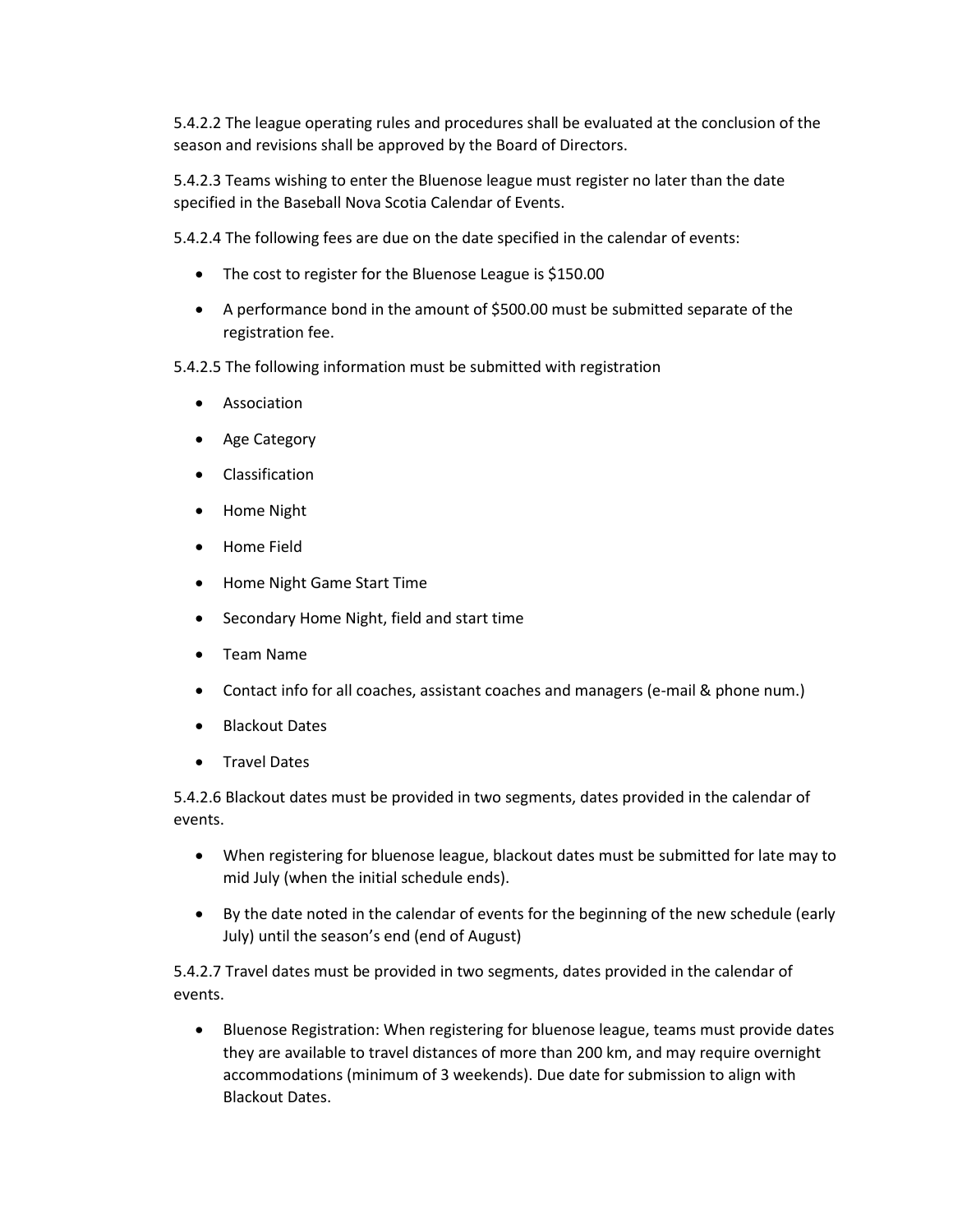• By the date noted in the calendar of events for the beginning of the new schedule (early July) until the seasons end (end of August). Travel Date Update: Teams must provide an update of dates they are available to travel distances of 200 km or more, and may require overnight accommodations (minimum of 3 weekends). Due date for submission to align with Blackout dates.

5.4.2.8 Teams or associations hosting tournaments at the A, AA, or AAA levels must have tournaments approved/sanctioned by BNS. Teams will be required to submit dates, location, and competition level prior to two dates listed in the calendar of events to be considered sanctioned by BNS. If not submitted by the communicated date, the tournament will not be sanctioned or posted to the BNS website, be eligible for BNS umpires, or BNS insurance. Only tournaments posted to the BNS website will be considered sanctioned.

- Bluenose Registration Date: Tournaments being held from the beginning of the Bluenose schedule to the end of the first half schedule must be submitted by this date to be considered sanctioned BNS Association tournaments.
- Classification Meeting Date: Tournaments being held from the start of the new schedule to the end of the season must be submitted by this date to be considered sanctioned BNS Association tournaments.

5.4.2.9 Rosters must be submitted online prior to the beginning of the league start. Association registrars have access to do this.

5.4.2.10 Any permanent changes to rosters (i.e. for the remainder of the season) must be brought to the attention of the Bluenose League Coordinator prior to a new player being permitted to play.

### <span id="page-42-0"></span>5.4.3. Procedures

5.4.3.1 Fan Control - Both teams are required to instruct their fans that comments should only be directed to their players and should be of a POSITIVE nature.

5.4.3.2 Uniforms, as supplied, shall be worn properly. Shirts are to be tucked in at all times. Baseball caps are to be worn by players at all times. Coaches can wear a Golf Shirt and Shorts. Please refer to the BNS coach's dress code in the Handbook for more information.

5.4.3.3 Poor Field Conditions - It is the responsibility of the home coach to determine if a field is fit for play.

5.4.3.3.1 If the game has to be cancelled, the home teams shall attempt to provide as much notice time as possible to the visiting coach and umpire assignor (or the minimum time required due to travel circumstances if three hours is insufficient).

5.4.3.4 Insufficient Players - Coaches are responsible for ensuring that enough players are available for a game. 18U AA and down teams are permitted to compete with 8 players in the line-up.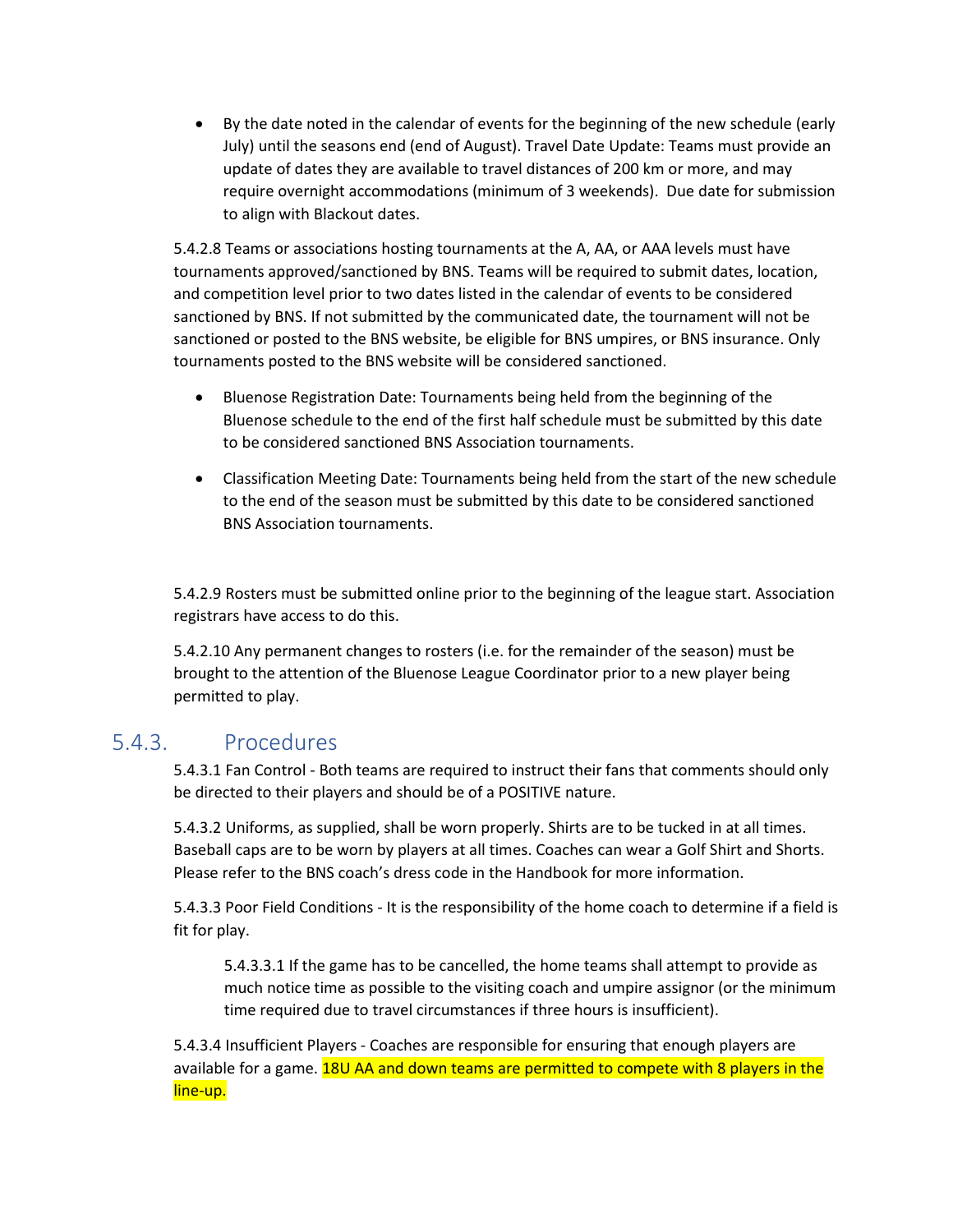5.4.3.5 Rescheduling and Cancelling Games (regarding weather/extenuating circumstances)

5.4.3.5.1 The home team is responsible for rescheduling a cancelled game(s) and is to notify the visiting coach, umpires assignor and the BC. The home team will contact the visiting coach within a week to reschedule the cancelled game(s).

5.4.3.6 Teams will be in direct violation of Bluenose League rules and may be subject to penalty should they be deemed guilty of the following infractions:

5.4.3.6.1 Cancel any league game to attend a tournament the was not approved by BNS prior to the Tournament Submission dates (teams attending out of Province tournaments must include these intentions in the Blackout dates)

5.4.3.6.2 Cancel any league game scheduled on an approved travel date submitted by the team

5.4.3.6.3 Not follow appropriate rescheduling procedures in the event of cancellations due to rainouts or other extenuating circumstances.

5.4.3.7 Rescheduled games must be played prior to completion of scheduled league play. In cases where the game cannot be rescheduled due teams avoiding rescheduling or not working to reschedule games.

5.4.3.8 The Bluenose League Coordinator must be copied on all emails regarding the attempted rescheduling of games. This is done to ensure all parties involved are making a valid effort have the games rescheduled.

5.4.3.9 Upon further investigation, if it is determined that one of the parties involved made no effort to reschedule the canceled game or purposely avoided travel, then the offending team will be removed from the league and forfeit the \$500 bond. The offending team will also be removed from provincial play downs (should they be registered or planning to register) until the fine is paid. It is of extreme importance that the Bluenose League Coordinator be copied on all attempts at rescheduling games.

5.4.3.10 BNS acknowledges there could be individual situations where rescheduling may not be possible due to time restraints and pre-existing commitments. This will be reviewed on a case by case basis.

5.4.3.11 Player Pickups - Teams may pick up players from any of their association's teams playing at a lower level or lower division, provided they are registered members of BNS. This is intended for individual games where a team cannot field 9 players.

Note: A player added to a league game roster, whether from a house league team or from a lower level rep team, does not affect rosters for BNS Provincial play downs.

5.4.3.11.1 Teams can pick up from a higher classified team (at a lower age division) within their association only if all other options have been exhausted. (Example: a 15U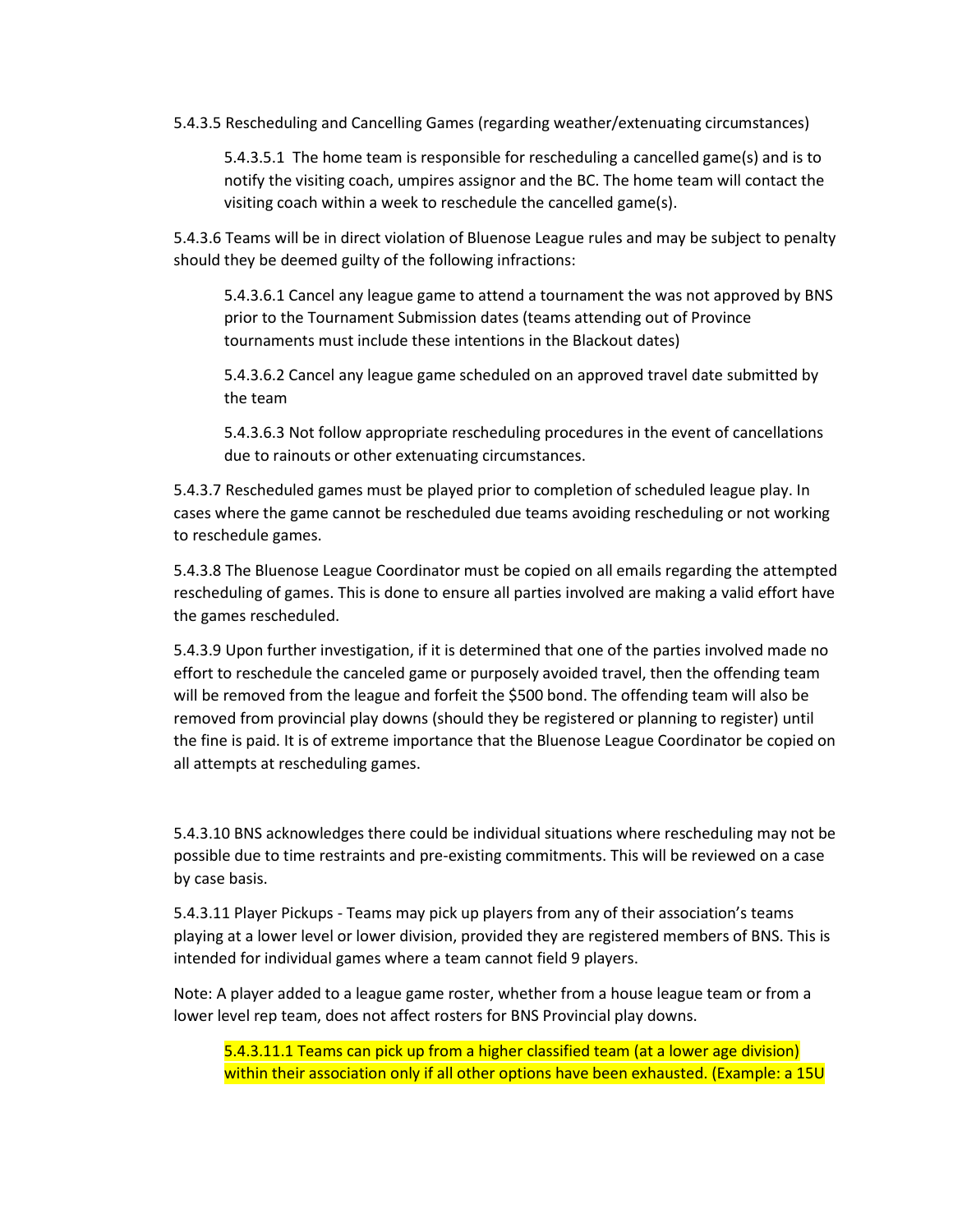AA team may only pick up from a 13U AAA team if there were no available 15U A, 15U Recreational, or 13U AA players available)

5.4.3.11.2 Teams can only pick up from one classification higher. (Example: 15U A teams can pick-up from 13U AA, but not 13U AAA)

5.4.3.11.3 Pick-ups from a high classified team can only be done for scheduled double **headers** 

5.4.3.11.4 Pick-ups from a higher classified team are not eligible to pitch

5.4.3.11.5 Pick-ups from a higher classified team must be communicated to the Bluenose League Coordinator. Regular pick ups do not need to be communicated.

5.4.3.11.6 Pick-ups from older age divisions are not permitted

5.4.3.12 Batting Order - Coaches shall give their batting order, in duplicate, to the home plate umpire prior to starting each game. The home plate umpire shall have any obvious errors corrected, confirm that the original and copies of each batting order are identical, initial all copies and give a copy of each batting order to the opposing coach. It is mandatory for all players, including substitutes, to be listed on the batting order presented to the home plate umpire.

5.4.3.13 For Bluenose League games for 18U "AA" and lower divisions, all players must bat in the batting order.

5.4.3.14 Forfeit Games 18U AA and below - Teams must have a minimum of eight registered players ready for the start of the scheduled game.

5.4.3.14.1 If eight (8) registered players are not present by the scheduled starting time the team will have 15 minutes to put eight (8) registered players on the field. At no time can unregistered players be used.

5.4.3.14.2 Teams forfeiting two games on the field will have their status reviewed by the BC. If a third game is forfeited on the field, then the team will be removed from the league.

If the visiting team is responsible for the forfeiture, they will be responsible for payment of any umpire fees required to be paid. (The home team shall pay the umpires and be reimbursed by the visiting team).

5.4.3.15 Umpires - Umpires shall be scheduled by an assignor and shall be registered BNSUD umpires. Two umpires are required for regular season games.

5.4.3.15.1 In cases where the umpire(s) do not show up, both teams will attempt to find suitable replacements and agree to placement on the field.

5.4.3.15.2 The umpires shall be in full authority of the game once commenced.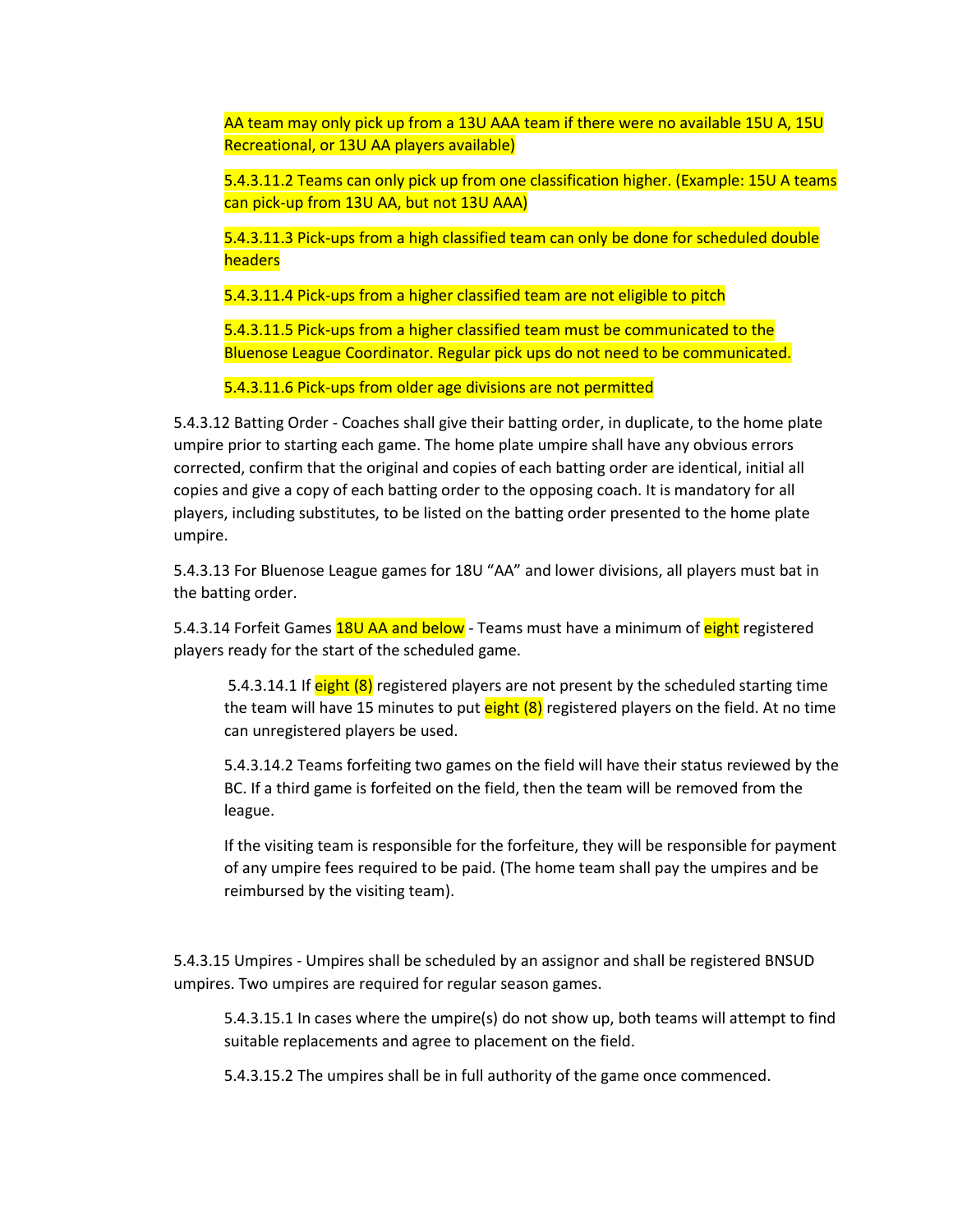5.4.3.16 Scores - The Home team is responsible for submitting the game results online within 24 hours of the game being played. Instructions for entering game results are available on the BNS website. It is imperative that the scores be submitted to BNS. While it is the home teams responsibility to submit the score either team is able to submit the game score.

5.4.3.17 Standings shall be calculated using win % (wins + ties/2) / (Games Played). Only games played against teams within the same division shall count in the standings

5.4.3.17.1 Only one team needs to report the score online, if there are issues with that reported score the other team should contact the BC immediately.

5.4.3.17.2 If a game ends in a tie it will be considered half a win for both teams for the purpose of standing calculations.

5.4.3.18 Pitch Counts - Both teams are responsible for keeping track of pitch counts for both teams. These are to be entered when submitting scores.

5.4.3.19 Complaints - Any concerns regarding the conduct of umpires, opposing players, coaches, or fans must be brought to the attention of the Bluenose League Coordinator ASAP in the form of an email. These concerns will be documented and reviewed by the Bluenose League Coordinator. Upon further investigation; action may or may not be taken.

#### <span id="page-45-0"></span>5.4.4. Rules

5.4.4.1 Unless otherwise specified in the following clauses, all rules of Baseball Canada Rule Book and/or the BNS Handbook shall apply. If there is any conflict between these rules, the BNS Handbook has priority.

5.4.4.2 A game consists of 7 innings (6 innings for Mosquito). If the score is tied after 7 innings (or 6 innings for Mosquito), there shall be one extra inning of play if time permits. The score will stay tied if there is no clear winner after one extra inning of play.

#### 5.4.4.3 Extra Inning

If the game is tied at the completion of regulation (7 innings – 6 for 11U), the following procedures will be implemented during the extra inning:

5.4.4.3.1 Each team will begin the extra inning (and any subsequent necessary extra innings) with a player on first and second, no out. (See example below to confirm who is on first and second).

5.4.4.3.2 The batting order of the extra inning or any subsequent innings will be determined by how the previous inning ended. (See example below to confirm who is at bat)

5.4.4.3.3 The traditional system of the visiting team hitting in the top of the inning and the home team hitting in the bottom of the inning will remain in effect until a winner is determined.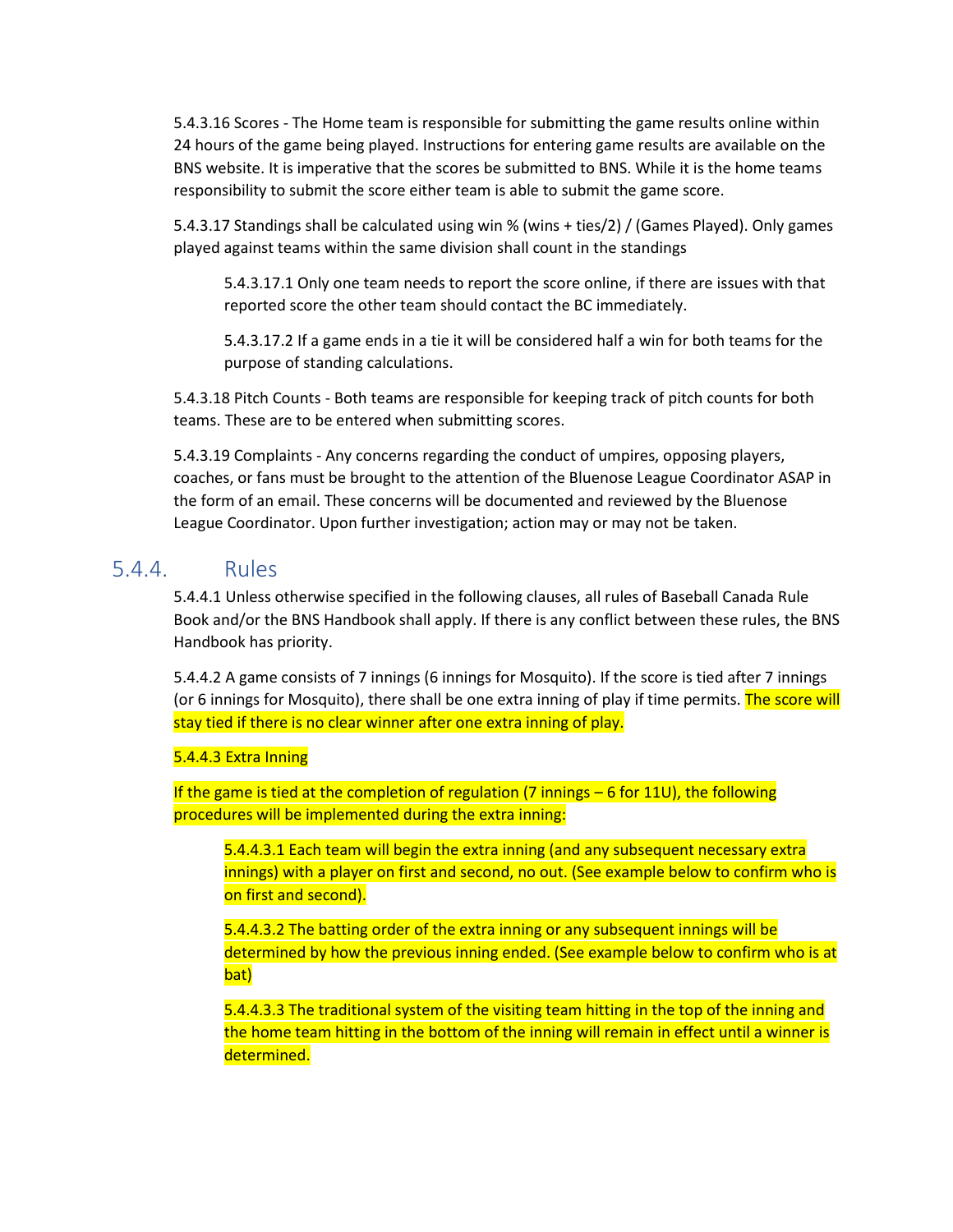Example: If the last regulation innings with the #6 hitter having the last plate appearance (PA), then the extra inning begins with the #7 hitter at bat, and the #5 hitter at second base and the #6 hitter at first base. With the exception of beginning the inning with runners on first and second base with no one out, all other "official baseball rules" and "Canadian Rules" will remain in effect during extra innings required to determine a winner.

5.4.4.4 Run Limits

5.4.4.4.1 11U A, AA  $\&$  AAA – Teams cannot score more than 5 runs in an inning with the exception of the last inning being an open inning.

5.4.4.4.2 13U A, AA & AAA – Teams cannot score more than 5 runs per inning with the exception of the last inning being an open inning.

5.4.5.4.4.3 15U A & AA - Teams cannot score more than 5 runs per inning with the exception of the last inning being an open inning.

5.4.4.4.4 18U A - Teams cannot score more than 5 runs per inning with the exception of the last inning being an open inning.

5.4.4.5 Game Time Limits

5.4.4.5.1 11U All divisions – games must be completed in **1 hour and 45 minutes (1:45**). Should a game reach the end of the time limit the current inning is to be completed (top and bottom)

5.4.4.5.2 13U All divisions – games must be completed in **2 hour and 00 minutes (2:00**). Should a game reach the end of the time limit the current inning is to be completed (top and bottom)

5.4.4.5.3 15U All divisions – games must be completed in **2 hour and 15 minutes (2:15**). Should a game reach the end of the time limit the current inning is to be completed (top and bottom)

5.4.4.5.4 18U All divisions – games must be completed in **2 hour and 15 minutes (2:15**). Should a game reach the end of the time limit the current inning is to be completed (top and bottom)

5.4.4.5.5 22U All divisions – games must be completed in **2 hour and 15 minutes (2:15**). Should a game reach the end of the time limit the current inning is to be completed (top and bottom)

5.4.4.5.6 In all age categories and at all divisions the time between innings shall be ninety (90) seconds.

5.4.4.5.7 Time restrictions and run limits are applicable to Bluenose League play only.

5.4.4.6 All categories, AA and below – If the catcher is on base and there are two outs in the inning, the last offensive player declared out may replace the catcher on base.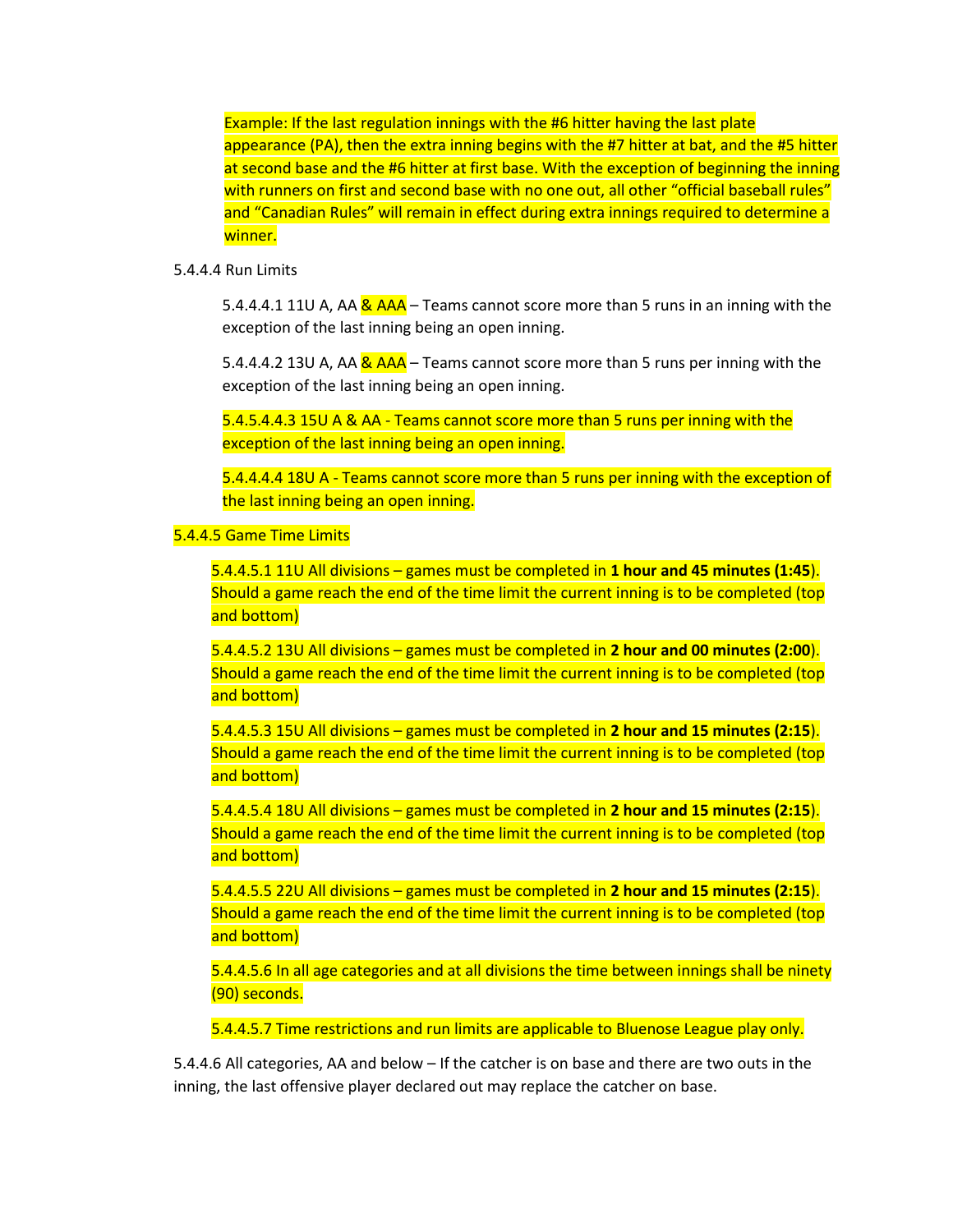5.4.4.7 Catchers will be limited to one (1) visit with the pitcher per inning. A visit is defined as an interaction that involves the catcher leaving their position to visit the pitcher. Does not include catcher giving signs to fielders or any interaction where the catcher is exchanging the ball with the pitcher provided the catcher does not meet with the pitcher to exchange the ball.

5.4.4.8 All divisions - females are eligible to play one year over age in each age division.

5.4.4.9 Should a game be suspended because of weather or other unforeseen circumstance prior to four (4) complete innings, the game must be rescheduled to start from the beginning.

5.4.4.10 Should a game be suspended because of weather or other unforeseen circumstance after four (4) complete innings, the game will be considered official. If the game is called in the middle of an inning, the score will revert back to the last complete inning of play.

### <span id="page-47-0"></span>6. Team Conduct & Discipline

### <span id="page-47-1"></span>6.1. Team Conduct

While at any tournament conducted by Baseball Nova Scotia or at any tournament where the team is representing the province of Nova Scotia, the team must conduct itself in a manner that is in the best interest of baseball in our province.

a) Teams that cause vandalism or other intentional damage to properties may be subject to further discipline from the BNS Executive.

b) Teams that willingly leave a tournament early or who fail to appear for a tournament without permission of the tournament chairperson, or who withdraw from a tournament within the 5 days immediately prior to a tournament may be fined \$500.00 and suspended until such fine has been paid. Where the host association incurs costs, the host association may claim from BNS, receipted expenses to a maximum of \$200.00

c) In the case of minor division teams, the adults involved with the team (general manager and coaches) shall be held responsible for the team's actions.

### <span id="page-47-2"></span>6.2. Umpire Conduct

Umpires must also conduct themselves in a manner that is in the best interest of baseball in our Province. Umpires who fail to do so shall be disciplined by the BNSUD according to its discipline policy.

| <b>Type of Offense</b>                             | <b>Offender</b> | <b>Consequence for</b>                                          | <b>Consequence for</b>                                        | <b>Consequence for</b>                      |
|----------------------------------------------------|-----------------|-----------------------------------------------------------------|---------------------------------------------------------------|---------------------------------------------|
|                                                    |                 | first offense                                                   | second offense                                                | third offense                               |
| Intentional throwing at<br>batter in the head area | Pitcher         | Ejection from the<br>current game, plus                         | Ejection from the<br>current game, plus next                  | Suspended one (1)<br>Calendar year from the |
| (no Warnings Issued)                               |                 | application of intent to<br>injury Penalty. (Five (5)<br>games) | five (5) games<br>scheduled, plus<br>application of intent to | first day of ejection.                      |
|                                                    |                 |                                                                 | injury Penalty. (Ten (10)<br>games)                           |                                             |

### <span id="page-47-3"></span>6.3. Discipline Grid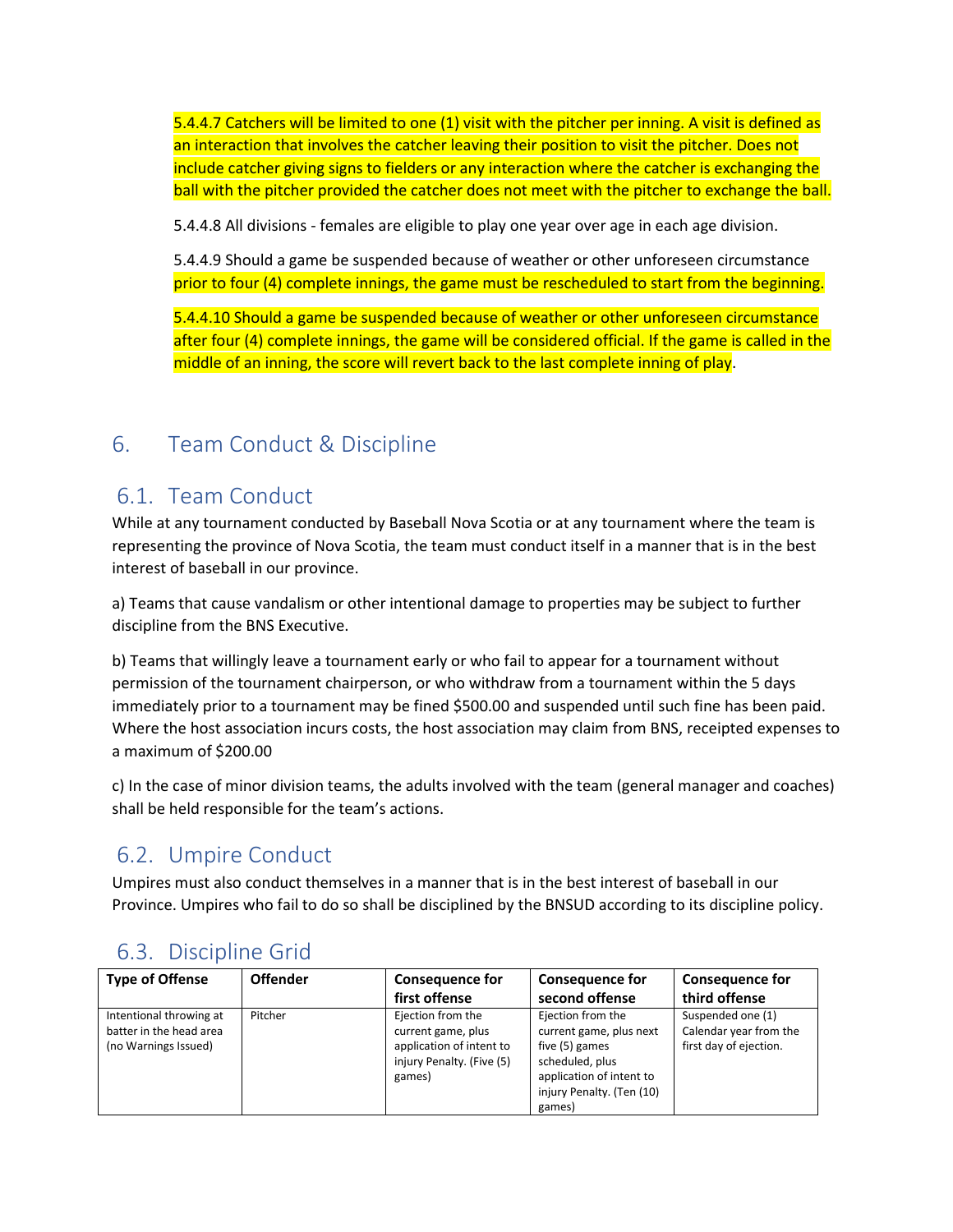| Intentional throwing at<br>batter in the head area                                              | Head Coach / Manager                             | Ejection from current<br>game                                                                                                                                                                                       | Ejection from current<br>game                                                                                                                                                                                     | Ejection from current<br>game                                                                                                                       |
|-------------------------------------------------------------------------------------------------|--------------------------------------------------|---------------------------------------------------------------------------------------------------------------------------------------------------------------------------------------------------------------------|-------------------------------------------------------------------------------------------------------------------------------------------------------------------------------------------------------------------|-----------------------------------------------------------------------------------------------------------------------------------------------------|
| (no Warnings Issued)<br>Intentional throwing at<br>batter in the head area<br>(Warnings Issued) | Pitcher                                          | Ejection from the<br>current game, plus<br>application of intent to<br>injury Penalty. (Five (5)<br>games)                                                                                                          | Ejection from the<br>current game, plus next<br>five (5) games<br>scheduled, plus<br>application of intent to<br>injury Penalty. (Ten (10)<br>games)                                                              | Suspended one (1)<br>Calendar year from the<br>first day of ejection.                                                                               |
| Intentional throwing at<br>batter in the head area<br>(Warnings Issued)                         | Head Coach / Manager                             | Ejection from the<br>current game, plus the<br>next game the team<br>plays.                                                                                                                                         | Ejection from the<br>current game, plus the<br>next five (5) games the<br>team plays.                                                                                                                             | Suspended one (1)<br>Calendar year from the<br>first day of ejection.                                                                               |
| Intentional throwing at<br>batter (No Warnings<br>Issued)                                       | Pitcher                                          | Ejection from the<br>current game, plus the<br>next three (3) games<br>scheduled. Intent to<br>injury penalty may apply<br>in this situation.                                                                       | Ejection from the<br>current game, plus the<br>next five (5) games<br>scheduled. Intent to<br>injury penalty may apply<br>in this situation.                                                                      | Suspended one (1)<br>Calendar year from the<br>first day of ejection.                                                                               |
| Intentional throwing at<br>batter (No Warnings<br>Issued)                                       | Head Coach / Manager                             | Ejection from current<br>game                                                                                                                                                                                       | Ejection from current<br>game                                                                                                                                                                                     | Ejection from current<br>game                                                                                                                       |
| Intentional throwing at<br>batter (Warnings Issued)                                             | Pitcher                                          | Ejection from the<br>current game, plus the<br>next three (3) games<br>scheduled. Intent to<br>injury penalty may apply<br>in this situation.                                                                       | Ejection from the<br>current game, plus the<br>next five (5) games<br>scheduled. Intent to<br>injury penalty may apply<br>in this situation.                                                                      | Suspended one (1)<br>Calendar year from the<br>first day of ejection.                                                                               |
| Intentional throwing at<br>batter (Warnings Issued)                                             | Head Coach / Manager                             | Ejection from the<br>current game, plus the<br>next game the team<br>plays.                                                                                                                                         | Ejection from the<br>current game, plus the<br>next five (5) games the<br>team plays.                                                                                                                             | Suspended one (1)<br>Calendar year from the<br>first day of ejection.                                                                               |
| Charging the mound (not<br>fighting)                                                            | Player / Coach /<br>Manager or Team<br>Personnel | Ejection from the<br>Current game, plus the<br>next game the team<br>plays. Penalty for<br>Actions causing benches<br>to empty may apply.                                                                           | Ejection from the<br>Current game, plus the<br>next three (3) games the<br>team plays. Penalty for<br>Actions causing benches<br>to empty may apply.                                                              | Ejection from the<br>Current game, plus the<br>next five (5) games the<br>team plays. Penalty for<br>Actions causing benches<br>to empty may apply. |
| Charging the mound<br>(fighting)                                                                | Player / Coach /<br>Manager or Team<br>Personnel | Ejection from the<br>current game, plus the<br>next three (3) games the<br>team plays. Penalties<br>for actions causing the<br>benches to empty and /<br>or aggressive fighting -<br>intent to injure may<br>apply) | Ejection from the<br>current game, plus the<br>next ten (10) games the<br>team plays. Penalties<br>for actions causing the<br>benches to empty and/<br>or aggressive fighting -<br>intent to injure may<br>apply) | Suspended one (1)<br>Calendar year from the<br>first day of ejection.                                                                               |
| Fighting (shoving or<br>fighting)                                                               | Player / Coach /<br>Manager or Team<br>Personnel | Ejection from the<br>current game, plus the<br>next three (3) games the<br>team plays. Penalties<br>for actions causing the<br>benches to empty and /<br>or aggressive fighting -<br>intent to injure may<br>apply) | Ejection from the<br>current game, plus the<br>next ten (10) games the<br>team plays. Penalties<br>for actions causing the<br>benches to empty and/<br>or aggressive fighting -<br>intent to injure may<br>apply) | Suspended one (1)<br>Calendar year from the<br>first day of ejection.                                                                               |
| Fighting (aggressive<br>fighting - intent to<br>injure)                                         | Player / Coach /<br>Manager or Team<br>Personnel | Five (5) game<br>Suspension in addition<br>to any other penalties<br>assessed.                                                                                                                                      | Ten (10) game<br>Suspension in addition<br>to any other penalties<br>assessed.                                                                                                                                    | Suspended one (1)<br>Calendar year from the<br>first day of ejection.                                                                               |
| Intent to injure                                                                                | Player / Coach /<br>Manager or Team<br>Personnel | Five (5) game<br>Suspension in addition<br>to any other penalties<br>assessed.                                                                                                                                      | Ten (10) game<br>Suspension in addition<br>to any other penalties<br>assessed.                                                                                                                                    | Suspended one (1)<br>Calendar year from the<br>first day of ejection.                                                                               |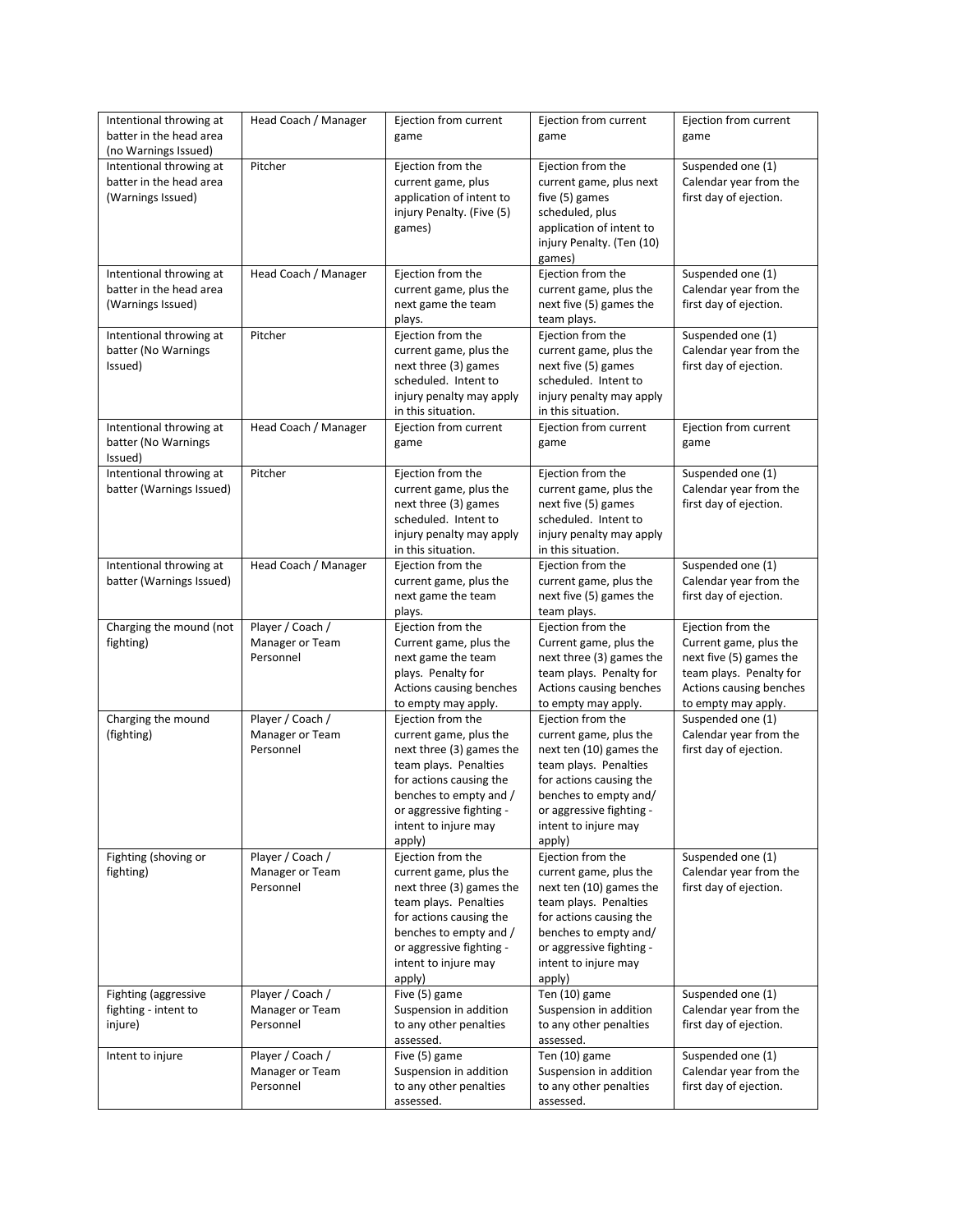| Throwing equipment /    | Player / Coach /     | Ejection from the        | Ejection from the         | Ten (10) game             |
|-------------------------|----------------------|--------------------------|---------------------------|---------------------------|
| debris in opponents     | Manager or Team      | current game, plus the   | current game, plus the    | Suspension in addition    |
|                         | Personnel            |                          |                           |                           |
| Direction               |                      | next game the team       | next five (5) games the   | to any other penalties    |
|                         |                      | plays.                   | team plays.               | assessed.                 |
| Actions causing benches | Player / Coach /     | Three (3) game           | Five (5) game             | Ten (10) game             |
| to empty                | Manager or Team      | Suspension in addition   | Suspension in addition    | Suspension in addition    |
|                         | Personnel            | to any other penalties   | to any other penalties    | to any other penalties    |
|                         |                      | assessed.                | assessed.                 | assessed.                 |
|                         |                      |                          |                           |                           |
| Actions during bench    | Player / Coach /     | Ejection from the        | Ejection from the         | Ten (10) game             |
| clearing (not physical  | Manager or Team      | current game, plus the   | current game, plus the    | Suspension in addition    |
| Violence)               | Personnel            | next game the team       | next five (5) games the   | to any other penalties    |
|                         |                      | plays.                   | team plays.               | assessed.                 |
| Actions during bench    | Player / Coach /     | Ejection from the        | Ejection from the         | Ejection from the         |
| clearing (physical      | Manager or Team      | current game, plus the   | current game, plus the    | current game, plus the    |
| Violence)               | Personnel            | next game the team       | next five (5) games the   | next ten (10) game        |
|                         |                      | plays. Penalties for     | team plays. Penalties for | Suspension. Penalties for |
|                         |                      |                          |                           |                           |
|                         |                      | actions causing the      | actions causing the       | actions causing the       |
|                         |                      | benches to empty and /   | benches to empty and /    | benches to empty and /    |
|                         |                      | or aggressive fighting - | or aggressive fighting -  | or aggressive fighting -  |
|                         |                      | intent to injure may     | intent to injure may      | intent to injure may      |
|                         |                      | apply)                   | apply)                    | apply)                    |
| Leaving position to     | Player / Coach /     | Ejection from the        | Ejection from the         | Ejection from the         |
| participate in a fight  | Manager or Team      | current game, plus the   | current game, plus the    | current game, plus the    |
|                         | Personnel            |                          | next five (5) games the   |                           |
|                         |                      | next game the team       |                           | next ten (10) game        |
|                         |                      | plays. Penalties for     | team plays. Penalties for | Suspension. Penalties for |
|                         |                      | actions causing the      | actions causing the       | actions causing the       |
|                         |                      | benches to empty and /   | benches to empty and /    | benches to empty and /    |
|                         |                      | or aggressive fighting - | or aggressive fighting -  | or aggressive fighting -  |
|                         |                      | intent to injure may     | intent to injure may      | intent to injure may      |
|                         |                      | apply)                   | apply)                    | apply)                    |
| Inappropriate gestures  | Player / Coach /     | Ejection from current    | Ejection from the         | Ejection from the         |
|                         | Manager or Team      |                          |                           | current game, plus the    |
| at an umpire            |                      | game                     | current game, plus the    |                           |
|                         | Personnel            |                          | next game the team        | next five (5) games the   |
|                         |                      |                          | plays.                    | team plays.               |
| Inappropriate comments  | Player / Coach /     | Ejection from current    | Ejection from the         | Ejection from the         |
| directed at an umpire   | Manager or Team      | game                     | current game, plus the    | current game, plus the    |
| (prior / during / post  | Personnel            |                          | next game the team        | next five (5) games the   |
| game)                   |                      |                          | plays.                    | team plays.               |
| Violently throwing      | Player / Coach /     | Ejection from the        | Ejection from the         | Ejection from the         |
|                         |                      |                          |                           |                           |
| equipment               | Manager or Team      | current game, plus the   | current game, plus the    | current game, plus the    |
|                         | Personnel            | next game the team       | next five (5) games the   | next ten (10) games the   |
|                         |                      | plays.                   | team plays.               | team plays.               |
| Restrained from         | Player / Coach /     | Ejection from the        | Ejection from the         | Ejection from the         |
| confronting umpire /    | Manager or Team      | current game, plus the   | current game, plus the    | current game, plus the    |
| player                  | Personnel            | next game the team       | next five (5) games the   | next ten (10) games the   |
|                         |                      | plays.                   | team plays.               | team plays.               |
| Throwing equipment /    | Player / Coach /     | Ejection from the        | Ejection from the         | Ejection from the         |
|                         |                      |                          |                           |                           |
| debris in umpires       | Manager or Team      | current game, plus the   | current game, plus the    | current game, plus the    |
| direction               | Personnel            | next game the team       | next five (5) games the   | next ten (10) games the   |
|                         |                      | plays.                   | team plays.               | team plays.               |
| Verbal abuse / bench    | Player / Coach /     | Ejection from current    | Ejection from the         | Ejection from the         |
| jockeying - Actions     | Manager or Team      | game                     | current game, plus the    | current game, plus the    |
| words directed or in    | Personnel            |                          | next game the team        | next five (5) games the   |
| directed towards an     |                      |                          | plays.                    | team plays.               |
| opponent or umpire for  |                      |                          |                           |                           |
|                         |                      |                          |                           |                           |
| the purposes of (Not    |                      |                          |                           |                           |
| limited to)             |                      |                          |                           |                           |
| embarrassment,          |                      |                          |                           |                           |
| bullying, taunting and  |                      |                          |                           |                           |
| baiting                 |                      |                          |                           |                           |
| Verbal abuse / bench    | Head Coach / Manager | Ejection from current    | Ejection from the         | Ejection from the         |
| jockeying - Actions     |                      | game                     | current game, plus the    | current game, plus the    |
| words directed or in    |                      |                          | next game the team        | next five (5) games the   |
|                         |                      |                          |                           |                           |
| directed towards an     |                      |                          | plays.                    | team plays.               |
| opponent or umpire for  |                      |                          |                           |                           |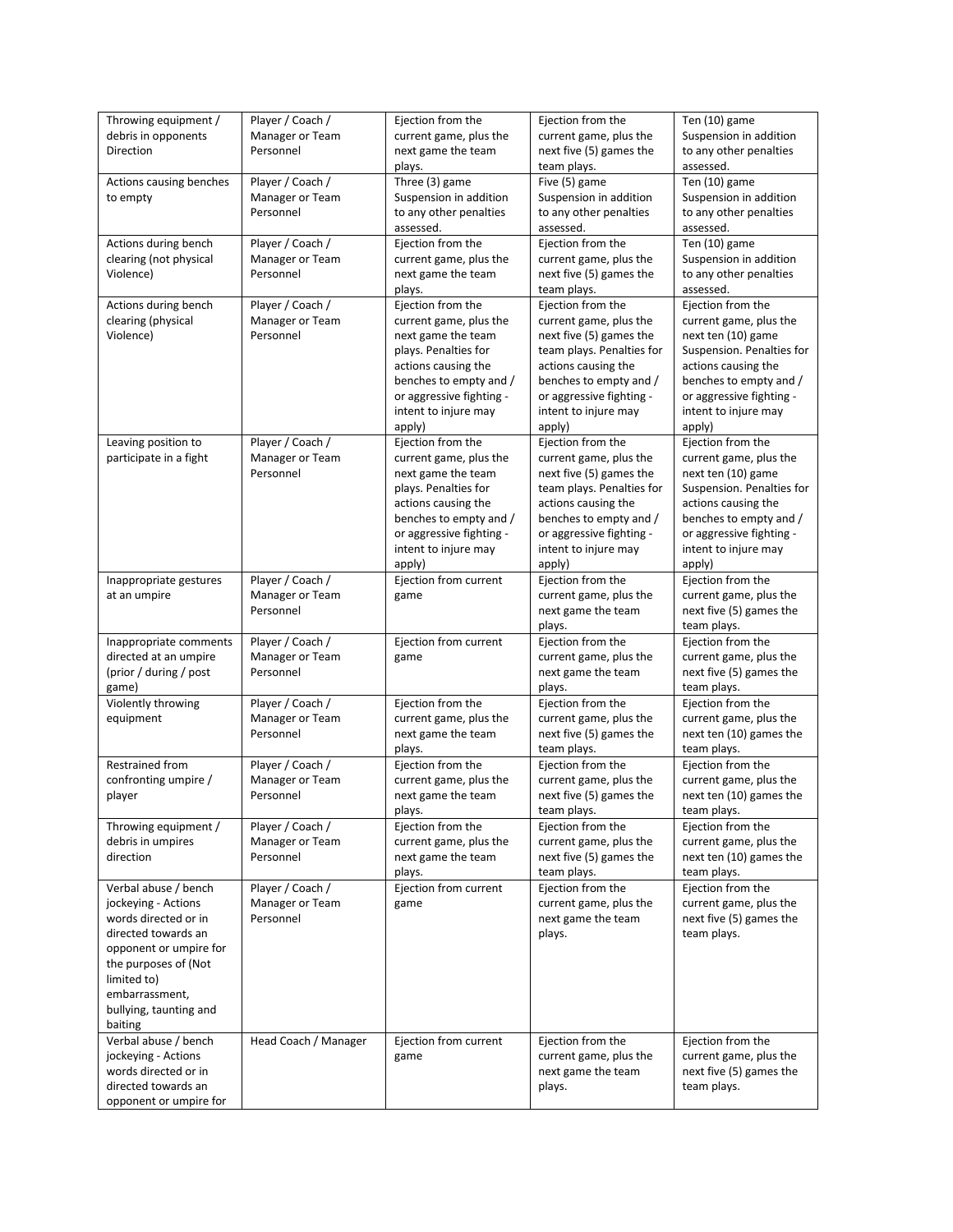| the purposes of (Not<br>limited to)<br>embarrassment,<br>bullying, taunting and<br>baiting (Warnings<br>issued)                                                                                 |                                                  |                                                                                                                       |                                                                                                                                 |                                                                                              |
|-------------------------------------------------------------------------------------------------------------------------------------------------------------------------------------------------|--------------------------------------------------|-----------------------------------------------------------------------------------------------------------------------|---------------------------------------------------------------------------------------------------------------------------------|----------------------------------------------------------------------------------------------|
| Verbal Abuse - balls /<br>strikes / safe / out /<br>balks                                                                                                                                       | Player / Coach /<br>Manager or Team<br>Personnel | Ejection from current<br>game                                                                                         | Ejection from the<br>current game, plus the<br>next game the team<br>plays.                                                     | Ejection from the<br>current game, plus the<br>next five (5) games the<br>team plays.        |
| Prolonged arguing after<br>point of ejection                                                                                                                                                    | Player / Coach /<br>Manager or Team<br>Personnel | An additional one (1)<br>game suspension to be<br>added to any other<br>penalties assessed.                           | An additional three (3)<br>game suspension to be<br>added to any other<br>penalties assessed.                                   | An additional five (5)<br>game suspension to be<br>added to any other<br>penalties assessed. |
| Threatening an umpire,<br>before, during or after a<br>game. (I.E. ((not limited<br>to)) "I will get you after<br>the game", "see you in<br>the parking lot", "You'll<br>get yours")            | Player / Coach /<br>Manager or Team<br>Personnel | Ejection from current<br>game, plus the next<br>three (3) games the<br>team plays. Additional<br>penalties may apply. | Ejection from the<br>current game, plus the<br>next fifteen (15) games<br>the team plays.<br>Additional penalties may<br>apply. | Suspended one (1)<br>Calendar year from the<br>first day of ejection.                        |
| Threatening an<br>opponent, before,<br>during or after a game.<br>(I.E. ((not limited to)) "I<br>will get you after the<br>game", "see you in the<br>parking lot", "You'll get<br>yours")       | Player / Coach /<br>Manager or Team<br>Personnel | Ejection from current<br>game, plus the next<br>three (3) games the<br>team plays. Additional<br>penalties may apply. | Ejection from the<br>current game, plus the<br>next fifteen (15) games<br>the team plays.<br>Additional penalties may<br>apply. | Suspended one (1)<br>Calendar year from the<br>first day of ejection.                        |
| Threatening a spectator<br>before, during or after a<br>game. (I.E. ((not limited<br>to)) "I will get you after<br>the game", "see you in<br>the parking lot", "You'll<br>get yours")           | Player / Coach /<br>Manager or Team<br>Personnel | Ejection from current<br>game, plus the next<br>three (3) games the<br>team plays. Additional<br>penalties may apply. | Ejection from the<br>current game, plus the<br>next fifteen (15) games<br>the team plays.<br>Additional penalties may<br>apply. | Suspended one (1)<br>Calendar year from the<br>first day of ejection.                        |
| Any person who behaves<br>in a manner deemed to<br>be objectionable based<br>upon another's race,<br>religion, country of<br>origin, disability, sexual<br>orientation or some<br>other factor. | Player / Coach /<br>Manager or Team<br>Personnel | Ejection from current<br>game, plus the next<br>three (3) games the<br>team plays. Additional<br>penalties may apply. | Ejection from the<br>current game, plus the<br>next fifteen (15) games<br>the team plays.<br>Additional penalties may<br>apply. | Suspended one (1)<br>Calendar year from the<br>first day of ejection.                        |
| Not leaving dugout after<br>ejection                                                                                                                                                            | Player / Coach /<br>Manager or Team<br>Personnel | An additional one (1)<br>game suspension to be<br>added to any other<br>penalties assessed.                           | An additional one (1)<br>game suspension to be<br>added to any other<br>penalties assessed.                                     | An additional Five (5)<br>game suspension to be<br>added to any other<br>penalties assessed. |
| Returning to playing<br>field / dugout after an<br>ejection                                                                                                                                     | Player / Coach /<br>Manager or Team<br>Personnel | An additional one (1)<br>game suspension to be<br>added to any other<br>penalties assessed.                           | An additional Five (5)<br>game suspension to be<br>added to any other<br>penalties assessed.                                    | Suspended one (1)<br>Calendar year from the<br>first day of ejection.                        |
| Returning to playing<br>field / dugout after an<br>ejection - participation in<br>fight or bench clear                                                                                          | Player / Coach /<br>Manager or Team<br>Personnel | An additional three (3)<br>game suspension to be<br>added to any other<br>penalties assessed.                         | An additional five (5)<br>game suspension to be<br>added to any other<br>penalties assessed.                                    | Suspended one (1)<br>Calendar year from the<br>first day of ejection.                        |
| Causing a forfeit game                                                                                                                                                                          | Player / Coach /<br>Manager or Team<br>Personnel | An additional one (1)<br>game suspension to be<br>added to any other<br>penalties assessed.                           | An additional one (1)<br>game suspension to be<br>added to any other<br>penalties assessed.                                     | An additional one (1)<br>game suspension to be<br>added to any other<br>penalties assessed.  |
| Contact rule (Non Intent<br>to Injure)                                                                                                                                                          | Player                                           | Ejection from the<br>current game                                                                                     | Ejection from the<br>current game, plus the<br>next game the team<br>plays.                                                     | Ejection from the<br>current game, plus the<br>next three (3) games the<br>team plays.       |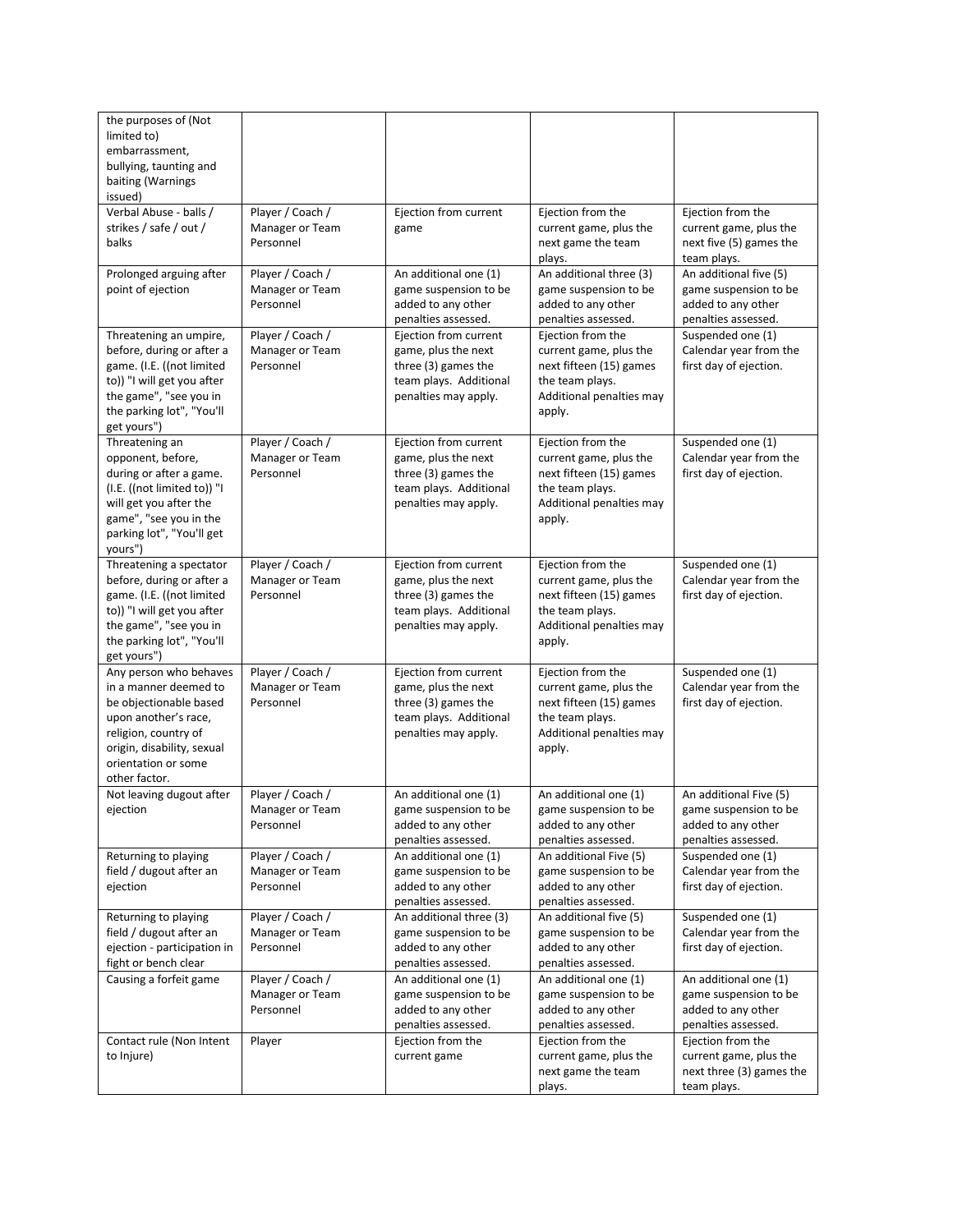| Contact rule (Intent to  | Player                   | Ejection from the         | Ejection from the        | Suspended one (1)        |
|--------------------------|--------------------------|---------------------------|--------------------------|--------------------------|
| injure)                  |                          | current game, plus        | current game, plus the   | Calendar year from the   |
|                          |                          | application of intent to  | next three (3) games     | first day of ejection.   |
|                          |                          | injury Penalty. (Five (5) | schedule and application |                          |
|                          |                          | games)                    | of Intent to injury      |                          |
|                          |                          |                           | Penalty. (Three (3)      |                          |
|                          |                          |                           | games second offense +   |                          |
|                          |                          |                           | five (5) games intent to |                          |
|                          |                          |                           | injure)                  |                          |
| Ejection for tobacco use | Player / Coach /         | Ejection from the         | Ejection from the        | Ejection from the        |
| (includes smokeless and  | Manager or Team          | current game              | current game, plus the   | current game, plus the   |
| e-cigarettes)            | Personnel                |                           | next game the team       | next three (3) games the |
|                          |                          |                           | plays.                   | team plays.              |
| Ejection for alcohol     | Player / Coach /         | Ejection from the         | Ejection from the        | Ejection from the        |
| during a game.           | Manager or Team          | current game              | current game, plus the   | current game, plus the   |
|                          | Personnel                |                           | next game the team       | next three (3) games the |
|                          |                          |                           | plays.                   | team plays.              |
| Throwing equipment/      | Player / Coach /         | Ejection from the         | Ejection from the        | Suspended one (1)        |
| debris onto field from   | Manager or Team          | current game, plus the    | current game, plus the   | Calendar year from the   |
| dugout                   | Personnel                | next three (3) games the  | next five (5) games the  | first day of ejection.   |
|                          |                          | team plays.               | team plays.              |                          |
| Contacting an umpire     | Player / Coach /         | Ejection from the         | Suspended one (1)        | Suspended for five (5)   |
| (intentionally or by     | Manager or Team          | current game, plus the    | Calendar year from the   | Calendar years from      |
| accident non-violent)    | Personnel                | next six (6) games the    | first day of ejection.   | date of second offense.  |
|                          |                          | team plays.               |                          |                          |
| Contacting an umpire     | Player / Coach /         | Ejection from the         | Suspended one (1)        | Suspended for Life.      |
| (Physical contact by     | Manager or Team          | current game, plus the    | Calendar year from the   |                          |
| bumping, pushing,        | Personnel                | next fifteen (15) games   | first day of ejection.   |                          |
| tripping, punching,      |                          | the team plays.           |                          |                          |
| shoving, spitting on, or |                          |                           |                          |                          |
| striking an umpire with  |                          |                           |                          |                          |
| equipment / debris)      |                          |                           |                          |                          |
| Use of altered bat       | Player                   | Ejection from the         | Ejection from the        | Ejection from the        |
|                          |                          | current game.             | current game, plus the   | current game, plus the   |
|                          |                          |                           | next one (1) game the    | next five (5) games the  |
|                          |                          |                           | team plays.              | team plays.              |
| Foreign substance /      | Player                   | Ejection from the         | Ejection from the        | Ejection from the        |
| doctored baseball        |                          | current game.             | current game, plus the   | current game, plus the   |
|                          |                          |                           | next one (1) game the    | next five (5) games the  |
|                          |                          |                           | team plays.              | team plays.              |
| Team playing an          | Team                     | Loss of game and          | Loss of game and         |                          |
| ineligible player,       |                          | removal of any medals     | removal of any medals    |                          |
| Suspended or player not  |                          | from team                 | from team.               |                          |
| on official roster       |                          |                           |                          |                          |
| Team playing an          | Head Coach / Manager     | Two (2) game              | Ejection for one $(1)$   |                          |
| ineligible player,       |                          | suspension                | Calendar year from the   |                          |
| Suspended or player not  |                          |                           | first day of ejection.   |                          |
| on official roster       |                          |                           |                          |                          |
| Displaying bad           | Player / Coach /         | Ejection from the         | Ejection from the        | Suspended one (1)        |
| sportsmanship (not       | Manager or Team          | current game, plus the    | current game, plus the   | Calendar year from the   |
| specifically covered by  | Personnel                | next game the team        | next five (5) games the  | first day of ejection.   |
| this policy)             |                          | plays.                    | team plays.              |                          |
| Abuse by an Umpire on a  | Investigation hearing by |                           |                          |                          |
| player or coach          | <b>BNSUD</b>             |                           |                          |                          |

### <span id="page-51-0"></span>6.3.1. Sanction Information

- 6.3.1.1 All penalties to take effect immediately.
- 6.3.1.2 All penalized persons have the right to appeal through the BNS.
- 6.3.1.3 All penalties are considered per season except for those otherwise stated.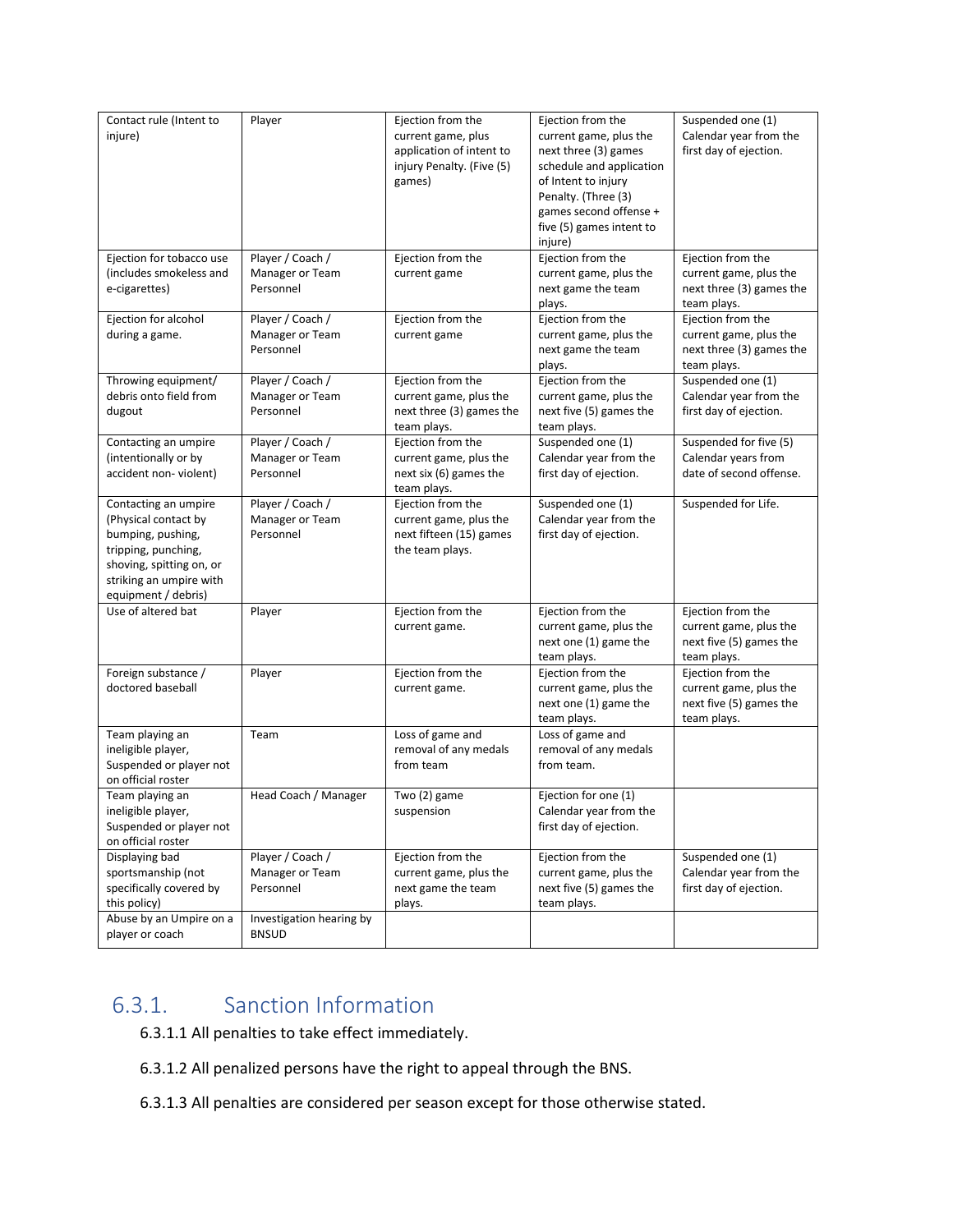6.3.1.4 Any suspension issued and not served in the playing year will be held over until the following season. It is the responsibility of the team's coach to make sure all suspensions are enforced. A record of all games played after the suspension is announced must be made available to BNS on request.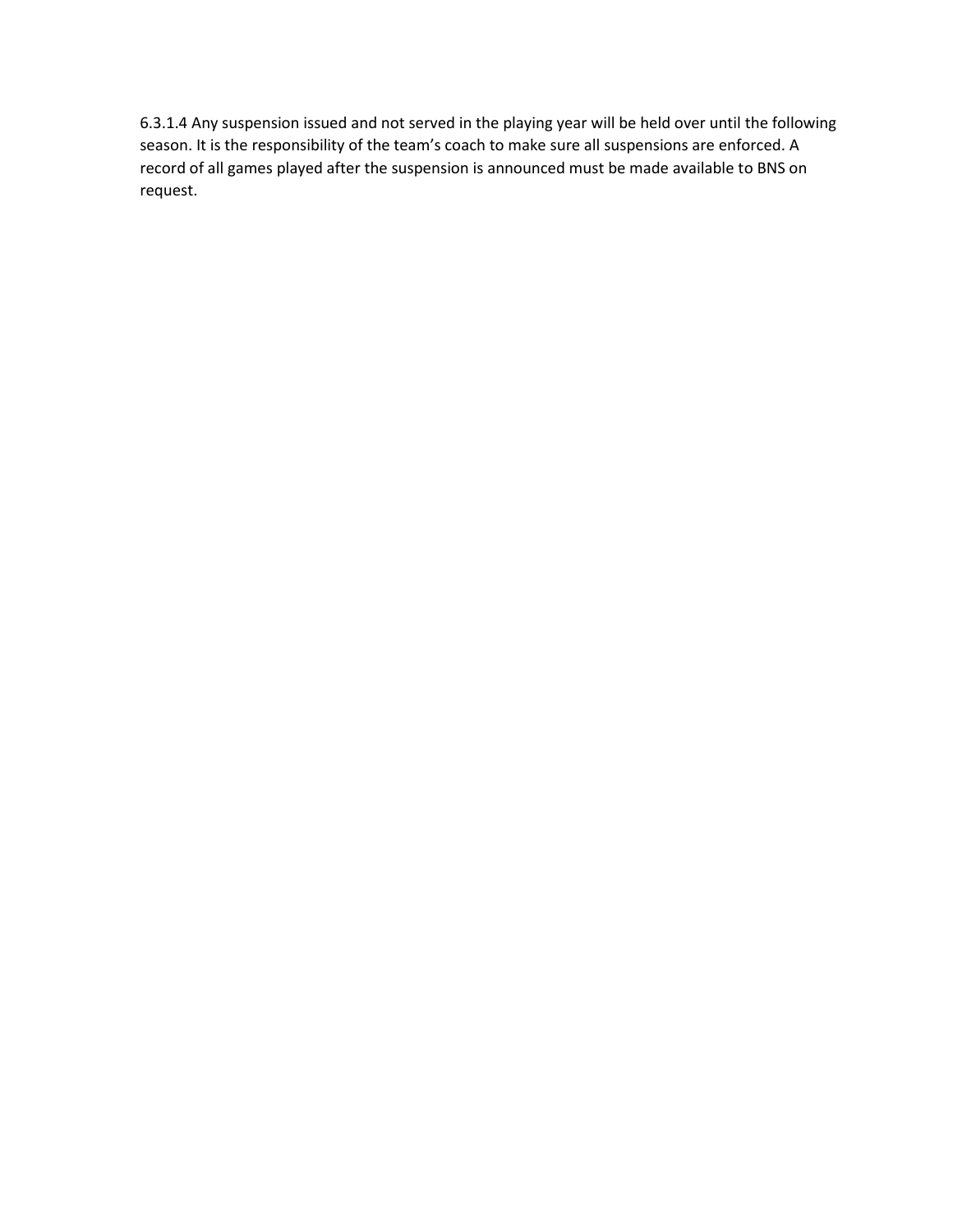### <span id="page-53-0"></span>APPENDIX A – Hosting Stipend Grid

Baseball Nova Scotia will be assisting Provincial Hosts by subsidizing the costs of umpires for Provincial Tournaments. Below is the grid that we will use:

#### **Major Divisions**

- 8 Team Tournament \$750.00
- 7 Team Tournament \$650.00
- 6 Team Tournament \$550.00
- 5 Team Tournament \$475.00
- 4 Team Tournament \$375.00

#### **Minor Divisions**

- 8 Team Tournament \$500.00
- 7 Team Tournament \$500.00
- 6 Team Tournament \$375.00
- 5 Team Tournament \$325.00
- 4 Team Tournament \$250.00

#### **Intermediate Divisions**

- 8 Team Tournament \$1000.00
- 7 Team Tournament \$1000.00
- 6 Team Tournament \$1000.00
- 5 Team Tournament \$1000.00
- 4 Team Tournament \$750.00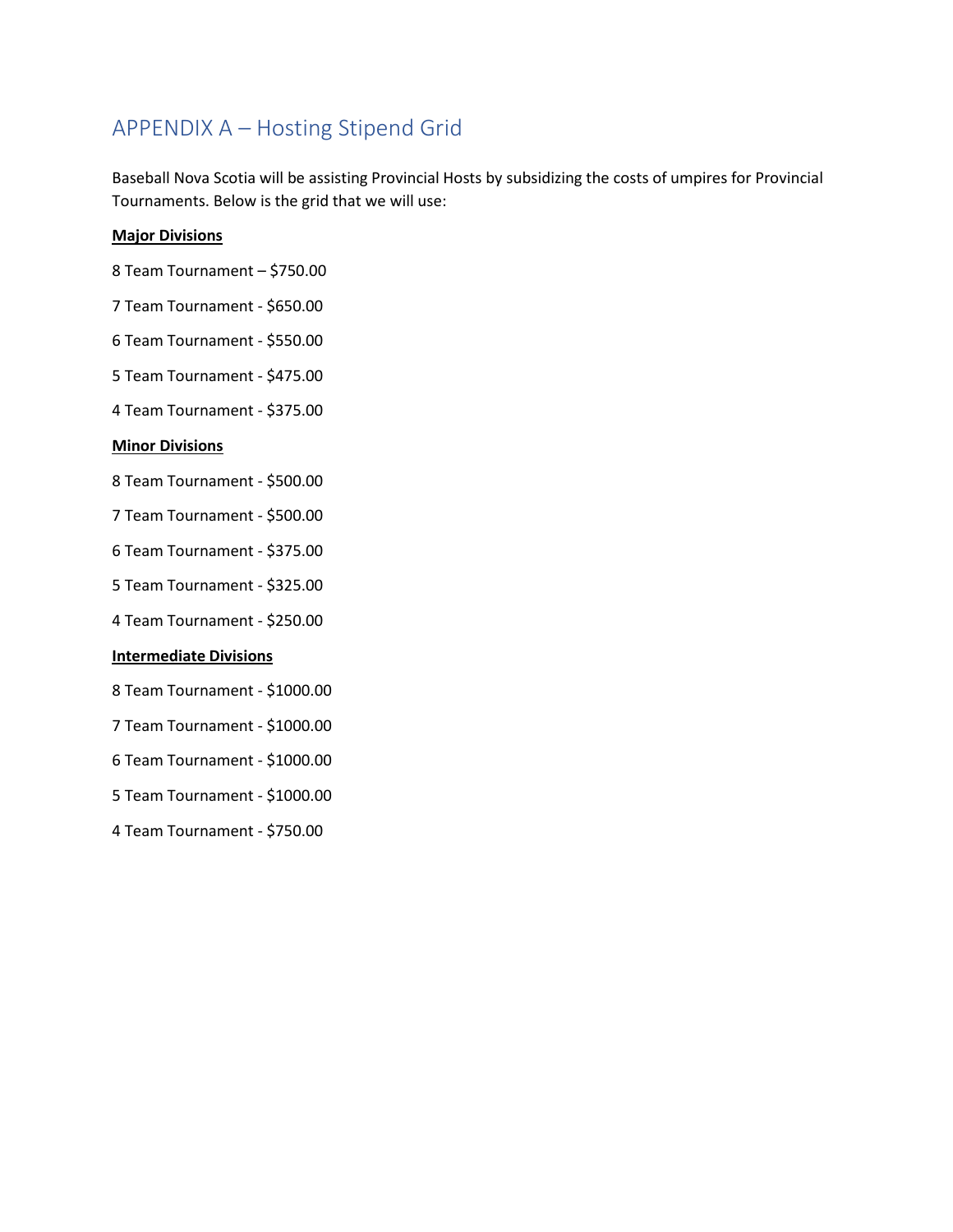### <span id="page-54-0"></span>APPENDIX B – BNSUD Umpires Rates & Fees

The following information will be used for all Baseball Nova Scotia sanctioned tournaments including: National Eliminations, Provincial Classifications, Provincial Qualifications and Provincial Championships

#### **Game Fees**

| Division     | Plate Umpire | <b>Base Umpire</b> | <b>Total Cost/Game</b> |
|--------------|--------------|--------------------|------------------------|
| <b>11U</b>   | \$30.00      | \$25.00            | \$55.00                |
| 13U          | \$35.00      | \$30.00            | \$65.00                |
| 15U          | \$45.00      | \$40.00            | \$85.00                |
| 18U          | \$55.00      | \$45.00            | \$100.00               |
| <b>21U</b>   | \$60.00      | \$50.00            | \$110.00               |
| Intermediate | \$60.00      | \$50.00            | \$110.00               |

#### **Travel**

0 to 20km - \$0.00

21km to 35km - \$10.00 flat rate\*

36+km - \$0.35/km

*\*Need to cross a BNS regional border*

When assigning umpires all efforts will be made to limit travel expenses, however this will not be possible in all cases. Umpires and assignors must work together to come up with car pool opportunities. If umpires are brought in from different areas, car pooling may not be possible and travel is to be paid accordingly (per above grid).

#### **Hotels**

Travel must exceed 300km round trip and the umpire must be assigned on two consecutive days or all three days of a tournament. Hotels will not be provided for umpires working only the  $1<sup>st</sup>$  day of an event and the last day of the event with no games scheduled on the 2<sup>nd</sup> day of the event. Hotels must be arranged for with the tournament host.

#### **Per Diems**

To be eligible for a per diem, the umpire must first be eligible for a travel fee. Once eligible, the umpire would be paid based on the "meal" times missed - Breakfast, Lunch and Dinner. To be eligible for the full day per diem, the umpire must umpire multiple games in a day over multiple meal times and/ or being staying in a hotel. Per diems may be based on game and travel times. Per diems are not to be paid for single game assignments.

Breakfast - \$10.00 Lunch - \$12.00 Dinner - \$15.00 Full Day - \$37.00